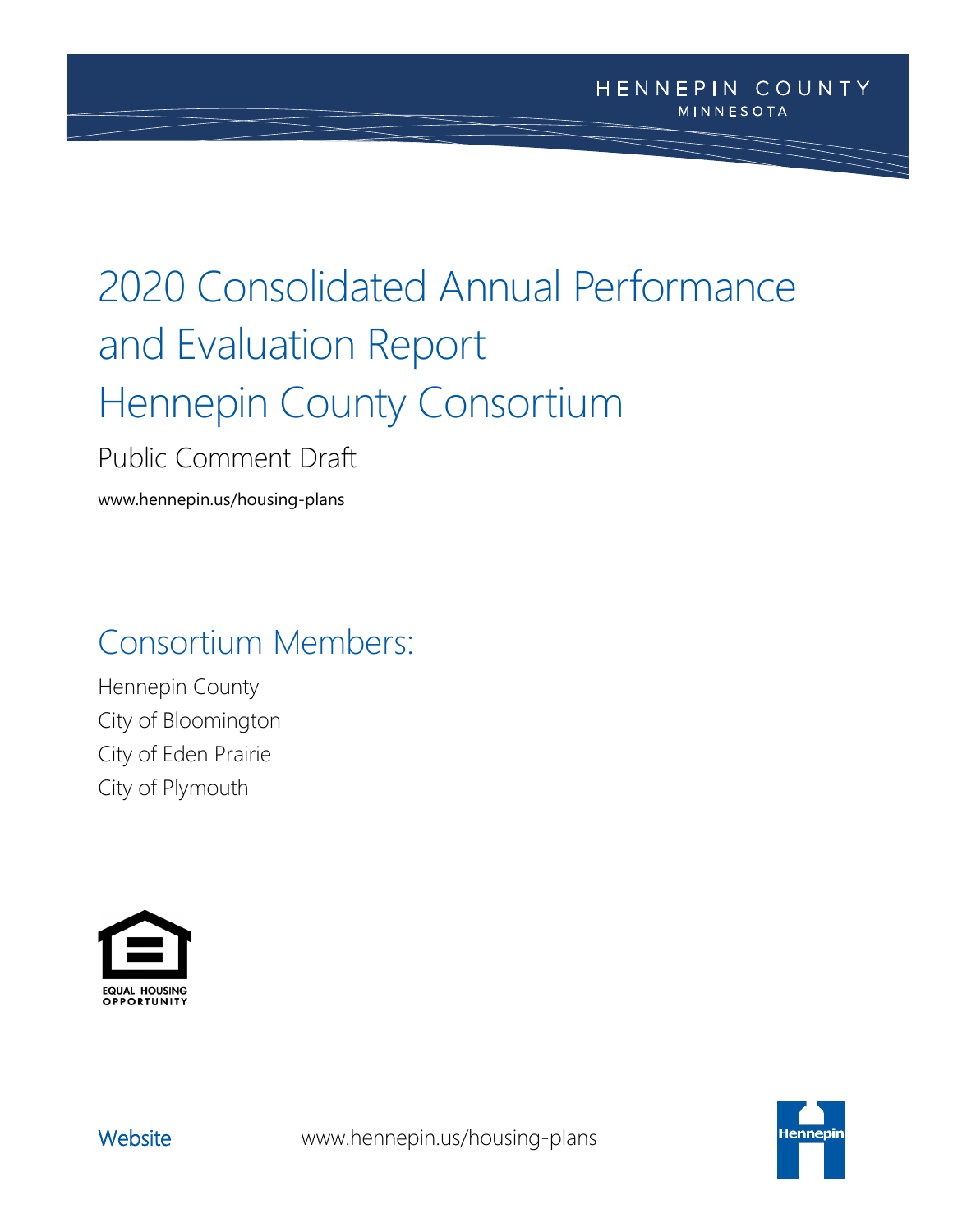# HENNEPIN COUNTY MINNESOTA

#### **Acknowledgements**

#### **Hennepin County Board of Commissioners**

Jeffrey Lunde, 1<sup>st</sup> District Irene Fernando, 2nd District Marion Greene, 3rd District Angela Conley, 4th District

Debbie Goettel, 5<sup>th</sup> District Chris LaTondresse, 6<sup>th</sup> District Kevin Anderson., 7<sup>th</sup> District

#### **County Administration**

David J. Hough, County Administrator

#### **Housing and Economic Development**

Kevin Dockry, Chief Housing and Economic Development Officer Julia Welle Ayres, Sr. Administrative Manager Spencer Agnew, Principal Planning Analyst Isak Collins, Principal Planning Analyst Dale Cooney, Senior Planning Analyst Keith Cotch, Senior Accountant Valerie Hutchinson, Planning Analyst Melisa Illies, Program Analysis Supervisor Mike Jensen, Program Analysis Supervisor

Ben Jones, Environmentalist Brian Kluver, Principal Planning Analyst Kelly Koch, Environmentalist Tyler Moroles, Senior Planning Analyst Matthew Moore, Principal Planning Analyst Eliza Schell, Senior Planning Analyst Melanie Stratmoen, Principal Office Specialist Linda Tahri, Senior Planning Analyst Tonja West-Hafner, Program Analysis Supervisor

# **City of Bloomington**

Bryan Hartman, Program Manager

**City of Plymouth** Jim Barnes, HRA Manager

#### **City of Eden Prairie**

Jeanne Karschnia, Housing Services Coordinator

> In compliance with the Americans with Disabilities Act (ADA), this material is also available in alternative forms. Please call 612-348-8955 (voice) or 612-596-6985 (TDD/TTY)

**IMPORTANT INFORMATION** Hennepin County provides free interpreter services, upon request. **INFORMACIÓN IMPORTANTE** Hennepin County proporciona interpretés a su pedido, gratis para Usted. **COV LUS QHIA TSEEM CEEB** Qhov chaw Hennepin County muaj neeg txhais lus dawb, yog koj xa tau kev pab. **MACLUUMAAD MUHIIM AH** Hennepin County waxa ay idiin heli kartaa tarjubaan lacag la'aan ah, haddii aad codsataan. **ВАЖНАЯ ИНФОРМАЦИЯ** По Вашей просьбе Hennepin County может бесплатно предоставить Вам услуги переводчика **THÔNG TIN QUAN TRỌNG** Hennepin County cung cấp dịch vụ thông dịch miễn phí , theo yêu cầu.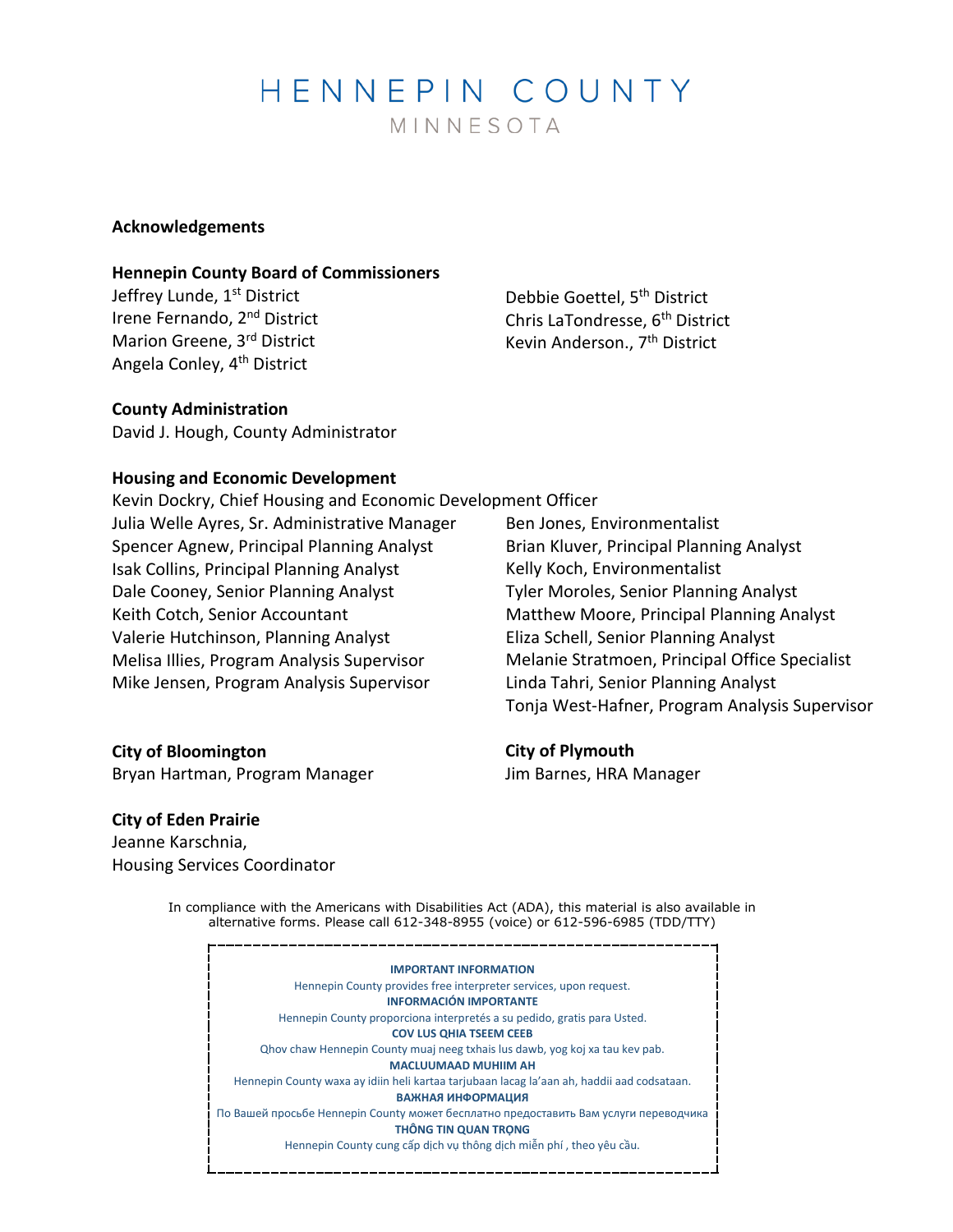### **CONSOLIDATED ANNUAL PERFORMANCE AND EVALUATION REPORT**

| City of Bloomington  |
|----------------------|
| City of Eden Prairie |
| City of Plymouth     |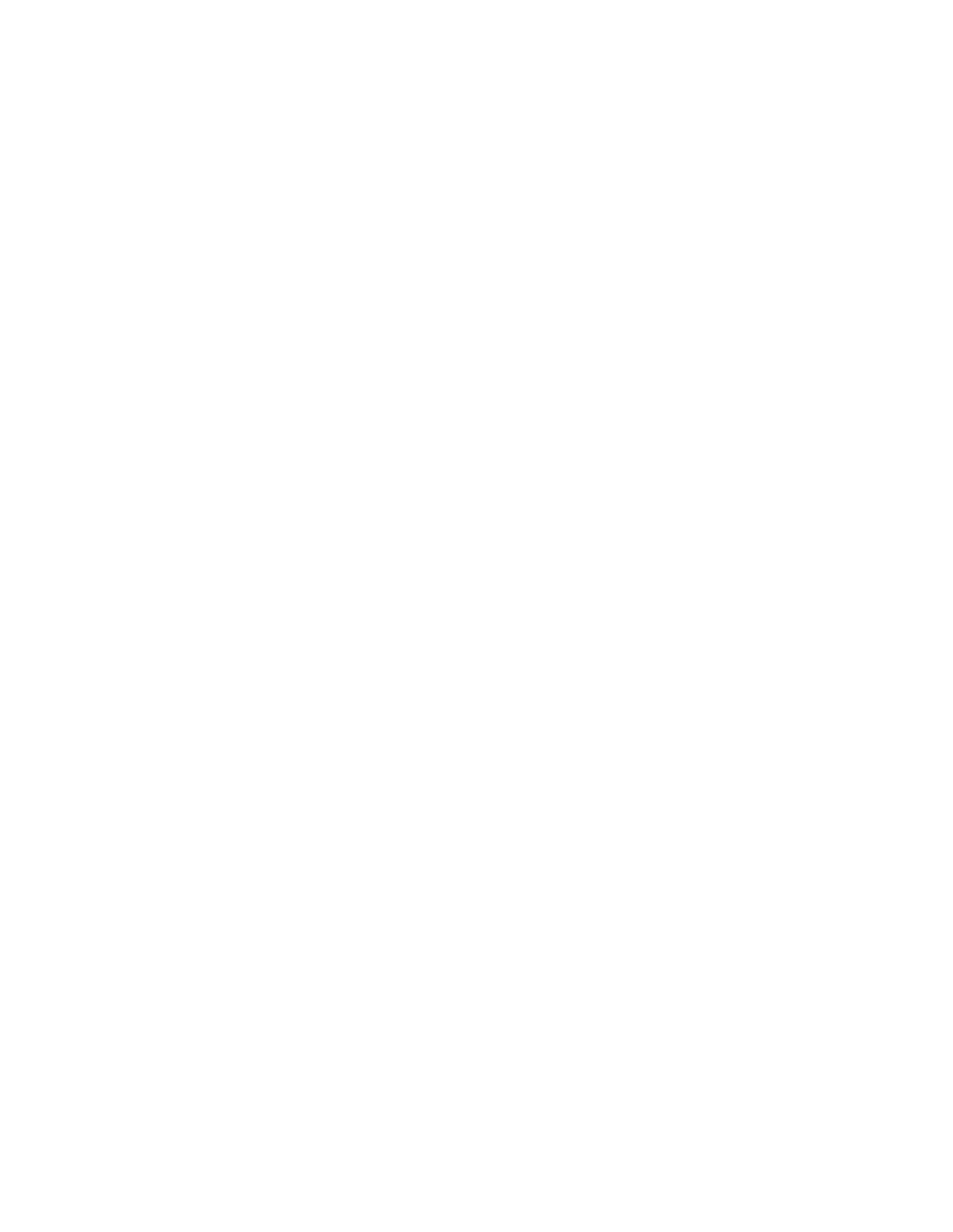### **CR-05 - Goals and Outcomes**

#### **Progress the jurisdiction has made in carrying out its strategic plan and its action plan. 91.520(a)**

This could be an overview that includes major initiatives and highlights that were proposed and executed throughout the program year.

One of the primary goals of Hennepin County is to reduce disparities in housing, employment, education, income, transportation, health, and criminal justice outcomes between households of color and white households. With this concerted effort in mind, Hennepin County has focused on investment in activities that serve the more low-income and extremely low-income households, who are disproportionately people of color. Further, Hennepin County has taken action to invest meaningfully in these activities, which means fewer contracts, less administrative burden, and more focused impact. As an example, we funded more Homebuyer Assistance and property acquisition in 2020, which are resourceintensive and help only a few households yet, make a deeper personal impact. This has resulted in serving fewer households than previous years, but having strong outcomes on community.

It is also important to note that the COVID 19 global pandemic struck Hennepin County in the last quarter of the program year of 2019 and continues. Hennepin County, along with the nation, faced several setbacks with construction, rehab, and the implementation of face to face public services. Many of our service providers modified the way they did business, while also being prepared to administer emergency supports through additional CARES Act allocations of CDBG and ESG. Overall, the program year 2020 has been an effective year in Hennepin County to transition from goals of 2015 to 2020 to the new five-year consolidated plan and provide a strong foundation for making more meaningful investments in the future.

We utilized the part of the first allocation of CDBG-CV funds to deepen our emergency asssitance response by providing rental and other emergency assistance to households.

### **Comparison of the proposed versus actual outcomes for each outcome measure submitted with the consolidated plan and explain, if applicable, why progress was not made toward meeting goals and objectives. 91.520(g)**

Categories, priority levels, funding sources and amounts, outcomes/objectives, goal outcome indicators, units of measure, targets, actual outcomes/outputs, and percentage completed for each of the grantee's program year goals.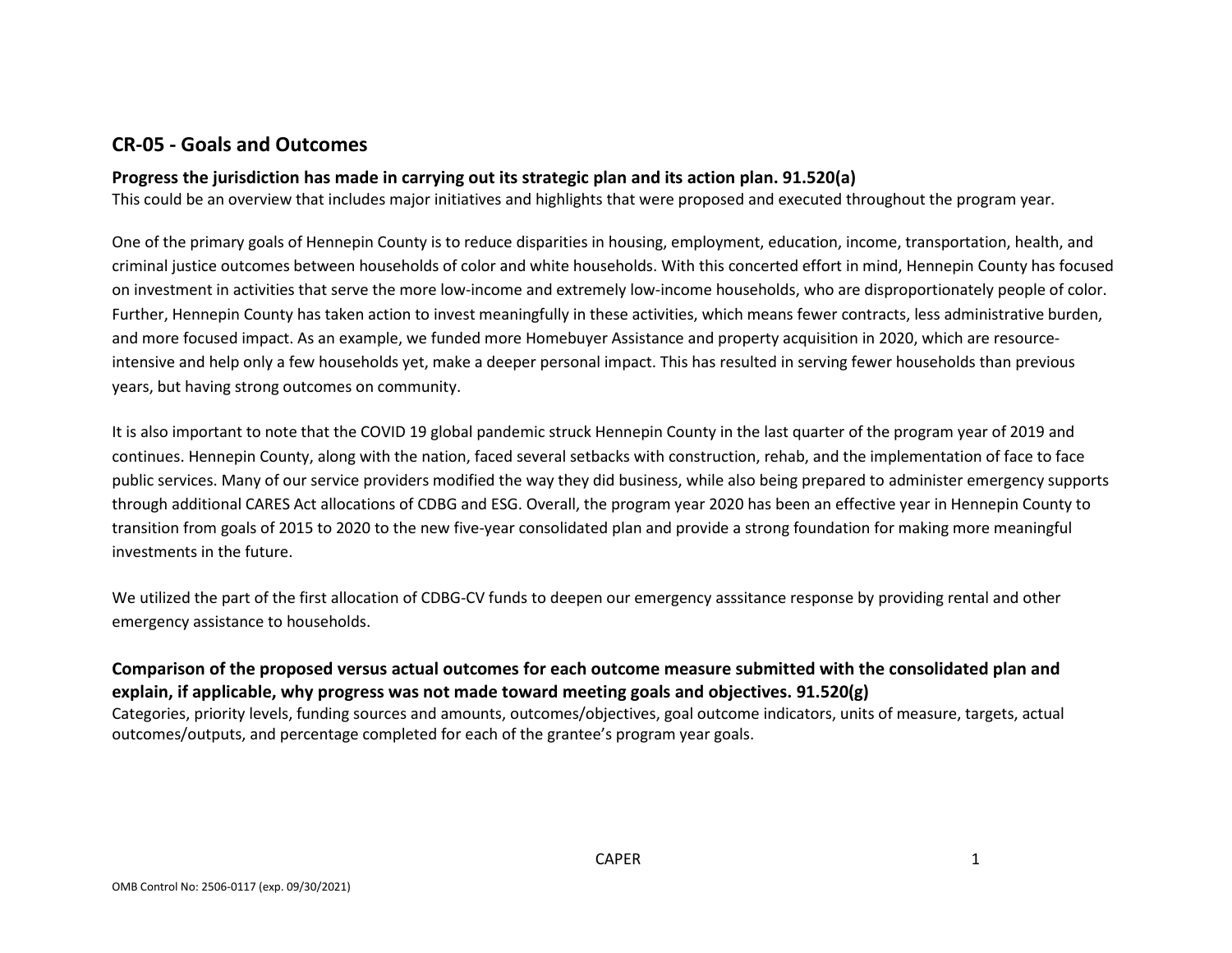| Goal                                                           | Category                                | Source /<br><b>Amount</b>                | Indicator                                                                                                                   | Unit of<br><b>Measure</b>        | <b>Expected</b><br><b>Strategic</b><br>Plan | Actual-<br><b>Strategic</b><br>Plan | Percent<br><b>Complete</b> | <b>Expected</b><br>Program<br>Year | Actual-<br>Program<br>Year | Percent<br><b>Complete</b> |
|----------------------------------------------------------------|-----------------------------------------|------------------------------------------|-----------------------------------------------------------------------------------------------------------------------------|----------------------------------|---------------------------------------------|-------------------------------------|----------------------------|------------------------------------|----------------------------|----------------------------|
| Acquisition<br>and/or<br>Demolition of<br>Structures           | Non-Housing<br>Community<br>Development | <b>CDBG: \$0</b>                         | <b>Buildings</b><br>Demolished                                                                                              | <b>Buildings</b>                 | $\overline{2}$                              | 0                                   | 0.00%                      | 0                                  | 0                          | 0.00%                      |
| Build/Improve<br><b>Public Facilities</b><br>or Infrastructure | Non-Housing<br>Community<br>Development | <b>CDBG: \$0</b>                         | Public Facility or<br>Infrastructure<br>Activities other<br>than<br>Low/Moderate<br><b>Income Housing</b><br><b>Benefit</b> | Persons<br>Assisted              | 15000                                       | 0                                   | 0.00%                      | 2545                               | 0                          | 0.00%                      |
| <b>Business</b><br>Assistance                                  | Non-Housing<br>Community<br>Development | <b>CDBG: \$0</b>                         | Jobs<br>created/retained                                                                                                    | Jobs                             | 10                                          | 0                                   | 0.00%                      | 0                                  | 0                          | $\mathbf 0$                |
| <b>CHDO Operating</b>                                          | <b>CHDO</b>                             | HOME:<br>\$50,000                        | Other                                                                                                                       | Other                            | 5                                           | $\mathbf{1}$                        | 20.00%                     | $\mathbf{1}$                       | $\mathbf{1}$               | 20.00%                     |
| Code<br>Enforcement                                            | Non-Housing<br>Community<br>Development | CDBG:<br>\$75,000                        | <b>Housing Code</b><br>Enforcement/Fore<br>closed Property<br>Care                                                          | Household<br><b>Housing Unit</b> | 2000                                        | 130                                 | 16.75%                     | 130                                | 335                        | 16.75%                     |
| Develop homes<br>for<br>homeownership                          | Affordable<br>Housing                   | CDBG: \$<br>44,750<br>HOME:<br>\$563,000 | Homeowner<br><b>Housing Added</b>                                                                                           | Household<br><b>Housing Unit</b> | 100                                         | 10                                  | 0.00%                      | 12                                 | 12                         | 100.00%                    |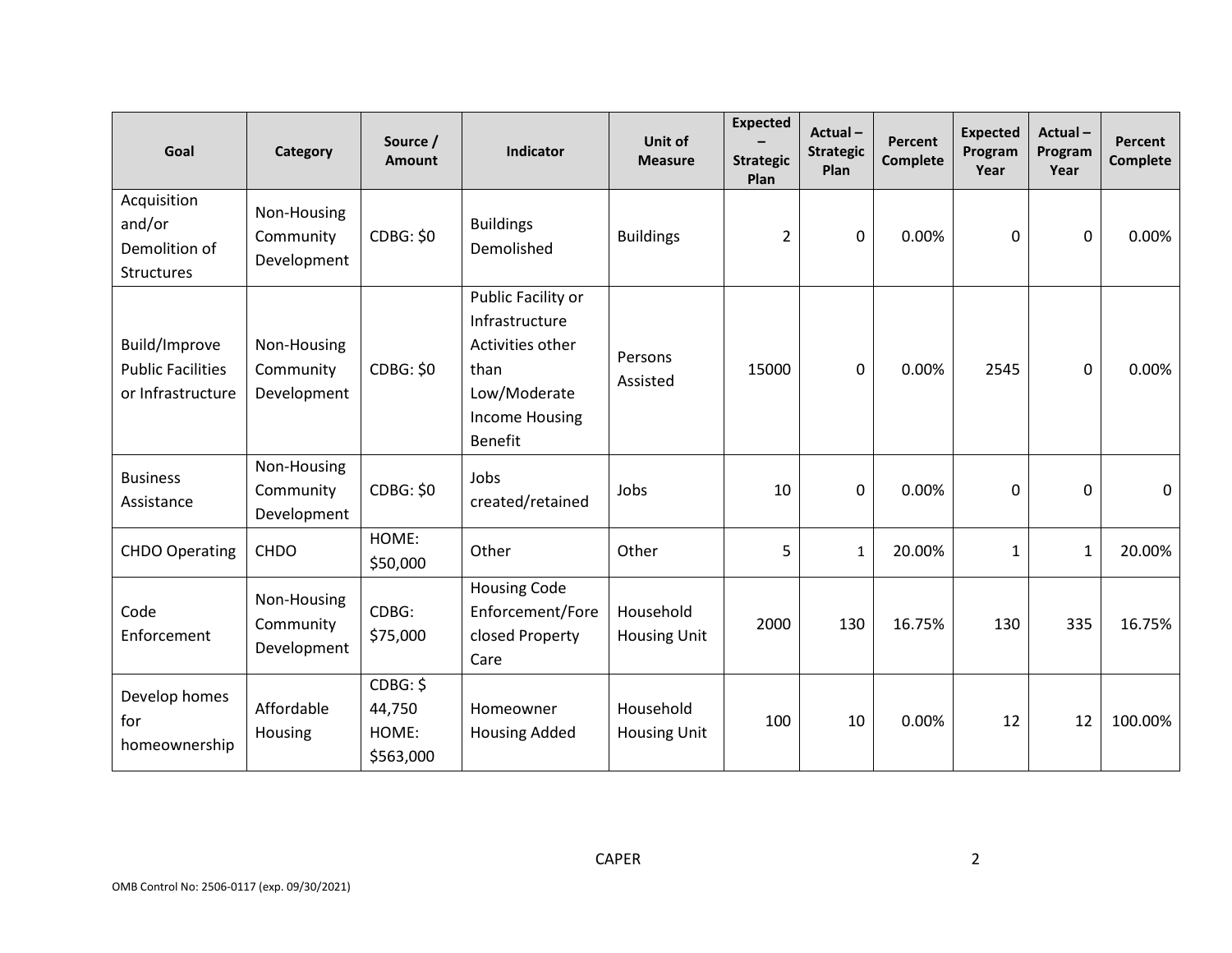| Goal                                                | Category                                                          | Source /<br><b>Amount</b> | Indicator                                                                                             | Unit of<br><b>Measure</b>        | <b>Expected</b><br><b>Strategic</b><br>Plan | Actual-<br><b>Strategic</b><br>Plan | <b>Percent</b><br><b>Complete</b> | <b>Expected</b><br>Program<br>Year | Actual-<br>Program<br>Year | <b>Percent</b><br><b>Complete</b> |
|-----------------------------------------------------|-------------------------------------------------------------------|---------------------------|-------------------------------------------------------------------------------------------------------|----------------------------------|---------------------------------------------|-------------------------------------|-----------------------------------|------------------------------------|----------------------------|-----------------------------------|
| Develop or<br>Rehab                                 | Affordable<br>Housing                                             | HOME:                     | Rental units                                                                                          | Household                        | 345                                         | $\mathbf 0$                         | 0.00%                             | 136                                | 58                         | 0.00%                             |
| Affordable<br><b>Rental Housing</b>                 | Public<br>Housing                                                 | \$1,000,000               | rehabilitated                                                                                         | <b>Housing Unit</b>              |                                             |                                     |                                   |                                    |                            |                                   |
| Develop or<br>Rehab Special<br><b>Needs Housing</b> | Affordable<br>Housing<br>Non-<br>Homeless<br><b>Special Needs</b> | <b>CDBG: \$0</b>          | Rental units<br>rehabilitated                                                                         | Household<br><b>Housing Unit</b> | 150                                         | $\mathbf 0$                         | 0.00%                             | 21                                 | 0                          | 0.00%                             |
| <b>Direct</b><br>Homebuyer<br>Assistance            | Affordable<br>Housing                                             | CDBG:<br>\$50,000         | <b>Direct Financial</b><br>Assistance to<br>Homebuyers                                                | Households<br>Assisted           | 50                                          | 10                                  | 0.00%                             | 20                                 | 5                          | 20.00%                            |
| <b>Domestic Abuse</b><br>Counseling                 | Non-Housing<br>Community<br>Development                           | CDBG:<br>\$10,000         | Public service<br>activities other<br>than<br>Low/Moderate<br><b>Income Housing</b><br><b>Benefit</b> | Persons<br>Assisted              | 1745                                        | 850                                 | 0.00%                             | 850                                | 514                        | 89.00%                            |
| Emergency<br>Assistance                             | Non-Housing<br>Community<br>Development                           | CDBG:<br>\$193,351        | Public service<br>activities other<br>than<br>Low/Moderate<br><b>Income Housing</b><br>Benefit        | Persons<br>Assisted              | 10000                                       | 528                                 | 0.00%                             | 528                                | 153                        | 28.97%                            |
| <b>Fair Housing</b><br>Activities                   | <b>Fair Housing</b>                                               | <b>CDBG: \$0</b>          | Other                                                                                                 | Other                            | 5                                           | $\mathbf{1}$                        | 0.00%                             | 1                                  | 0                          | $\mathbf 0$                       |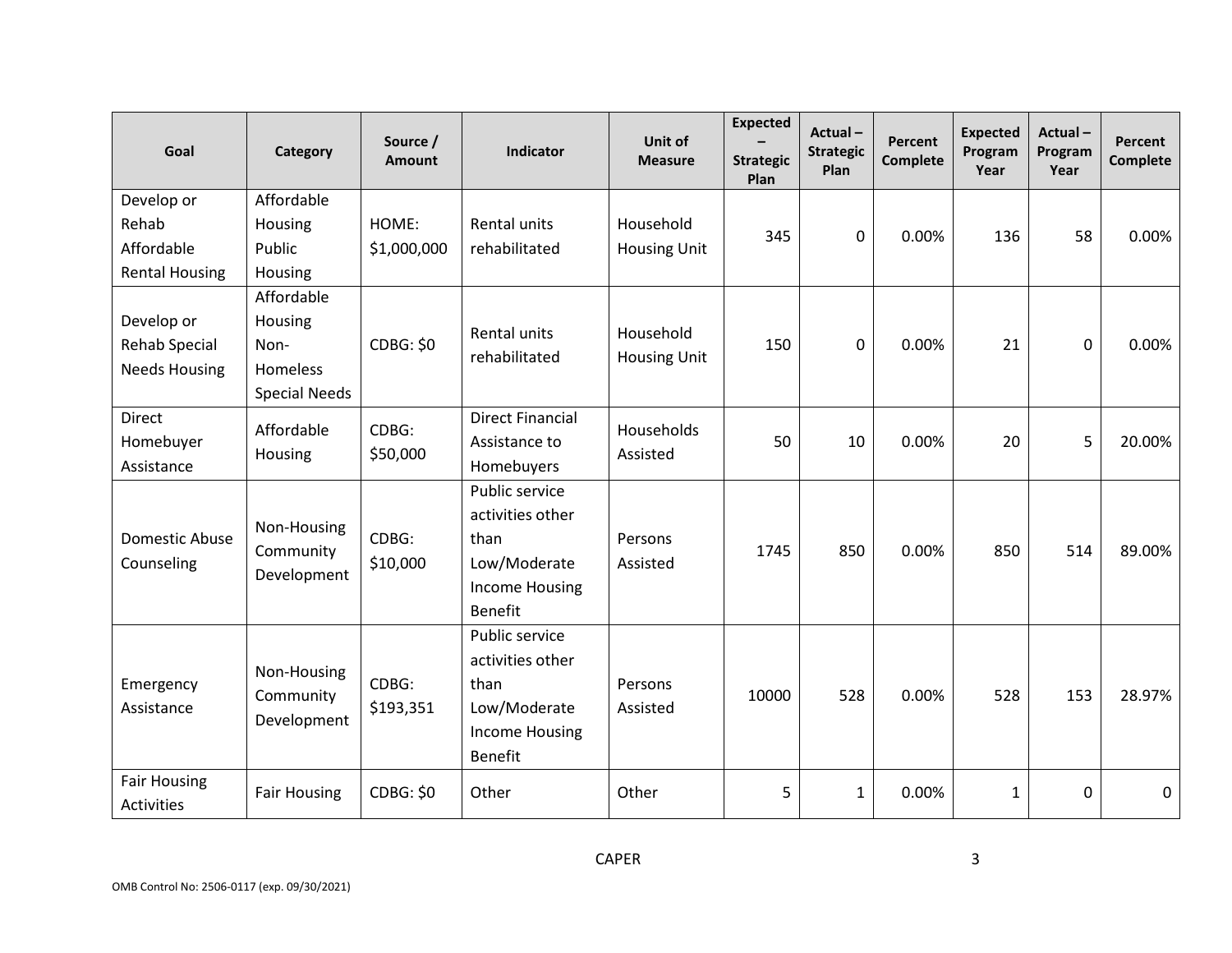| Goal                                                      | Category                                                          | Source /<br><b>Amount</b> | Indicator                                                                                             | Unit of<br><b>Measure</b>        | <b>Expected</b><br><b>Strategic</b><br>Plan | Actual-<br><b>Strategic</b><br>Plan | Percent<br><b>Complete</b> | <b>Expected</b><br>Program<br>Year | Actual-<br>Program<br>Year | Percent<br><b>Complete</b> |
|-----------------------------------------------------------|-------------------------------------------------------------------|---------------------------|-------------------------------------------------------------------------------------------------------|----------------------------------|---------------------------------------------|-------------------------------------|----------------------------|------------------------------------|----------------------------|----------------------------|
| Financial<br>Literacy                                     | Non-Housing<br>Community<br>Development                           | <b>CDBG: \$0</b>          | Public service<br>activities other<br>than<br>Low/Moderate<br><b>Income Housing</b><br><b>Benefit</b> | Persons<br>Assisted              | 3000                                        | $\mathbf 0$                         | 0.00%                      | 0                                  | 0                          | 0                          |
| Homelessness<br>Prevention and<br><b>Support Services</b> | Non-Housing<br>Community<br>Development                           | CDBG:<br>\$22,000         | Homelessness<br>Prevention                                                                            | Persons<br>Assisted              | 400                                         | $\mathbf 0$                         | 0.00%                      | 84                                 | 23                         | 27.38%                     |
| Homeowner<br>Rehabilitation<br>Assistance                 | Affordable<br>Housing<br>Non-<br>Homeless<br><b>Special Needs</b> | CDBG:<br>\$169,331        | Homeowner<br>Housing<br>Rehabilitated                                                                 | Household<br><b>Housing Unit</b> | 180                                         | $\mathbf 0$                         | 0.00%                      | 50                                 | 62                         | 124.00%                    |
| <b>Job Training</b>                                       | Non-Housing<br>Community<br>Development                           | CDBG:<br>\$30,000         | Public service<br>activities other<br>than<br>Low/Moderate<br>Income Housing<br><b>Benefit</b>        | Persons<br>Assisted              | 1180                                        | 214                                 | 0.00%                      | 214                                | 139                        | 64.95%                     |
| <b>Rapid Rehousing</b><br>for People who<br>are Homeless  | <b>Homeless</b>                                                   | ESG:<br>\$221,518         | Tenant-based<br>rental assistance /<br><b>Rapid Rehousing</b>                                         | Households<br>Assisted           | 300                                         | $\mathbf 0$                         | 0.00%                      | 60                                 | 60                         | 100.00%                    |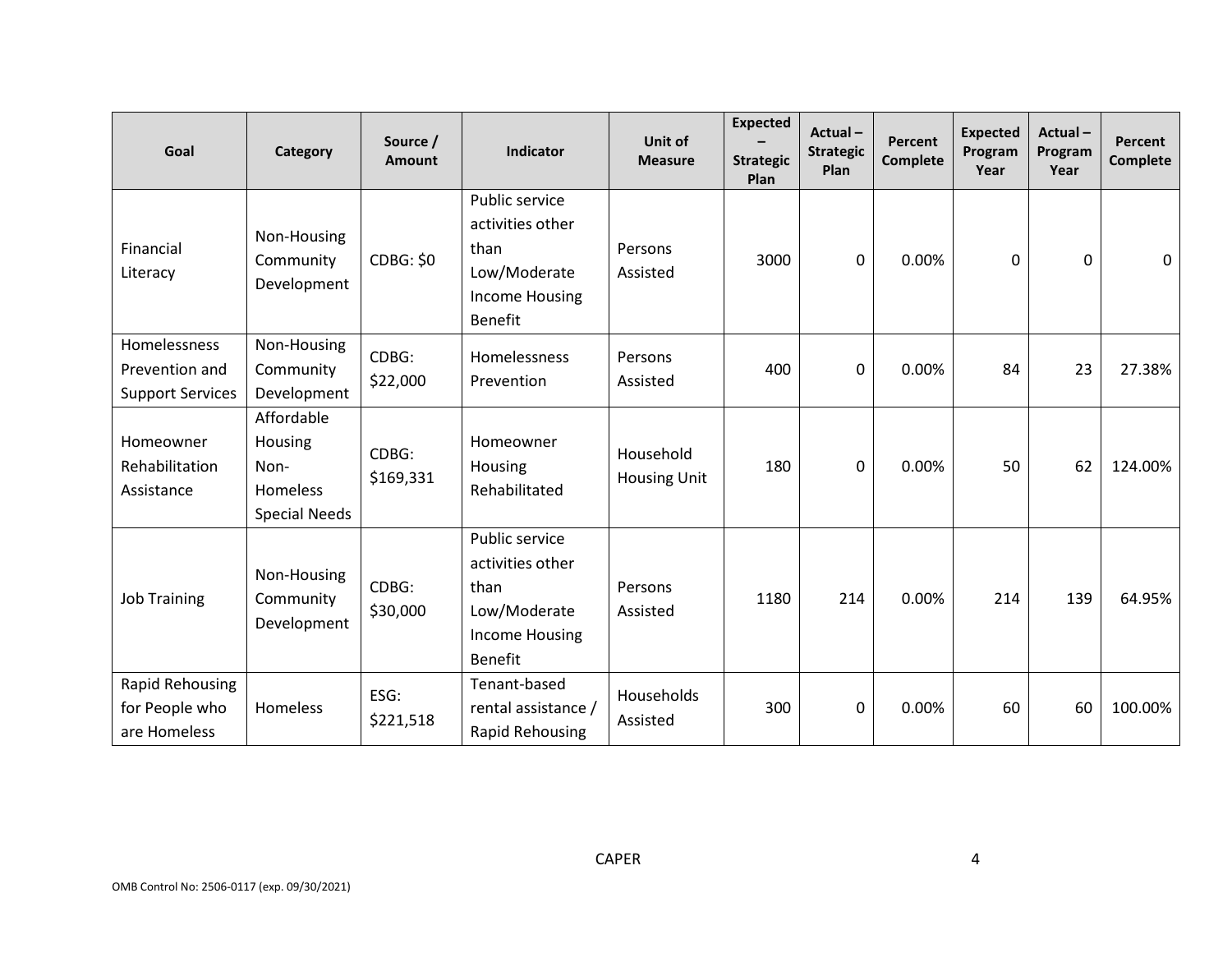| Goal                                        | Category                                                                      | Source /<br>Amount | Indicator                                                                                             | Unit of<br><b>Measure</b> | <b>Expected</b><br><b>Strategic</b><br>Plan | Actual-<br><b>Strategic</b><br>Plan | Percent<br><b>Complete</b> | <b>Expected</b><br>Program<br>Year | Actual-<br>Program<br>Year | Percent<br><b>Complete</b> |
|---------------------------------------------|-------------------------------------------------------------------------------|--------------------|-------------------------------------------------------------------------------------------------------|---------------------------|---------------------------------------------|-------------------------------------|----------------------------|------------------------------------|----------------------------|----------------------------|
| Senior Center<br>Programming                | Non-Housing<br>Community<br>Development                                       | <b>CDBG: \$0</b>   | Public service<br>activities other<br>than<br>Low/Moderate<br><b>Income Housing</b><br>Benefit        | Persons<br>Assisted       | 37000                                       | 0                                   | 0.00%                      | 0                                  | 0                          | 0.00%                      |
| <b>Senior Services</b>                      | Non-Housing<br>Community<br>Development                                       | CDBG:<br>\$33,207  | Public service<br>activities other<br>than<br>Low/Moderate<br><b>Income Housing</b><br>Benefit        | Persons<br>Assisted       | 564                                         | 588                                 | 104.00%                    | 247                                | 588                        | 104.00%                    |
| Tenant<br>Advocacy                          | Non-Housing<br>Community<br>Development                                       | CDBG:<br>\$53,000  | Public service<br>activities other<br>than<br>Low/Moderate<br><b>Income Housing</b><br><b>Benefit</b> | Persons<br>Assisted       | 18000                                       | 2100                                | 0.00%                      | 2484                               | 531                        | 0.00%                      |
| <b>Tenant Based</b><br>Rental<br>Assistance | Affordable<br>Housing<br>Homeless<br>Non-<br>Homeless<br><b>Special Needs</b> | HOME:<br>\$297,760 | Tenant-based<br>rental assistance /<br><b>Rapid Rehousing</b>                                         | Households<br>Assisted    | 200                                         | 40                                  | 0.00%                      | 40                                 | 43                         | 21.50%                     |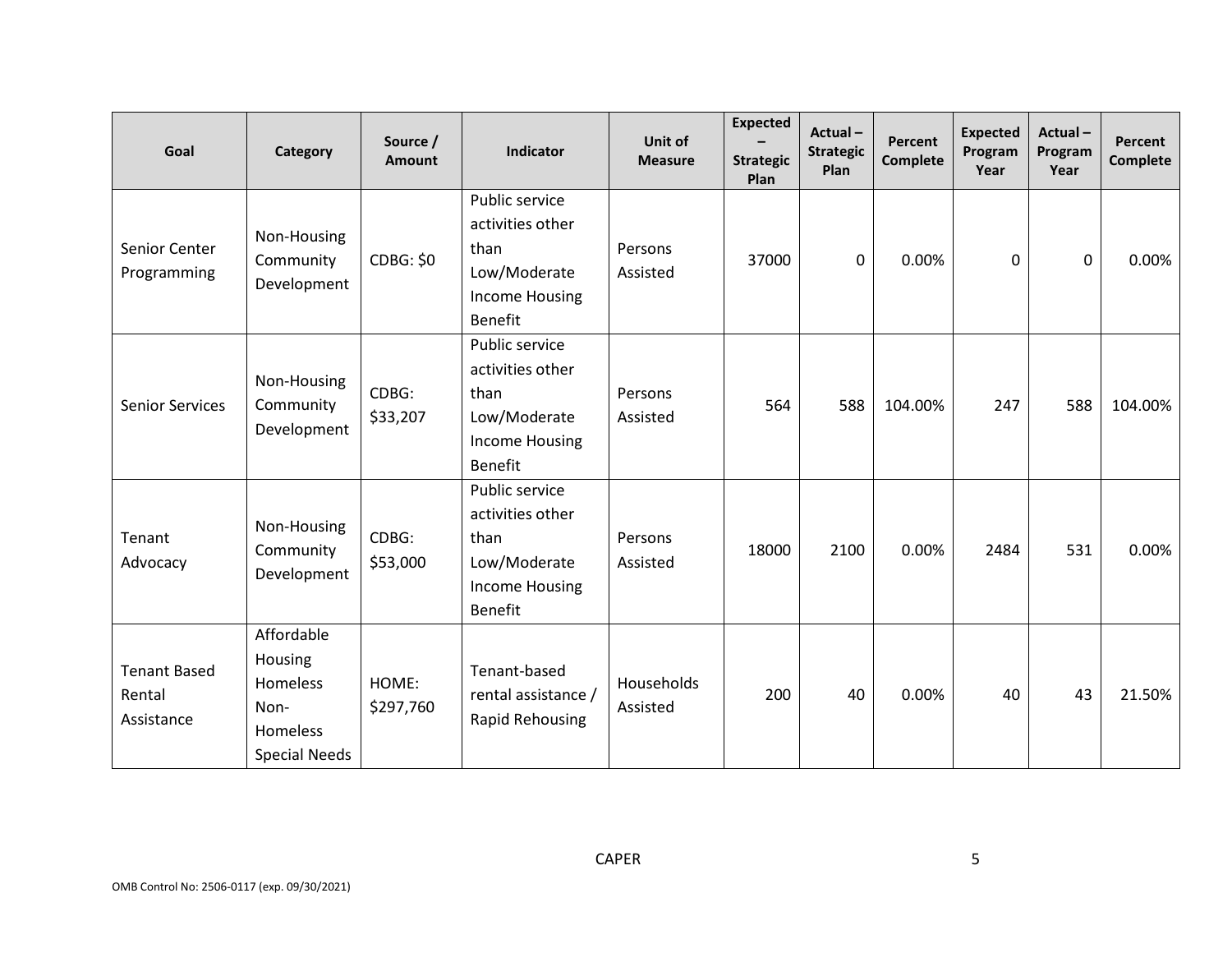| Goal                | <b>Category</b>                         | Source /<br>Amount | Indicator                                                                               | Unit of<br><b>Measure</b> | <b>Expected</b><br>$\overline{\phantom{0}}$<br><b>Strategic</b><br><b>Plan</b> | Actual-<br><b>Strategic</b><br>Plan | Percent<br>Complete | Expected<br>Program<br>Year | Actual-<br>Program<br>Year | Percent<br>Complete |
|---------------------|-----------------------------------------|--------------------|-----------------------------------------------------------------------------------------|---------------------------|--------------------------------------------------------------------------------|-------------------------------------|---------------------|-----------------------------|----------------------------|---------------------|
| Youth<br>Counseling | Non-Housing<br>Community<br>Development | CDBG:<br>\$18,000  | Public service<br>activities other<br>than<br>Low/Moderate<br>Income Housing<br>Benefit | Persons<br>Assisted       | 1600                                                                           | 9                                   | 0.56%               | 15                          | 9                          | 60.00%              |

**Table 1 - Accomplishments – Program Year & Strategic Plan to Date**

### **Assess how the jurisdiction's use of funds, particularly CDBG, addresses the priorities and specific objectives identified in the plan, giving special attention to the highest priority activities identified.**

We more than doubled our investment in emergency rental assistance as a critical aspect of community development work and public services, and a primary tool to increase equitable distribution of CDBG funds by priotizing CDBG-CV funds. In 2020 Hennepin County invested \$250,000 in emergency assistance, specifically rental assistance, and served 153 households with deeper assistance to resolve their emergencies.

Direct Homebuyer assistance is another program that is growing. Richfield and Brooklyn Center allocated a combined \$220,000 in 2020. Richfield has helping 5 households buy homes.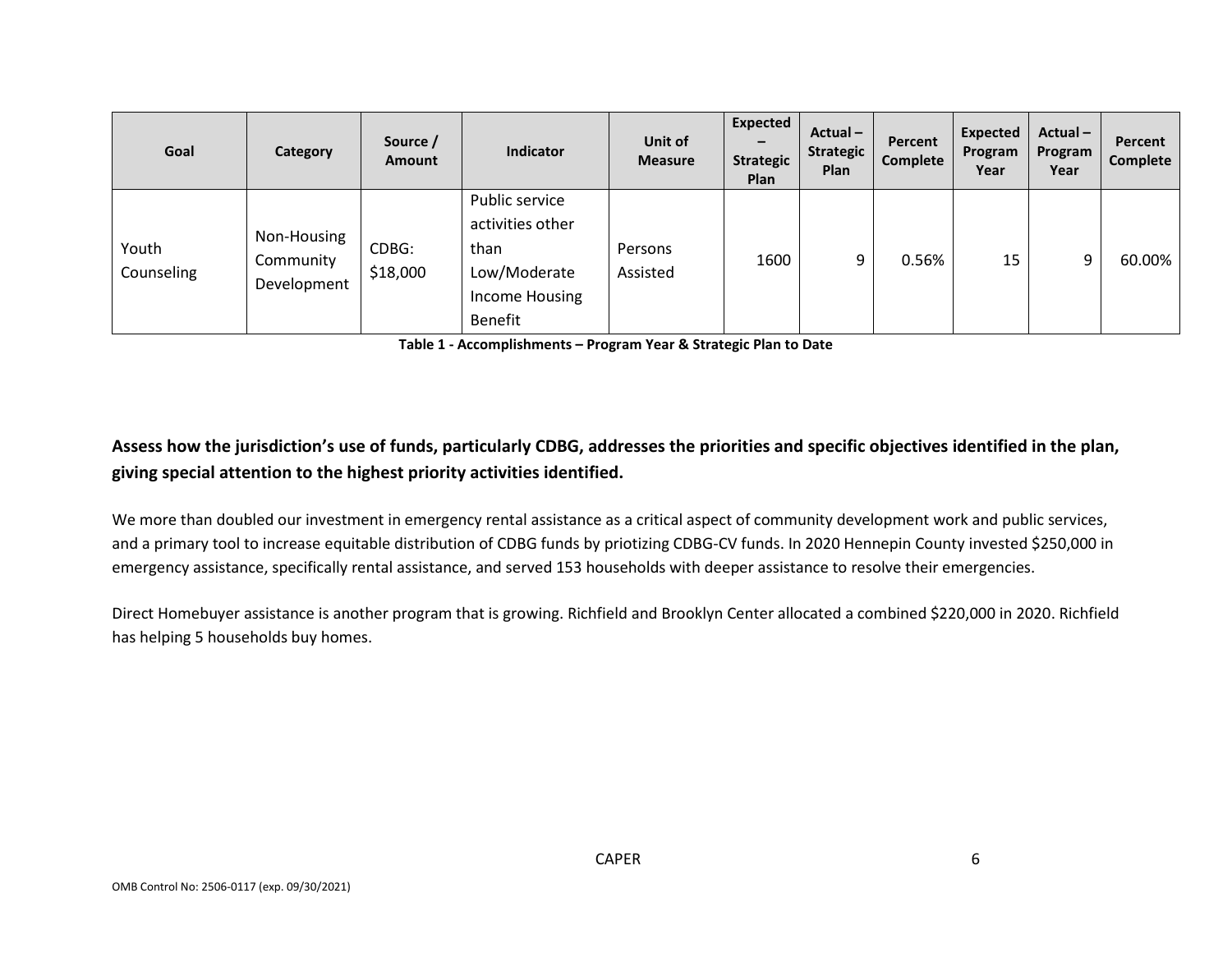### **CR-10 - Racial and Ethnic composition of families assisted**

**Describe the families assisted (including the racial and ethnic status of families assisted). 91.520(a)** 

|                                           | <b>CDBG</b> | <b>HOME</b> | <b>ESG</b> |
|-------------------------------------------|-------------|-------------|------------|
| White                                     | 1188        | 34          | 10         |
| <b>Black or African American</b>          | 704         | 73          | 74         |
| Asian                                     | 66          | 0           | 0          |
| American Indian or American Native        | 12          | 0           | 19         |
| Native Hawaiian or Other Pacific Islander | 5           | 0           | 0          |
| Other                                     | 101         | 0           | 0          |
| <b>Total</b>                              | 3291        | 107         | 103        |
| Hispanic                                  | 97          | ำ           | 3          |
| Not Hispanic                              | 3193        | 105         | 100        |

**Table 2 – Table of assistance to racial and ethnic populations by source of funds**

#### **Narrative**

ESG: 10 persons served were multiple races and are not included in the chart.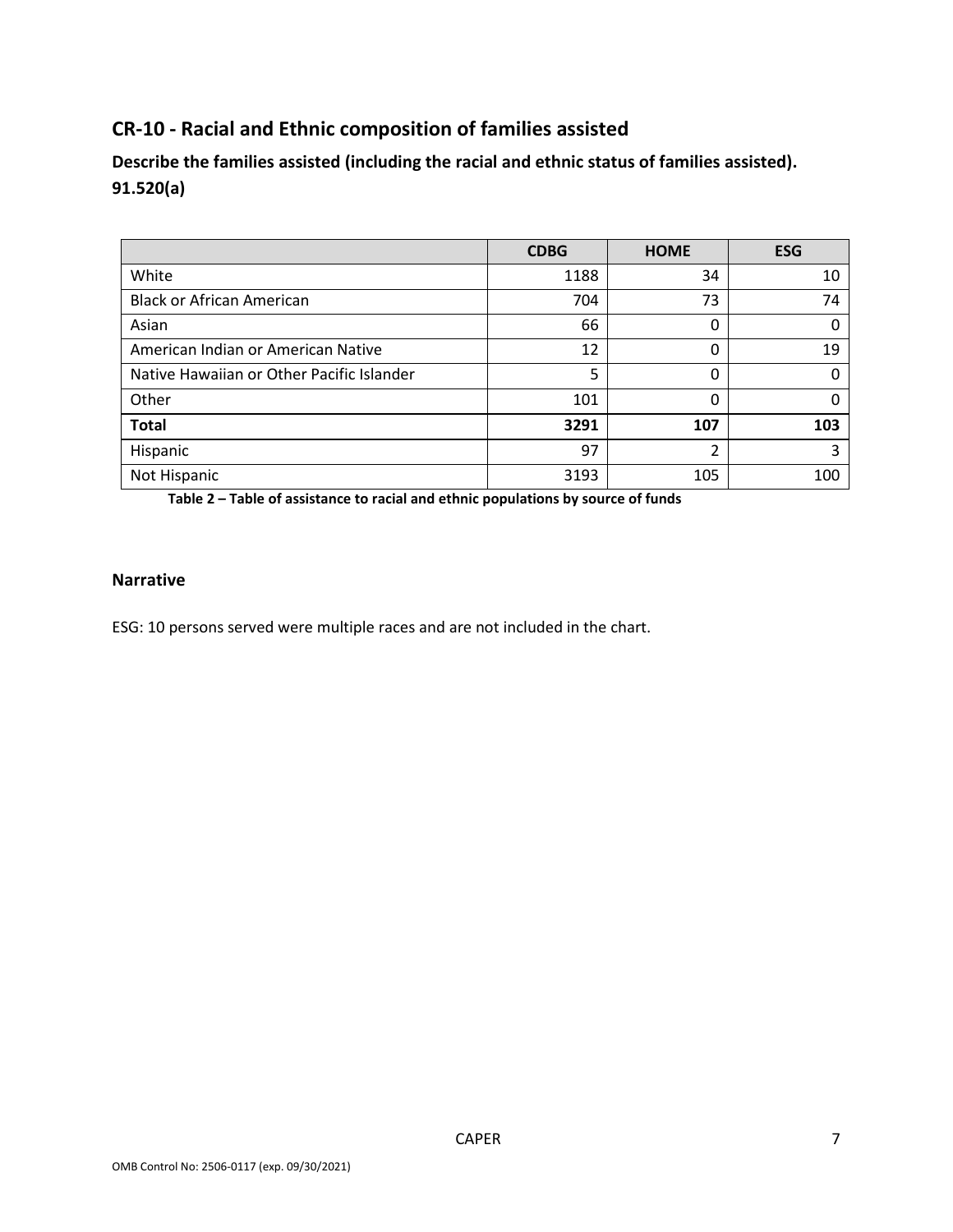### **CR-15 - Resources and Investments 91.520(a)**

| <b>Source of Funds</b> | <b>Source</b>    |           | <b>Amount Expended</b><br><b>During Program Year</b> |  |  |
|------------------------|------------------|-----------|------------------------------------------------------|--|--|
| <b>CDBG</b>            | public - federal | 3,434,266 | 2,342,382                                            |  |  |
| <b>HOME</b>            | public - federal | 2,146,735 | 1,341,899                                            |  |  |
| ESG                    | public - federal | 254,630   | 220,514                                              |  |  |

#### **Identify the resources made available**

#### **Narrative**

**Table 3 - Resources Made Available**

Notes: 1) "Resources Made Available" includes annual grant allocations plus program income and unexpended previous Year funds. 2) "Amount Expended During Program Year" includes Program Income above that which was expected during the program year and thus may be larger than the amount in the "Resources Made Available" column. Additionally, the "Amount Expended During Program Year" may include some expenditures for Program Year 2017, 2018, 2019 and/or 2020 activities for which reimbursement was made during the 2020 program year. There were no publicly owned land or property located within the jurisdiction used to address the needs identified in the plan.

#### **Identify the geographic distribution and location of investments**

| <b>Target Area</b> | <b>Planned Percentage of</b><br><b>Allocation</b> |  | <b>Narrative Description</b> |
|--------------------|---------------------------------------------------|--|------------------------------|
|                    |                                                   |  |                              |

**Table 4 – Identify the geographic distribution and location of investments**

#### **Narrative**

CDBG funds are available to all suburban cities in Hennepin County. The cities of Bloomington, Eden Prairie, and Plymouth are entitlement jurisdictions which receive their own entitlement funds from HUD and submit CAPER reports specific to those cities. Hennepin County administers funds from the urban county entitlement for public services through an RFP. The remaining CDBG funding is distributed according to a calculation of poverty, population, and housing overcrowding. Cities opting in to the urban county entitlement jurisdiction and meeting a need threshold receive direct allocations of CDBG (Brooklyn Park, Brooklyn Center, New Hope, Maple Grove, Minnetonka, Saint Louis Park, Edina, Richfield and Hopkins). Projects in the remaining cities compete for funding from the remaining consolidated pool. County staff work with city staff to ensure that funded projects comply with federal eligibility and regulatory requirements.

HOME funds are awarded through a competitive process for projects throughout suburban Hennepin County (in compliance with HOME regulations).

ESG funds are awarded through a competitive process for rapid rehousing projects in suburban Hennepin County. The competitive selection process is managed by Hennepin County Human Services staff, in partnership with the Continuum of Care's Homeless Prevention and Rapid Rehousing Committee.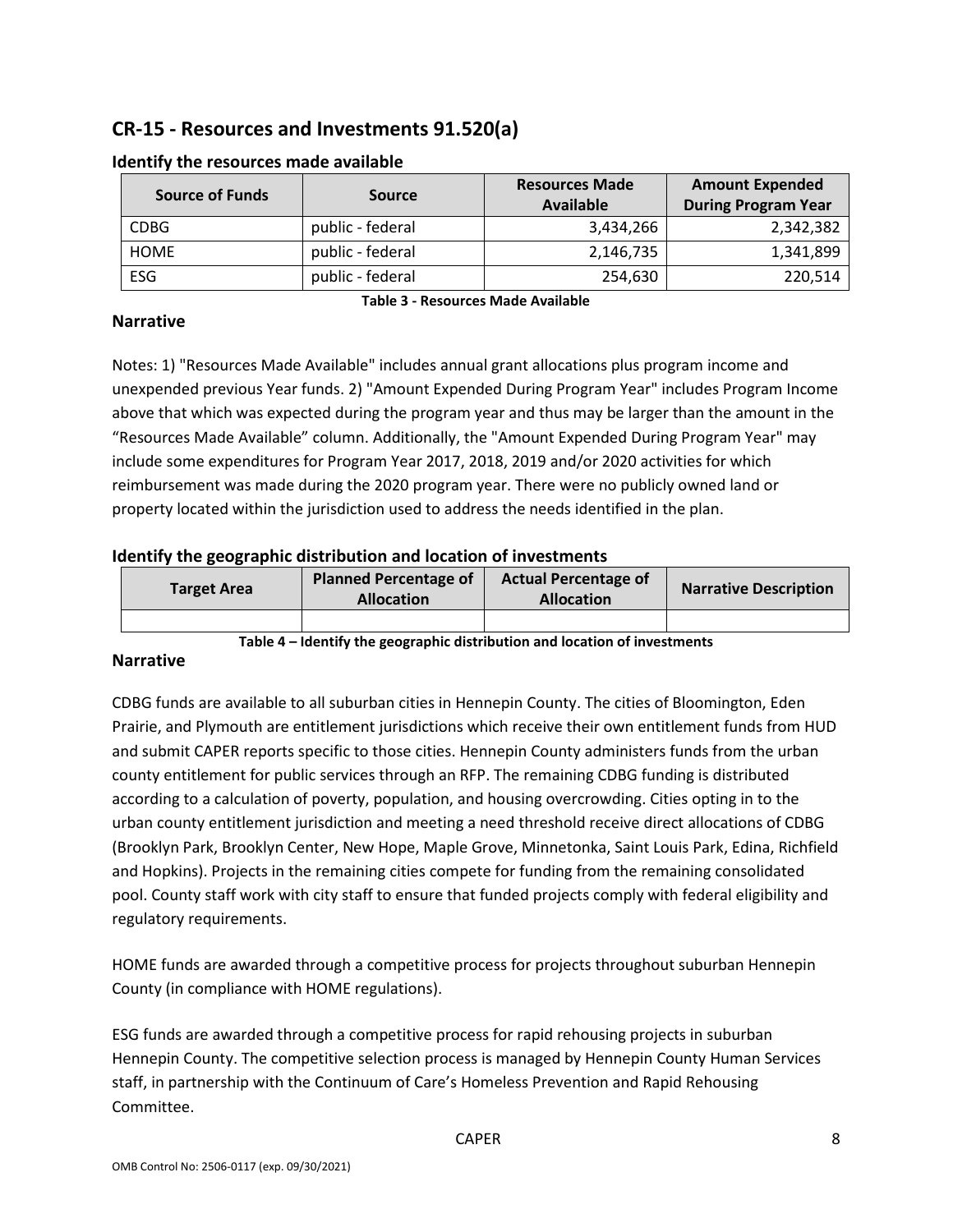### **Leveraging**

**Explain how federal funds leveraged additional resources (private, state and local funds), including a description of how matching requirements were satisfied, as well as how any publicly owned land or property located within the jurisdiction that were used to address the needs identified in the plan.**

Federal funds are leveraged by funds from Minnesota Housing, multifamily housing revenue bonds, mortgage revenue bonds, project-based Section 8, low income housing tax credits, and the McKinney-Vento Homeless Assistance programs, Hennepin County Affordable Housing Incentive Funds (local), developer equity, and philanthropic sources. The amount of financial leverage in proposed projects is taken into consideration in project and program selection.

HOME and CDBG leveraged over \$57.6 million in other federal, state, local, and private program funding. HOME funds are generally a small financial contribution to a much larger project total development cost and so the 25 percent match is met through a variety of sources. HOME projects are awarded additional points based on the percent of match funding available for that project.

There was a HOME rental projects completed in 2020. The \$1.4 million of HOME in expenditures leveraged approximately \$57.6 million of public (non-federal)/private dollars.

ESG leveraged \$221,000 during the 2020 Program Year by utilizing state and local funds used for rapid rehousing.

Hennepin County considers the Five-Year Consolidated Plan goals, along with other County priorities, when disposing of excess parcels remaining from transit projects or development projects. Hennepin County Community Works and Resident Real Estate Services (RRES) negotiate reductions in acquisition costs for tax forfeit property when used for affordable housing. Hennepin County will continue to work with RRES and the cities to explore potential sites for future affordable housing projects.

| Fiscal Year Summary - HOME Match                                               |            |
|--------------------------------------------------------------------------------|------------|
| 1. Excess match from prior Federal fiscal year                                 | 38,192,660 |
| 2. Match contributed during current Federal fiscal year                        | 4,491,694  |
| 3. Total match available for current Federal fiscal year (Line 1 plus Line 2)  | 42,684,354 |
| 4. Match liability for current Federal fiscal year                             | 290,324    |
| 5. Excess match carried over to next Federal fiscal year (Line 3 minus Line 4) | 42,394,030 |

**Table 5 – Fiscal Year Summary - HOME Match Report**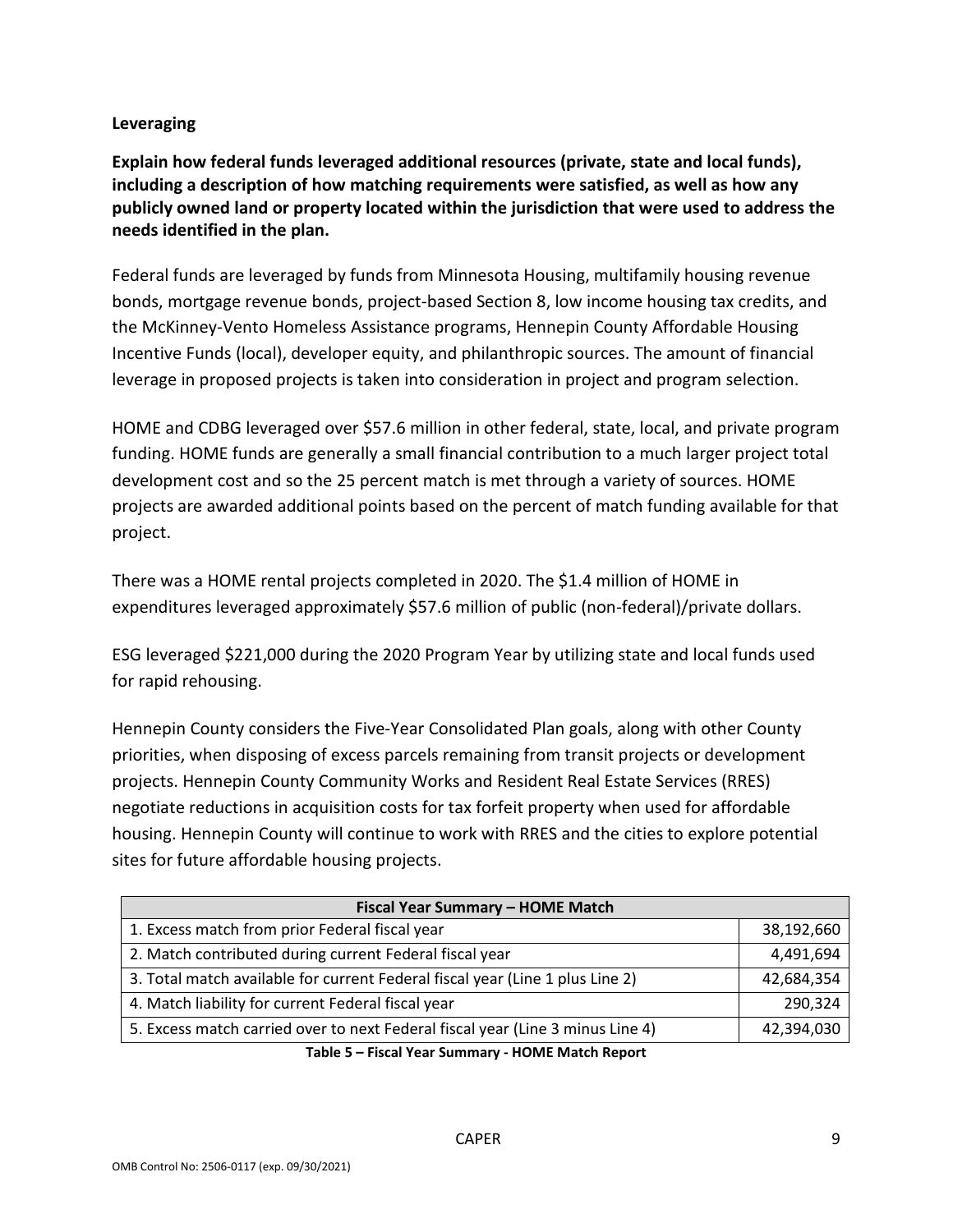| Match Contribution for the Federal Fiscal Year |                                |                                  |                                            |                                           |                                   |                                                                                   |                                 |                    |  |  |  |  |
|------------------------------------------------|--------------------------------|----------------------------------|--------------------------------------------|-------------------------------------------|-----------------------------------|-----------------------------------------------------------------------------------|---------------------------------|--------------------|--|--|--|--|
| Project No. or<br><b>Other ID</b>              | Date of<br><b>Contribution</b> | Cash<br>(non-Federal<br>sources) | Foregone<br>Taxes, Fees,<br><b>Charges</b> | <b>Appraised</b><br>Land/Real<br>Property | <b>Required</b><br>Infrastructure | <b>Site</b><br>Preparation,<br>Construction<br>Materials,<br><b>Donated labor</b> | <b>Bond</b><br><b>Financing</b> | <b>Total Match</b> |  |  |  |  |
| 1001 Idaho                                     |                                |                                  |                                            |                                           |                                   |                                                                                   |                                 |                    |  |  |  |  |
| Ave N 2155                                     | 09/23/2020                     | 83,700                           | 0                                          | 0                                         | $\pmb{0}$                         | 0                                                                                 | $\pmb{0}$                       | 83,700             |  |  |  |  |
| 10508 Xerxes                                   |                                |                                  |                                            |                                           |                                   |                                                                                   |                                 |                    |  |  |  |  |
| 2091                                           | 03/26/2020                     | 58,000                           | $\pmb{0}$                                  | 0                                         | 0                                 | 0                                                                                 | 0                               | 58,000             |  |  |  |  |
| 3133                                           |                                |                                  |                                            |                                           |                                   |                                                                                   |                                 |                    |  |  |  |  |
| Hampshire                                      |                                |                                  |                                            |                                           |                                   |                                                                                   |                                 |                    |  |  |  |  |
| Ave 2206                                       | 04/16/2021                     | 35,000                           | 0                                          | 0                                         | 0                                 | 0                                                                                 | 0                               | 35,000             |  |  |  |  |
| 3508                                           |                                |                                  |                                            |                                           |                                   |                                                                                   |                                 |                    |  |  |  |  |
| Moorland Rd                                    |                                |                                  |                                            |                                           |                                   |                                                                                   |                                 |                    |  |  |  |  |
| 2156                                           | 10/21/2020                     | 135,000                          | $\pmb{0}$                                  | 0                                         | $\pmb{0}$                         | 0                                                                                 | 0                               | 135,000            |  |  |  |  |
| 3611                                           |                                |                                  |                                            |                                           |                                   |                                                                                   |                                 |                    |  |  |  |  |
| Glenhurst                                      |                                |                                  |                                            |                                           |                                   |                                                                                   |                                 |                    |  |  |  |  |
| Ave 2157                                       | 07/29/2020                     | 96,500                           | 0                                          | 0                                         | $\pmb{0}$                         | 0                                                                                 | $\pmb{0}$                       | 96,500             |  |  |  |  |
| 6310 Irving                                    |                                |                                  |                                            |                                           |                                   |                                                                                   |                                 |                    |  |  |  |  |
| 2093                                           | 06/25/2020                     | 58,000                           | $\pmb{0}$                                  | 0                                         | 0                                 | 0                                                                                 | 0                               | 58,000             |  |  |  |  |
| 7132                                           |                                |                                  |                                            |                                           |                                   |                                                                                   |                                 |                    |  |  |  |  |
| Columbus                                       |                                |                                  |                                            |                                           |                                   |                                                                                   |                                 |                    |  |  |  |  |
| Ave S 2207                                     | 04/27/2021                     | 90,792                           | 0                                          | 0                                         | 0                                 | 0                                                                                 | 0                               | 90,792             |  |  |  |  |
| 7300                                           |                                |                                  |                                            |                                           |                                   |                                                                                   |                                 |                    |  |  |  |  |
| Portland                                       |                                |                                  |                                            |                                           |                                   |                                                                                   |                                 |                    |  |  |  |  |
| 2092                                           | 08/27/2020                     | 85,000                           | 0                                          | 0                                         | $\pmb{0}$                         | 0                                                                                 | 0                               | 85,000             |  |  |  |  |
| 8601                                           |                                |                                  |                                            |                                           |                                   |                                                                                   |                                 |                    |  |  |  |  |
| Sheridan Ave                                   |                                |                                  |                                            |                                           |                                   |                                                                                   |                                 |                    |  |  |  |  |
| S 2153                                         | 10/21/2020                     | 84,134                           | $\pmb{0}$                                  | 0                                         | 0                                 | 0                                                                                 | 0                               | 84,134             |  |  |  |  |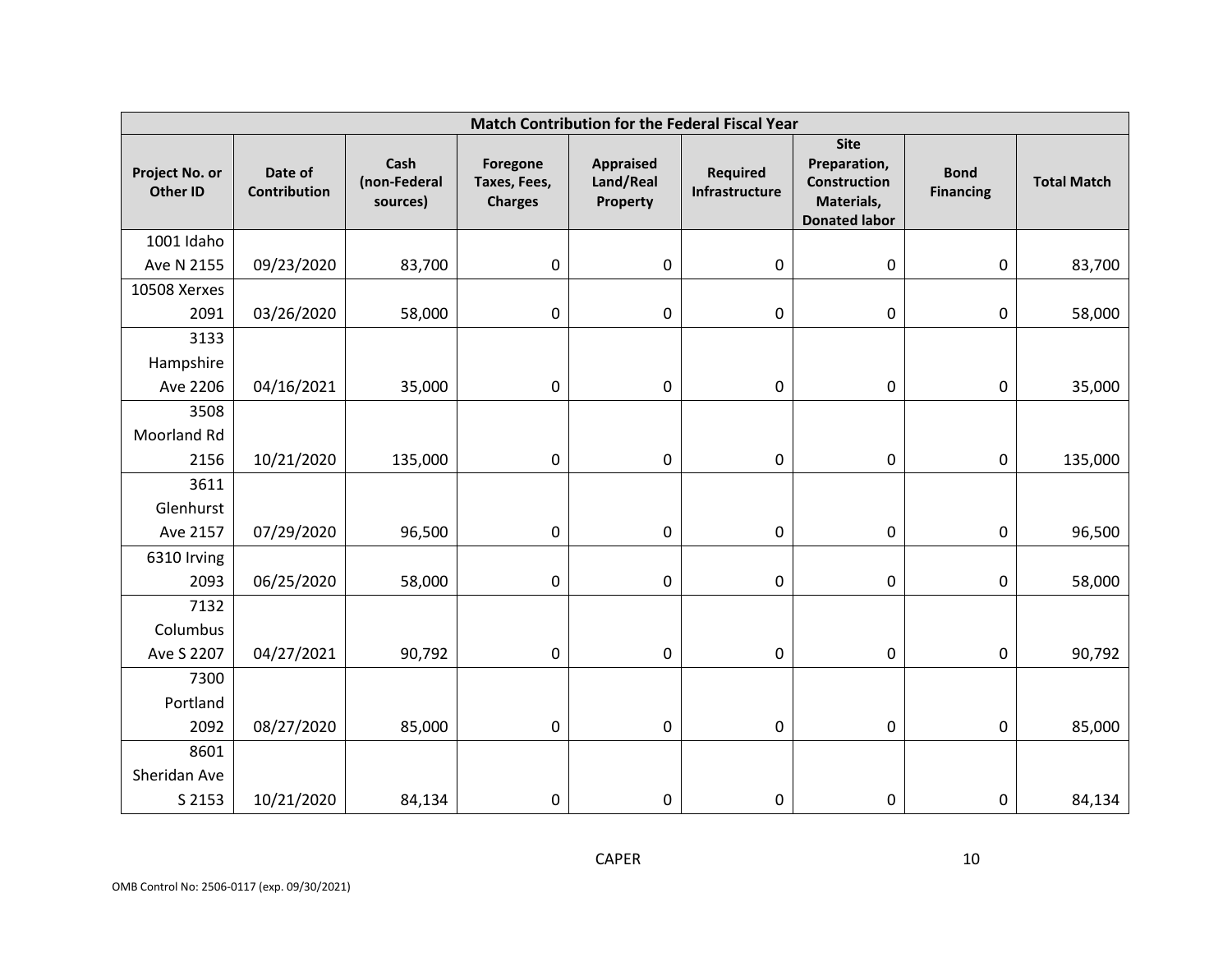|                            |                                |                                  |                                            | <b>Match Contribution for the Federal Fiscal Year</b> |                                   |                                                                                          |                                 |                    |
|----------------------------|--------------------------------|----------------------------------|--------------------------------------------|-------------------------------------------------------|-----------------------------------|------------------------------------------------------------------------------------------|---------------------------------|--------------------|
| Project No. or<br>Other ID | Date of<br><b>Contribution</b> | Cash<br>(non-Federal<br>sources) | Foregone<br>Taxes, Fees,<br><b>Charges</b> | <b>Appraised</b><br>Land/Real<br>Property             | <b>Required</b><br>Infrastructure | <b>Site</b><br>Preparation,<br><b>Construction</b><br>Materials,<br><b>Donated labor</b> | <b>Bond</b><br><b>Financing</b> | <b>Total Match</b> |
| 8616 Cedar                 |                                |                                  |                                            |                                                       |                                   |                                                                                          |                                 |                    |
| Lake Rd 2158               | 07/16/2020                     | 90,918                           | 0                                          | 0                                                     | 0                                 | 0                                                                                        | 0                               | 90,918             |
| 9124                       |                                |                                  |                                            |                                                       |                                   |                                                                                          |                                 |                    |
| Oakview                    |                                |                                  |                                            |                                                       |                                   |                                                                                          |                                 |                    |
| Lane N 2154                | 07/15/2020                     | 103,854                          | 0                                          | 0                                                     | 0                                 | 0                                                                                        | 0                               | 103,854            |
| Cranberry                  |                                |                                  |                                            |                                                       |                                   |                                                                                          |                                 |                    |
| <b>Ridge 2152</b>          | 05/13/2021                     | 1,227,000                        | 0                                          | 0                                                     | 0                                 | 0                                                                                        | 0                               | 1,227,000          |
| Element                    |                                |                                  |                                            |                                                       |                                   |                                                                                          |                                 |                    |
| 2085                       | 05/05/2021                     | 800,000                          | 0                                          | 0                                                     | 0                                 | 0                                                                                        | 0                               | 800,000            |
| Park Haven                 |                                |                                  |                                            |                                                       |                                   |                                                                                          |                                 |                    |
| 1916                       | 07/01/2020                     | 0                                | 0                                          | 0                                                     | 0                                 | $\mathbf 0$                                                                              | 145,162                         | 145,162            |
| Sound on                   |                                |                                  |                                            |                                                       |                                   |                                                                                          |                                 |                    |
| 76th 2151                  | 11/15/2020                     | 1,398,634                        | 0                                          | 0                                                     | 0                                 | 0                                                                                        | 0                               | 1,398,634          |
| <b>TOTAL</b>               | 0                              | 0                                | 0                                          | 0                                                     | 0                                 | 0                                                                                        | 0                               | 4,491,694          |

**Table 6 – Match Contribution for the Federal Fiscal Year**

### **HOME MBE/WBE report**

| <b>Program Income</b> - Enter the program amounts for the reporting period |                  |                              |                            |                        |
|----------------------------------------------------------------------------|------------------|------------------------------|----------------------------|------------------------|
| <b>Balance on hand at</b><br><b>Amount received during</b>                 |                  | <b>Total amount expended</b> | <b>Amount expended for</b> | Balance on hand at end |
| begin-ning of reporting                                                    | reporting period | during reporting period      | <b>TBRA</b>                | of reporting period    |
| period                                                                     |                  |                              |                            |                        |
|                                                                            |                  |                              |                            |                        |
| 112,213                                                                    | 342,810          | 402,523                      |                            | 52,500                 |

**Table 7 – Program Income**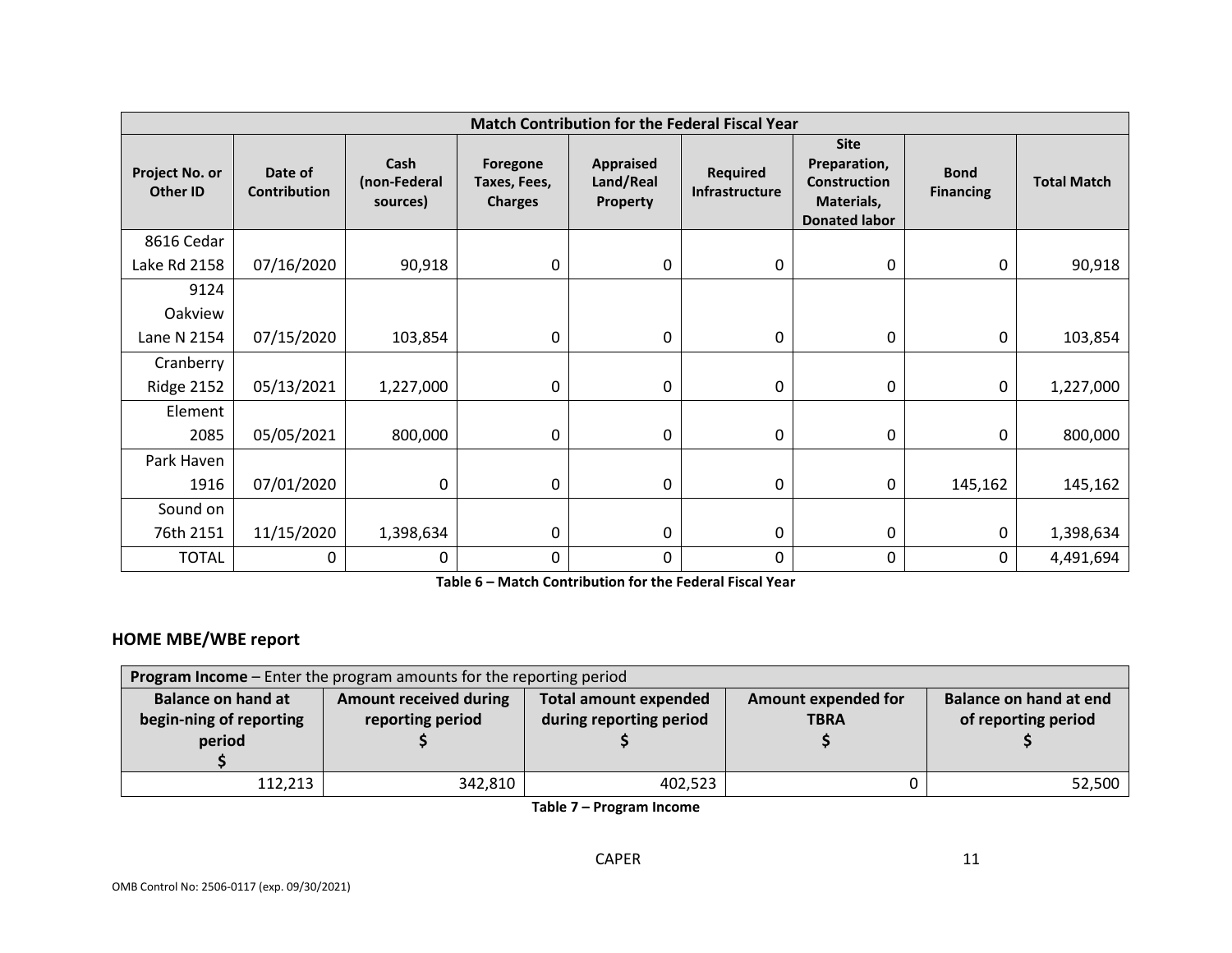| Minority Business Enterprises and Women Business Enterprises – Indicate the number and dollar |
|-----------------------------------------------------------------------------------------------|
| value of contracts for HOME projects completed during the reporting period                    |

|                      |              |                                                   |                                               | $\sim$ $\sim$ $\sim$<br><b>Minority Business Enterprises</b> |                 |                                      |
|----------------------|--------------|---------------------------------------------------|-----------------------------------------------|--------------------------------------------------------------|-----------------|--------------------------------------|
|                      | <b>Total</b> | Alaskan<br><b>Native or</b><br>American<br>Indian | Asian or<br><b>Pacific</b><br><b>Islander</b> | <b>Black Non-</b><br><b>Hispanic</b>                         | <b>Hispanic</b> | <b>White Non-</b><br><b>Hispanic</b> |
| <b>Contracts</b>     |              |                                                   |                                               |                                                              |                 |                                      |
| Dollar               |              |                                                   |                                               |                                                              |                 |                                      |
| Amount               | 0            | $\boldsymbol{0}$                                  | 0                                             | $\mathbf 0$                                                  | $\mathbf 0$     | 0                                    |
| Number               | 0            | 0                                                 | 0                                             | $\pmb{0}$                                                    | $\mathbf 0$     | 0                                    |
| <b>Sub-Contracts</b> |              |                                                   |                                               |                                                              |                 |                                      |
| Number               | 0            | $\mathbf 0$                                       | 0                                             | $\mathbf 0$                                                  | $\mathbf 0$     | $\mathbf 0$                          |
| Dollar               |              |                                                   |                                               |                                                              |                 |                                      |
| Amount               | 0            | $\mathbf 0$                                       | 0                                             | 0                                                            | 0               | 0                                    |
|                      | <b>Total</b> | Women<br><b>Business</b><br><b>Enterprises</b>    | <b>Male</b>                                   |                                                              |                 |                                      |
| <b>Contracts</b>     |              |                                                   |                                               |                                                              |                 |                                      |
| Dollar               |              |                                                   |                                               |                                                              |                 |                                      |
| Amount               | 0            | $\mathbf 0$                                       | 0                                             |                                                              |                 |                                      |
| Number               | 0            | $\mathbf 0$                                       | 0                                             |                                                              |                 |                                      |
| <b>Sub-Contracts</b> |              |                                                   |                                               |                                                              |                 |                                      |
| Number               | 0            | 0                                                 | 0                                             |                                                              |                 |                                      |
| Dollar               |              |                                                   |                                               |                                                              |                 |                                      |

**Table 8 - Minority Business and Women Business Enterprises**

Amount  $\begin{vmatrix} 0 & 0 \end{vmatrix}$  0 0

|        | Minority Owners of Rental Property - Indicate the number of HOME assisted rental property owners<br>and the total amount of HOME funds in these rental properties assisted |                                                   |                                               |                                      |                 |                                      |
|--------|----------------------------------------------------------------------------------------------------------------------------------------------------------------------------|---------------------------------------------------|-----------------------------------------------|--------------------------------------|-----------------|--------------------------------------|
|        |                                                                                                                                                                            |                                                   |                                               |                                      |                 |                                      |
|        |                                                                                                                                                                            |                                                   | <b>Minority Property Owners</b>               |                                      |                 |                                      |
|        | <b>Total</b>                                                                                                                                                               | Alaskan<br><b>Native or</b><br>American<br>Indian | Asian or<br><b>Pacific</b><br><b>Islander</b> | <b>Black Non-</b><br><b>Hispanic</b> | <b>Hispanic</b> | <b>White Non-</b><br><b>Hispanic</b> |
| Number | 0                                                                                                                                                                          | 0                                                 | 0                                             | 0                                    | 0               |                                      |
| Dollar |                                                                                                                                                                            |                                                   |                                               |                                      |                 |                                      |
| Amount | 0                                                                                                                                                                          | 0                                                 | 0                                             | 0                                    | 0               |                                      |

**Table 9 – Minority Owners of Rental Property**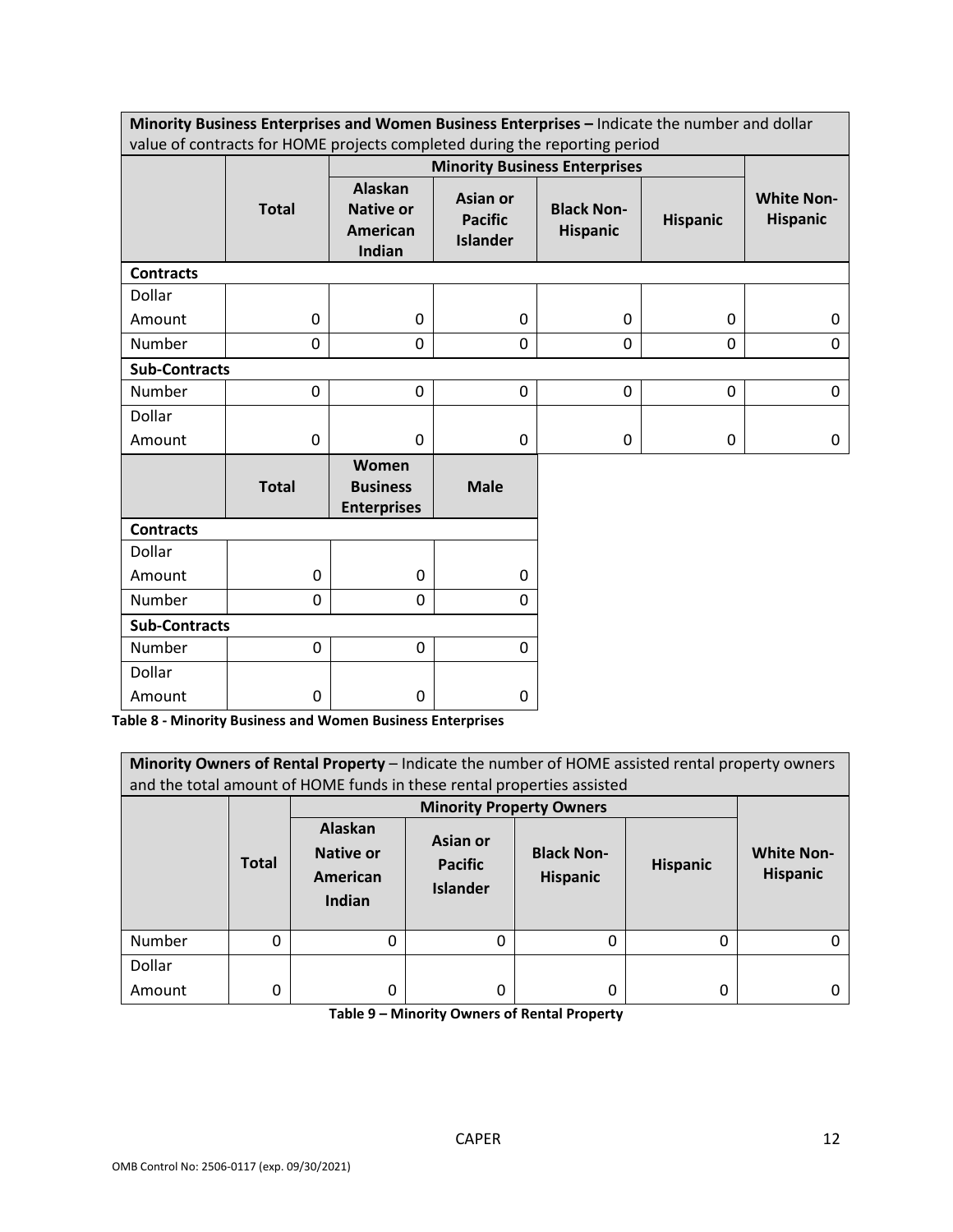**Relocation and Real Property Acquisition –** Indicate the number of persons displaced, the cost of relocation payments, the number of parcels acquired, and the cost of acquisition

| Parcels Acquired               |  |
|--------------------------------|--|
| <b>Businesses Displaced</b>    |  |
| <b>Nonprofit Organizations</b> |  |
| Displaced                      |  |
| <b>Households Temporarily</b>  |  |
| Relocated, not Displaced       |  |

|                                       |              | <b>Minority Property Enterprises</b>              |                                               |                                      |                 |                                      |
|---------------------------------------|--------------|---------------------------------------------------|-----------------------------------------------|--------------------------------------|-----------------|--------------------------------------|
| <b>Households</b><br><b>Displaced</b> | <b>Total</b> | Alaskan<br><b>Native or</b><br>American<br>Indian | Asian or<br><b>Pacific</b><br><b>Islander</b> | <b>Black Non-</b><br><b>Hispanic</b> | <b>Hispanic</b> | <b>White Non-</b><br><b>Hispanic</b> |
| Number                                |              | 0                                                 | 0                                             |                                      | 0               |                                      |
| Cost                                  |              | 0                                                 | 0                                             |                                      | 0               |                                      |

**Table 10 – Relocation and Real Property Acquisition**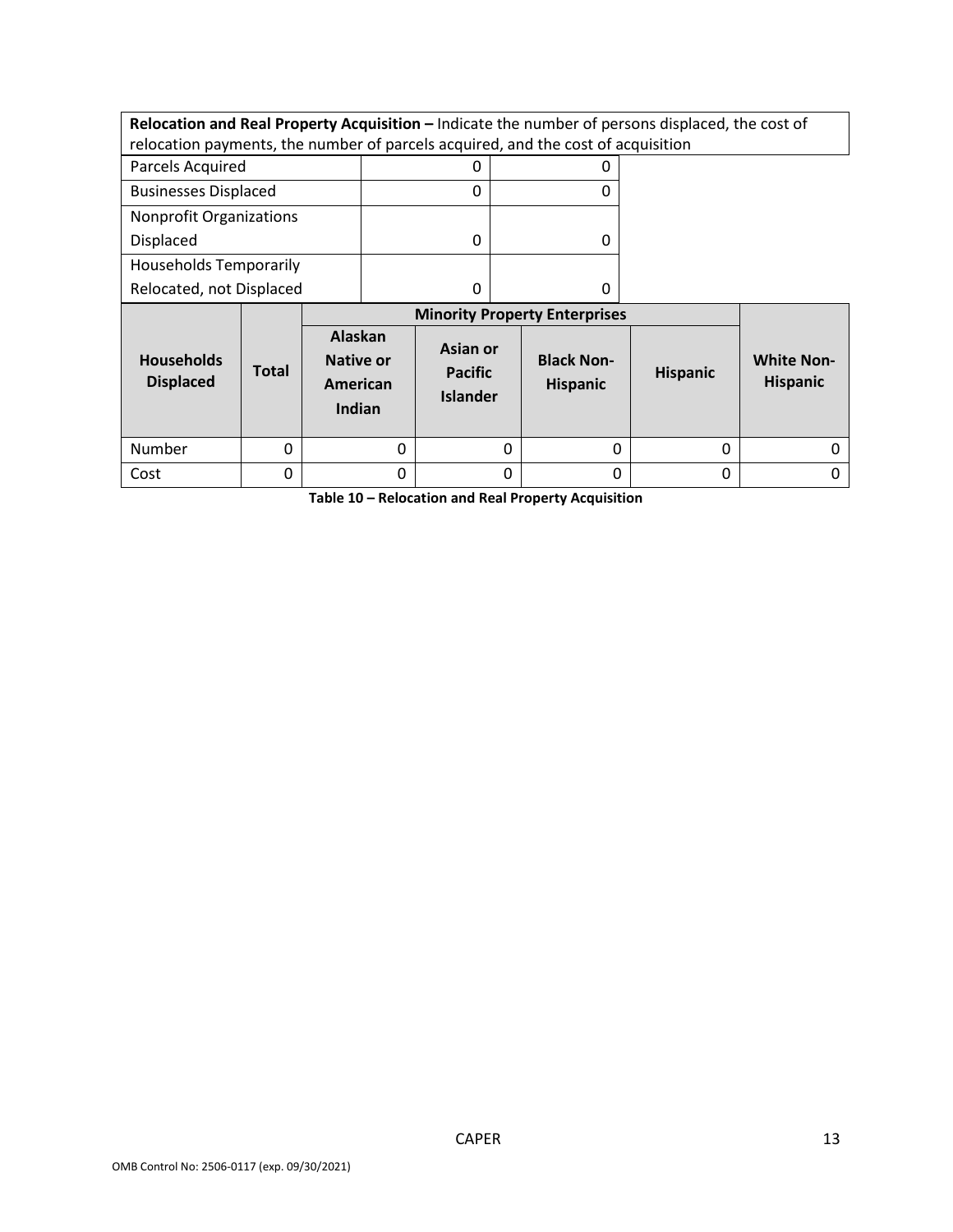### **CR-20 - Affordable Housing 91.520(b)**

**Evaluation of the jurisdiction's progress in providing affordable housing, including the number and types of families served, the number of extremely low-income, low-income, moderate-income, and middle-income persons served.**

|                                          | <b>One-Year Goal</b> | Actual |
|------------------------------------------|----------------------|--------|
| Number of Homeless households to be      |                      |        |
| provided affordable housing units        | 106                  | 101    |
| Number of Non-Homeless households to be  |                      |        |
| provided affordable housing units        | 265                  | 85     |
| Number of Special-Needs households to be |                      |        |
| provided affordable housing units        | 21                   |        |
| <b>Total</b>                             | 392                  | 186    |

**Table 11 – Number of Households**

|                                        | <b>One-Year Goal</b> | <b>Actual</b> |
|----------------------------------------|----------------------|---------------|
| Number of households supported through |                      |               |
| <b>Rental Assistance</b>               | 100                  | 43            |
| Number of households supported through |                      |               |
| The Production of New Units            | 156                  | 58            |
| Number of households supported through |                      |               |
| <b>Rehab of Existing Units</b>         | 99                   |               |
| Number of households supported through |                      |               |
| <b>Acquisition of Existing Units</b>   | 37                   | 34            |
| <b>Total</b>                           | 392                  | 135           |

**Table 12 – Number of Households Supported**

#### **Discuss the difference between goals and outcomes and problems encountered in meeting these goals.**

The total goal numbers are lower than the actual numbers, however, this is due to the mismatch of Program Year and year projects have beneficiaries. Of the households supported through the production of new units in Program Year 2020, 58 were from the Trail Point Ridge project which was funded several years ago but opened in 2020. The following projects were funded with 2019 or earlier HOME awards, but are not reported in the 2019 CAPER because they are not complete:

- The Element (49 units)
- Cranberry Ridge (48 units)
- 4100 76th (71 units)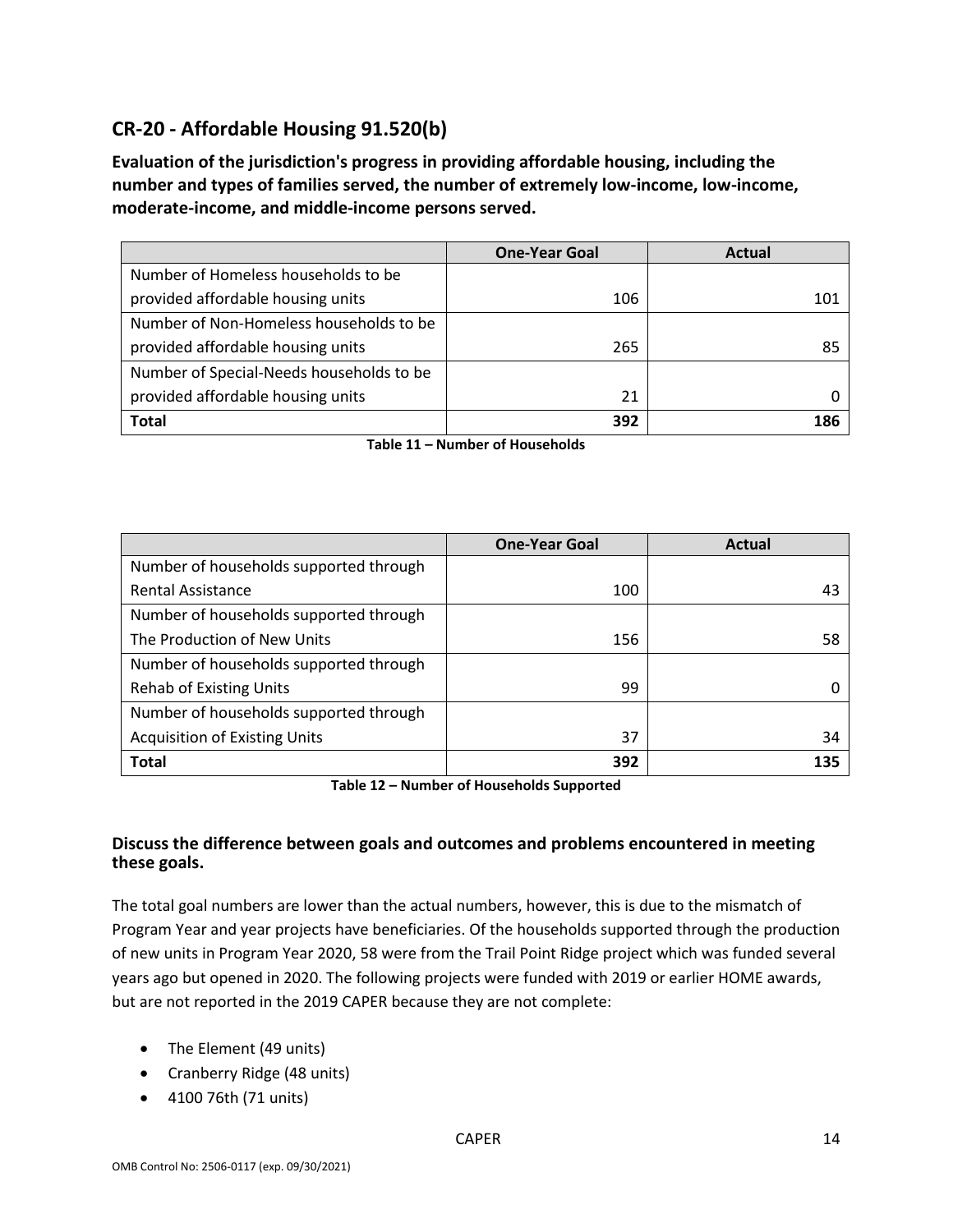#### **Discuss how these outcomes will impact future annual action plans.**

Hennepin County HOME funds are usually the "last-in funding" for a project, development timelines continue to be greater than 12 months for many projects. When feasible, Hennepin County will prioritize projects which are anticipated to be completed within the one-year period of the action plan.

- Element (49 units) is a new construction project funded with 2018 and 2020 HOME funds. The developer has purchased the land and secured 4 percent LIHTC. The developer has closed on all of the financing and has begun construction.
- Cranberry Ridge (48 units) is a new construction project funded with 2017, 2018 and 2019 HOME funds. The developer has purchased the land and secured the LIHTC and additional PBV. They are now working to close and begin construction.
- 4100 76th (71 units) is a new construction project with 2019 HOME funds. The developer has closed on all of the financing and has begun construction.
- Bottineau Ridge III (50 units) is a new construction project with 2020 HOME funds. The developer is working on closing on all of the financing.

#### **Include the number of extremely low-income, low-income, and moderate-income persons served by each activity where information on income by family size is required to determine the eligibility of the activity.**

| <b>Number of Households Served</b> | <b>CDBG Actual</b> | <b>HOME Actual</b> |
|------------------------------------|--------------------|--------------------|
| <b>Extremely Low-income</b>        | 1340               | 49                 |
| Low-income                         | 417                | 15                 |
| Moderate-income                    | 165                |                    |
| Total                              | 2084               |                    |

**Table 13 – Number of Households Served**

#### **Narrative Information**

Numbers above for HOME correspond to the housing units, numbers for CDBG correspond to households. In addition to these categories, CDBG supported 162 households whose incomes were above 80 percent AMI.

Around 64 percent of households served by CDBG have extremely low incomes, a 10 percent increase portion from 2019, and exceeding our goals. These households were primarily served by our emergency assistance, tenant advocacy, and job training. Around 8 percent of the households who benefitted from CDBG funds had moderate incomes.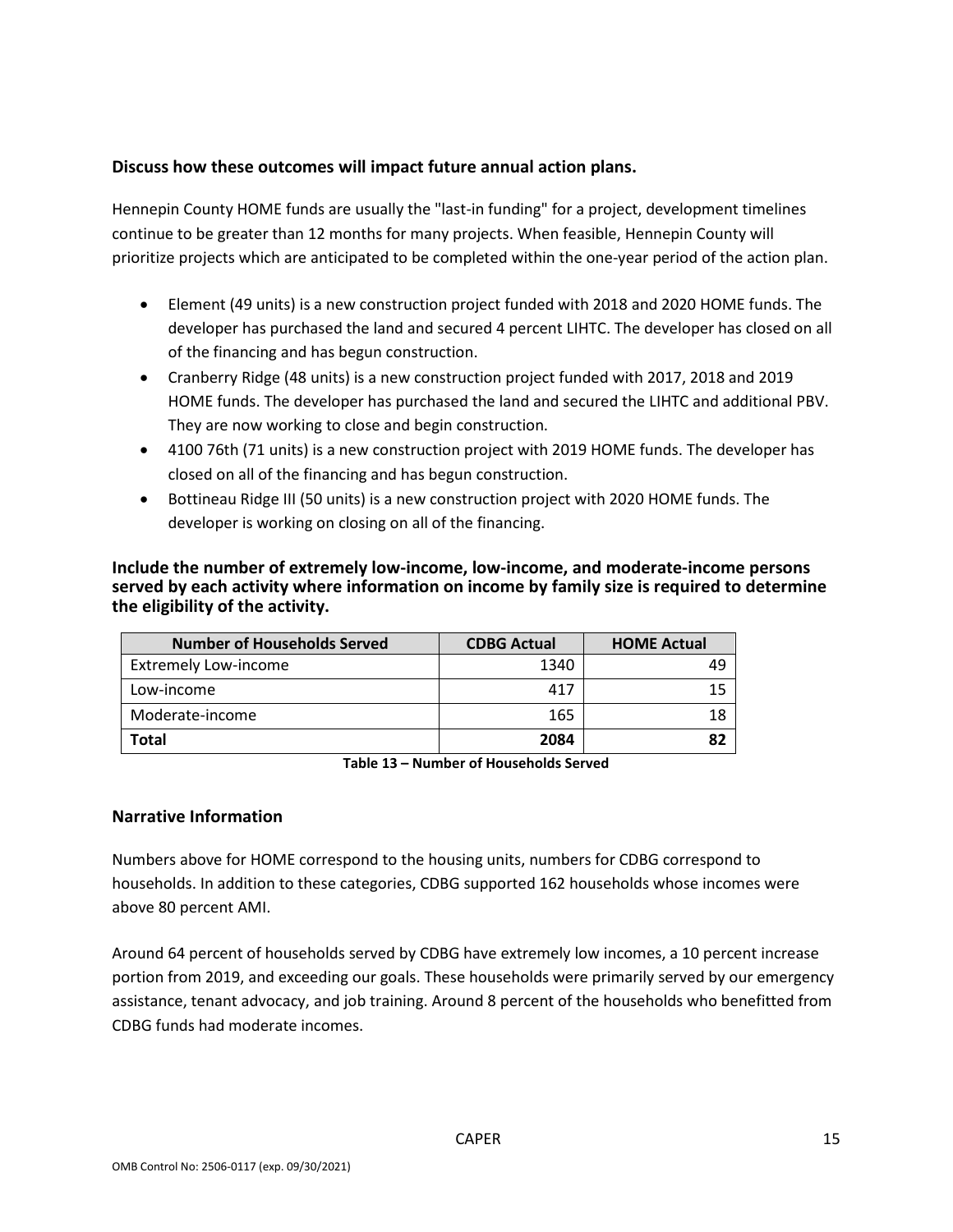### **CR-25 - Homeless and Other Special Needs 91.220(d, e); 91.320(d, e); 91.520(c)**

**Evaluate the jurisdiction's progress in meeting its specific objectives for reducing and ending homelessness through:**

### **Reaching out to homeless persons (especially unsheltered persons) and assessing their individual needs**

Hennepin County hosts robust outreach programs for the unsheltered homeless populations provided by nonprofit organizations, including extensive specialist youth outreach connected to Sexually Exploited Youth programming and other youth specific services. Outreach is provided at locations where people experiencing homelessness are known to congregate in the evening, including parks, overpasses, abandoned structures, and other places not meant for human habitation. Outreach efforts have extended to public transit, as people experiencing homelessness have gravitated to the new light rail system that operates all night. During the day, outreach staff focus on locations where unsheltered individuals gather – meal programs, the downtown library, common "panhandling" streets, and drop-in centers. Outreach programs conduct initial engagement, harm minimization, and connection to services for people who are unsheltered. They conduct assessments and refers people directly to housing through the Continuum of Care's (CoC) Coordinated Entry System (CES). Hennepin County's Healthcare for the Homeless staff regularly accompany outreach teams to provide healthcare directly to those unsheltered or living outdoors.

To address the disproportionate number of unsheltered Native Americans in the community, Hennepin County worked with a Native American-specific agency to launch new culturally specific outreach and low-barrier housing programs. First launched in 2017, there are now three housing programs offering a total of 52 units of non-time limited supportive housing for people coming directly from the streets with chemical dependency issues and desiring culturally specific services. Additionally, two Native agencies have opened up overnight drop-in centers in the last year in which people can seek respite during the evening hours and get connected to services.

Hennepin County supports two daytime Opportunity Centers, which serve as one-stop shop service centers for single adults and youth. The Opportunity Centers are a key component to engage people into the shelter and Coordinated Entry system and also host Healthcare for the Homeless clinics. The Youth Opportunity Center also recently extended its hours to be open for youth throughout the night.

#### **Addressing the emergency shelter and transitional housing needs of homeless persons**

Hennepin County is the primary funders of single adult, family, and youth-specific shelters in the community. Soon after the first confirmed COVID-19 case in Minnesota, Hennepin County moved hundreds of seniors and others at greatest risk of complications from COVID-19 from shelters into protective and isolation shelter in leased hotel rooms. Hennepin was one of the first in the nation to do so, and we attribute our lack of major COVID-19 outbreak amongst people experiencing homelessness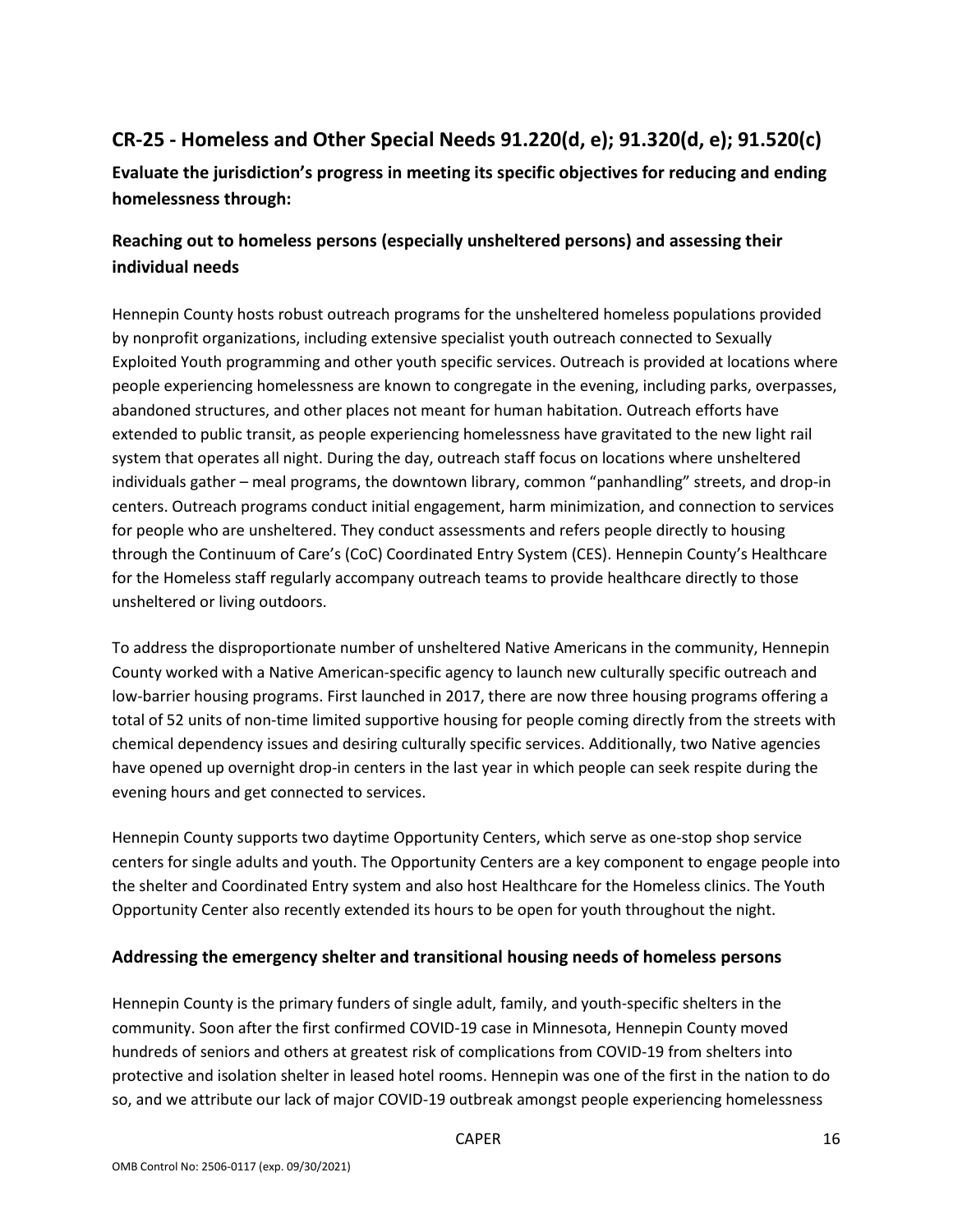to this early intervention. Hennepin used our ESG-CV and CARES Act Coronavirus Relief Funds to increase shelter case management, 24-7 capacity, and safety protocols, to create a successful "Hotels to Housing" team, to finance the "indoor village" and Native shelter referenced above, and to purchase four properties to continue protective and isolation shelter past December 2020.

At present the community provides 115 family shelter rooms (with overflow provided as needed in line with our shelter-all commitment), 734 congregate shelter beds for single adults, and 76 youth-specific shelter beds. In addition, the County currently provides emergency and isolation shelter to 171 people in non-congregate hotel-based shelters set up in response to COVID-19.The Adult Shelter Connect bed reservation system and shared HMIS allow us to allocate resources more efficiently while reducing the level of daily trauma and stress experienced by people experiencing homelessness.

In response to the increases in single adult and unsheltered homelessness since 2019, Hennepin County has drastically increased its support of the homeless response system for single adults. The County has funded new case management services in the larger shelter, converted shelters to accommodate couples together, provided more systematic training, and established a new small-scale women-only shelter in 2020.

Hennepin has retained some Transitional Housing, particularly for youth or households experiencing domestic violence, while others have been reshaped into Rapid Rehousing opportunities in line with HUD's overall direction on transitional housing.

**Helping low-income individuals and families avoid becoming homeless, especially extremely low-income individuals and families and those who are: likely to become homeless after being discharged from publicly funded institutions and systems of care (such as health care facilities, mental health facilities, foster care and other youth facilities, and corrections programs and institutions); and, receiving assistance from public or private agencies that address housing, health, social services, employment, education, or youth needs**

Hennepin County works across Departments and with local providers and foundations to coordinate homeless prevention programs and move homeless prevention assistance upstream to the point before an eviction is filed in civil court. This collaboration led to the establishment in 2020 of a Tenant Resource Center in the zip code with the highest concentration of evictions. The Tenant Resource Center offers co-located and coordinated financial assistance, mediation, legal aid and homelessness prevention services such as the County's Emergency Assistance and Emergency General Assistance as well as homeless prevention dollars from Minnesota (Family Homeless Prevention and Assistance Program). During the pandemic, the Tenant Resource Center shifted to a phone-based resource, but the County used CARES Act Coronavirus Relief Fund to create a 'virtual' web-based Tenant Resource Center at the end of 2020.

In 2020, Hennepin County allocated \$16.2 million of CARES Act CRF to emergency rental assistance, along with its first round of CDBG-CV. In 2021, Hennepin was one of the first jurisdictions to start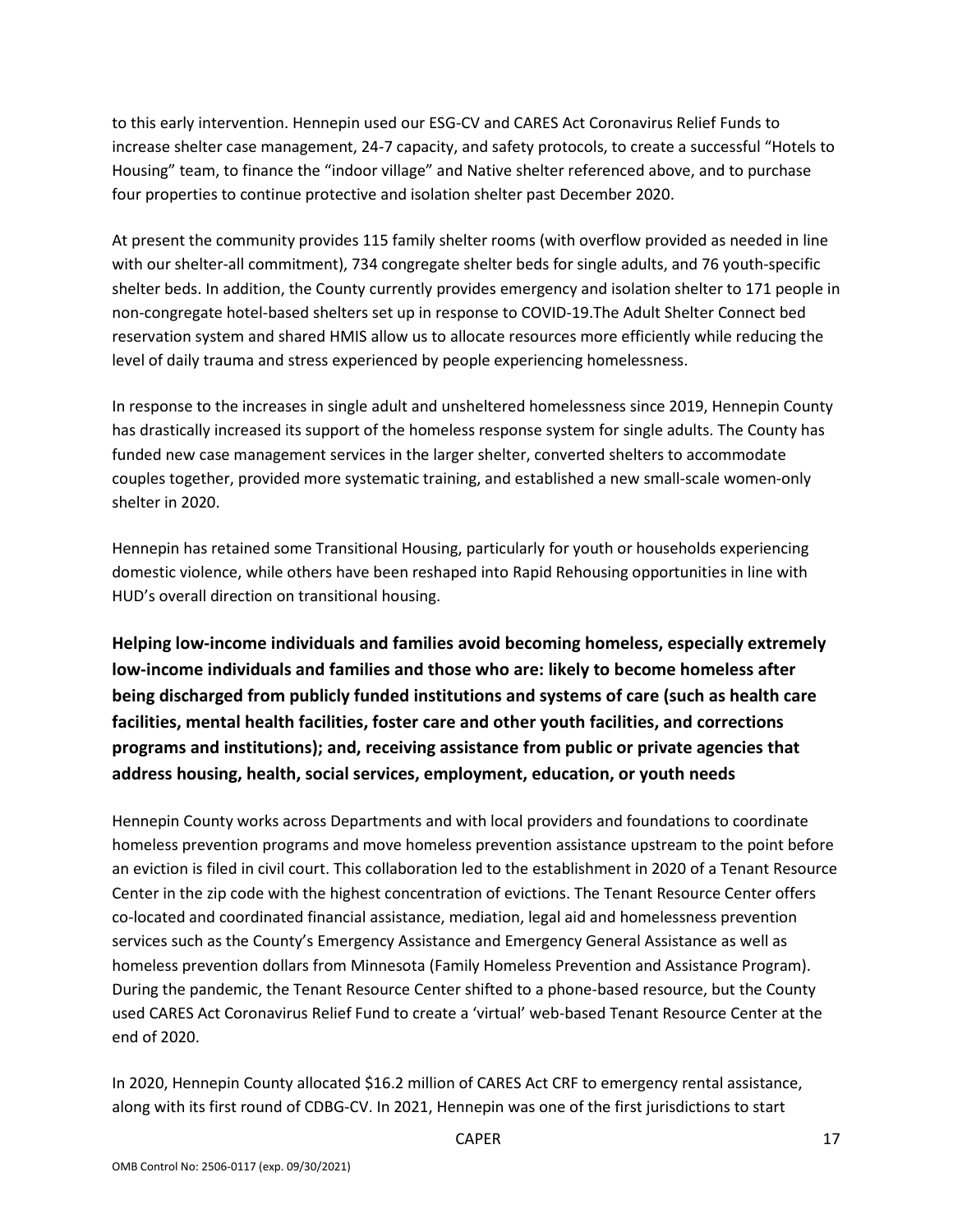distributing Emergency Rental Assistance, and had already distributed \$12M by the end of this Program Year. These funds were successfully distributed to households at highest risk of housing instability and of COVID-19 impacts. This support, together with the State's emergency eviction moratorium, led to cutting the number of families using shelter in half.

Many people exiting institutions meet the definition of long-term and often also chronic homelessness, and thus are housed through the Coordinated Entry System. The Corrections Department developed an effort to include stable housing as part of the discharge planning from jail for those with serious behavioral health needs, and a program to connect people with serious mental illness booked into the pre-adjudication jail with mental health in-reach prior to release from jail. Hennepin County's Healthcare for the Homeless team has developed discharge specialist capacity to work on preventing discharges from the Hennepin County Medical Center to homelessness, and will be launching a 30-bed recuperative care facility for people experiencing homelessness in fall 2021.

**Helping homeless persons (especially chronically homeless individuals and families, families with children, veterans and their families, and unaccompanied youth) make the transition to permanent housing and independent living, including shortening the period of time that individuals and families experience homelessness, facilitating access for homeless individuals and families to affordable housing units, and preventing individuals and families who were recently homeless from becoming homeless again**

The Coordinated Entry System identifies people most appropriate for permanent supportive housing and those who can benefit from rapid rehousing or transitional housing. Priority is given to veterans who cannot be served through veteran specific resources, and then to individuals who are chronically homeless.

The family shelter system offers additional supports, and uses a case conferencing model, for families not eligible for existing housing interventions.

Hennepin County makes extensive use of by-name lists and case conferencing to problem solve for difficult households. Using this approach, 1104 individual Veterans have been stably housed in Hennepin County since 2015, and 831 chronically homeless individuals were housed since June 2017 (93% over 26 month average since being housed). Today, there are 157 homeless Veterans actively engaged on the Homeless Registry in the Hennepin CoC. 95 of those Veterans are actively engaging housing providers to establish a housing stability plan. 50 Veterans have a housing plan and the resources necessary to move into a unit and are simply waiting for a landlord to say yes.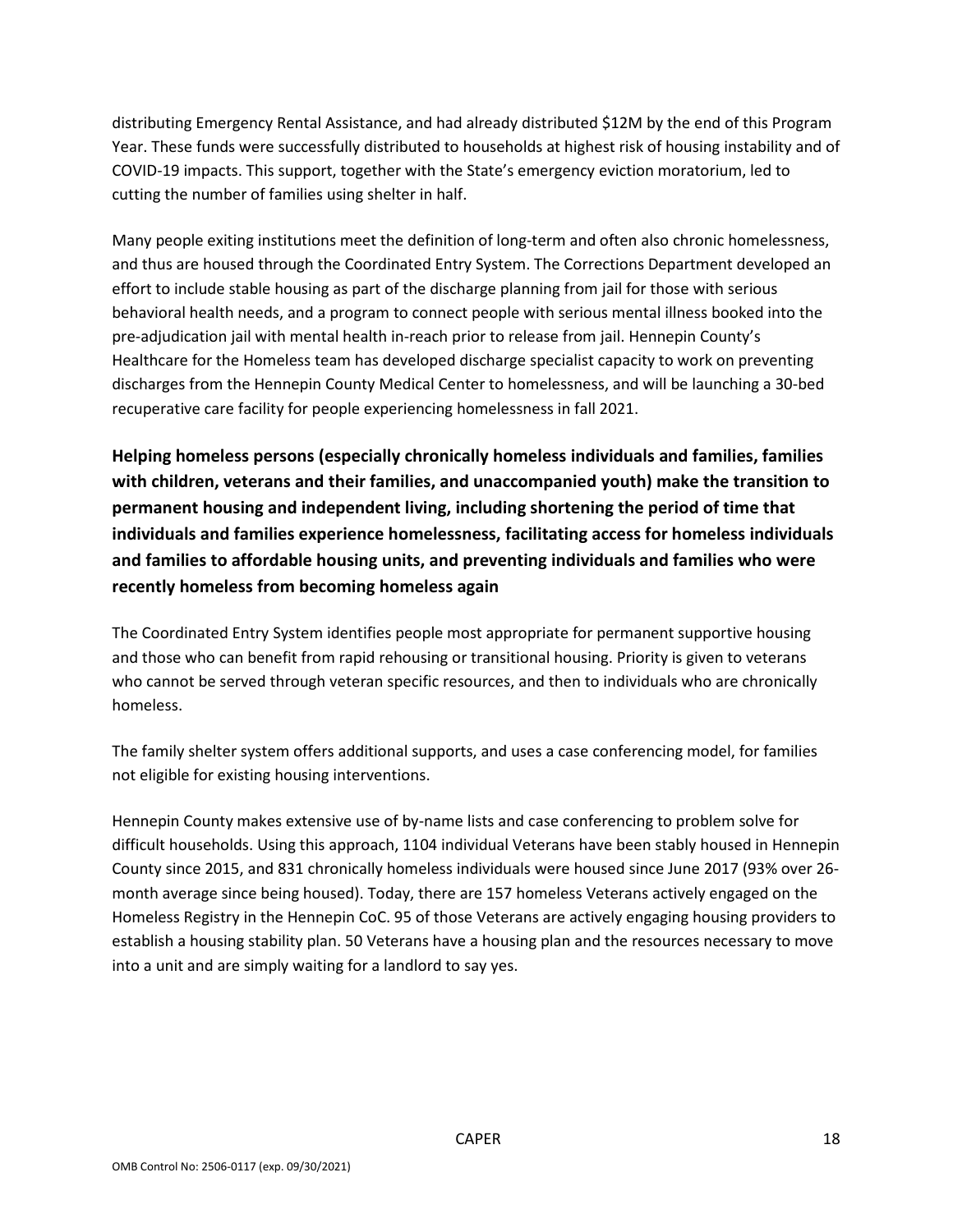### **CR-30 - Public Housing 91.220(h); 91.320(j)**

### **Actions taken to address the needs of public housing**

The capital needs of the PHAs are addressed though funding sources outside of CDBG and HOME, including formula-allocated Capital Improvement grants from HUD and state allocation rehab funds from the Minnesota Housing Finance Agency.

However, the needs of public housing residents as identified by the PHAs are addressed, in part, through the public service contracts made possible by CDBG grants. While these services are not specifically targeted at public housing residents, residents may make use of financial literacy/economic selfsufficiency courses (provided by Community Action Partnership of Hennepin County), emergency assistance programs (provided by IOCP, ICA, STEP, and WeCan) and job training (CAPI), to name a few. As Hennepin County residents, public housing residents in Mound, Hopkins, St. Louis Park, Maple Grove, and Minneapolis have access to a wide spectrum of supportive services, some of which are supported by CDBG service contracts.

### **Actions taken to encourage public housing residents to become more involved in management and participate in homeownership**

While fostering public housing resident involvement is primarily the responsibility of the respective PHA, Hennepin County will continue to support local PHAs in their efforts and offer programs that positively affect the health and welfare of residents. St. Louis Park and Hopkins, the PHAs which own public housing, have resident councils.

Additionally, several PHAs have relationships with West Hennepin Affordable Housing Land Trust (WHAHLT) and Habitat for Humanity, which provide homeownership opportunities for low-income families. WHAHLT and Habitat are funded by HOME, CDBG, and our locally-funded Affordable Housing Incentive Fund (AHIF).

#### **Actions taken to provide assistance to troubled PHAs**

There are no troubled PHAs in suburban Hennepin County.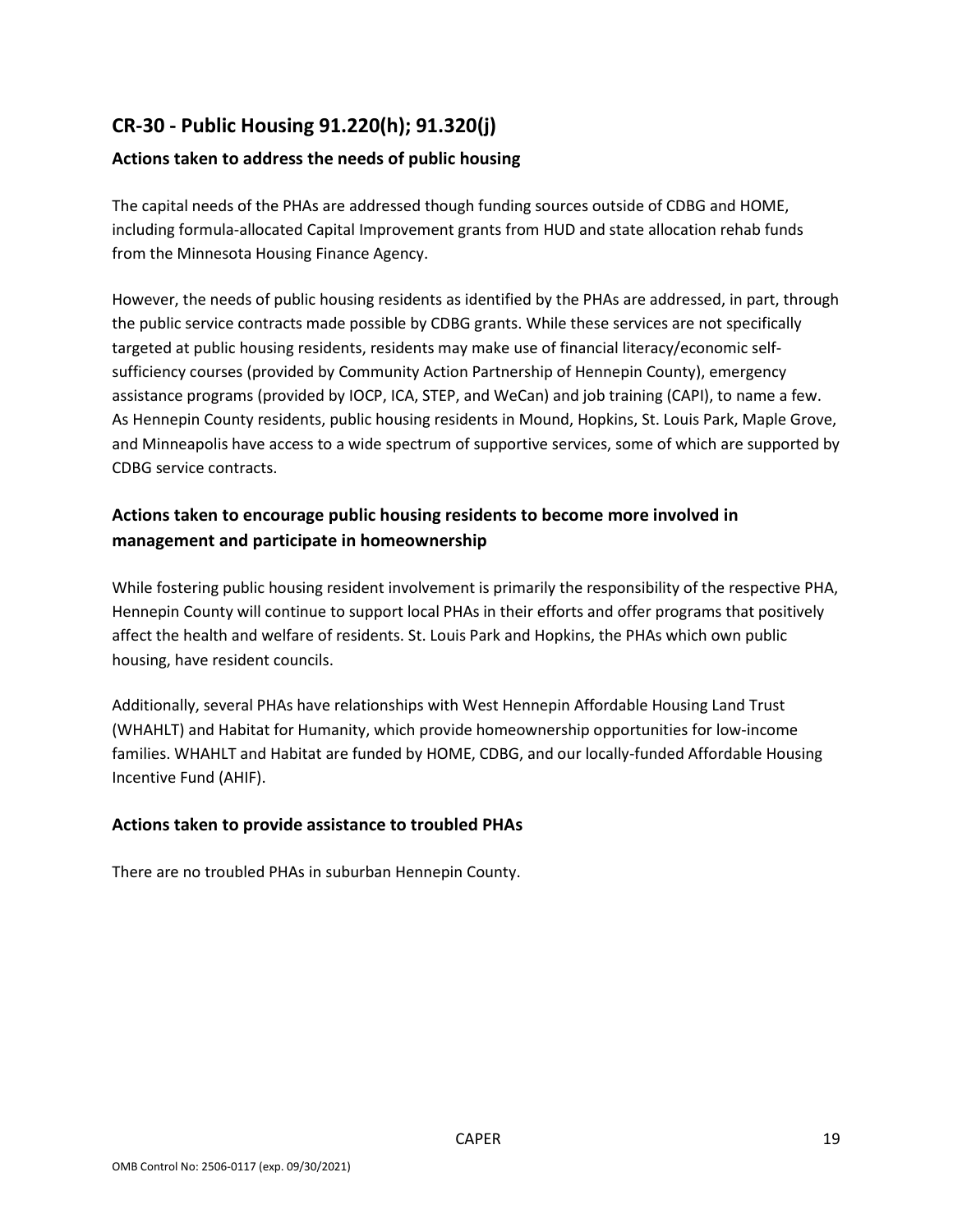### **CR-35 - Other Actions 91.220(j)-(k); 91.320(i)-(j)**

**Actions taken to remove or ameliorate the negative effects of public policies that serve as barriers to affordable housing such as land use controls, tax policies affecting land, zoning ordinances, building codes, fees and charges, growth limitations, and policies affecting the return on residential investment. 91.220 (j); 91.320 (i)**

Although Hennepin County does not have land use control, it is working in several capacities to examine barriers to affordable housing.

Hennepin County Housing and Economic Development (HED) department works with the Residential Real Estate Services department and small cities to examine parcels which may be suitable for affordable housing sites. In addition, staff continue to work with city staff, especially those with smaller staff capacity, to analyze the potential for affordable housing in a variety of locations.

Staff from HED and Health and Human Services continue to coordinate activities at the County and regional levels through the metro-area Continuums of Care. This work includes sharing information and best practices, coordinating production goals and funding, and aligning policies affecting homeless families and individuals across jurisdictional boundaries.

Staff work with cities to identify "naturally occurring affordable housing" (NOAH) that is at risk of being lost. Hennepin County contributed three million dollars to the Greater Minnesota Housing Fund's NOAH fund, which preserved affordability in more than 700 housing units, including 459 in Hennepin County, over the last two years. The County made a second contribution of two million dollars to this fund in 2020. In addition, the Hennepin County HRA made loans to four naturally occurring affordable properties in order for the properties to qualify for a reduction in property taxes. This strategy, called "4d", resulted in approximately 40 percent reduction in property taxes for each income-restricted unit, and extended the affordability period of 405 housing units by 15-23 years.

Staff participates in a regional discussion on mixed income and inclusionary zoning which educates city staff on potential policies to promote affordable housing in this "hot" real estate market. Additionally, staff participates in a convening of cities working on preservation issues such as Just Cause Eviction, Notice of Sale Provisions, and Income Source Protection and Fair Housing Policies. To date, several Hennepin County cities are pursuing some or all of these ordinances to protect affordability through these measures. St. Louis Park, Brooklyn Center, Brooklyn Park, Bloomington, and Eden Prairie have adopted some of these already.

#### **Actions taken to address obstacles to meeting underserved needs. 91.220(k); 91.320(j)**

Hennepin County monitors unmet needs in the community through several ongoing needs assessment processes.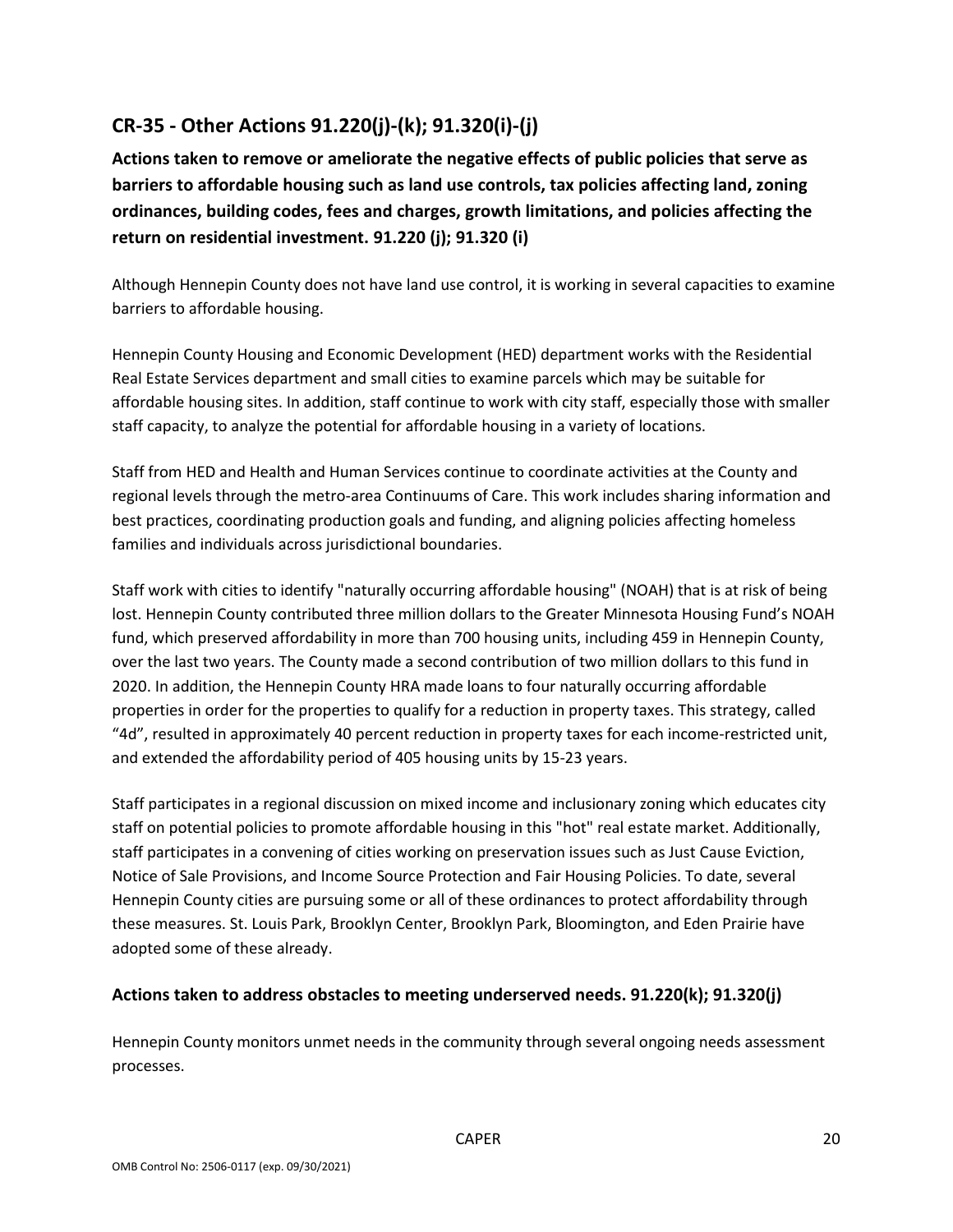Hennepin County's Continuum of Care committees review data from shelter, housing programs, the Coordinated Entry System, and other community sources to assess unmet needs and where programs fall short of performance outcomes. Using that information, Hennepin County shifts resources to meet those underserved needs. For example,

- In 2019, Committees identified that people at imminent risk of homelessness had deeper needs than what was offered by homeless prevention providers. In response, Hennepin County relaxed rules to create greater access while increasing expectations for service intensity.
- The county conducts a quarterly unsheltered count, in addition to annual homeless counts, to understand who is not accessing shelter. The county combines this data with specific outreach to the unsheltered populations to reduce barriers for those who are unsheltered.
- Using data demonstrating that people experiencing chronic homelessness are the biggest user of shelter, and major users of other expensive systems, the County shifted resources to focus on housing this group first.

Hennepin County Housing and Redevelopment Authority (HRA) has taken great steps to invest in meeting underserved needs. In 2020, it increased annual funding for the rehabilitation and construction of affordable housing through its Affordable Housing Incentive Fund from \$3.5 million to \$5 million. In 2019, the HRA created a new 10-year strategy to invest \$5 million annually to develop deeply affordable supportive housing for the county's most vulnerable residents, starting with people experiencing chronic homelessness.

As finally, as cited in the Consolidated Plan, the most prevalent housing need in Hennepin County is the lack of affordability and availability. With the support of ESG, HOME, and CDBG over 350 affordable housing opportunities were created utilizing the grant funds during the program year. We target these valuable resources to people with the highest needs by prioritizing projects that set aside units for county clients and people experiencing homelessness. Additionally, 49 homeless households received ESG rapid rehousing assistance and 38 households received tenant based rental assistance through the Stable HOME program.

#### **Actions taken to reduce lead-based paint hazards. 91.220(k); 91.320(j)**

Since 2004, Hennepin County has taken a comprehensive approach to preventing childhood lead poisoning including community outreach and education, in-home lead education visits, lead risk assessments, lead hazard reduction, and contractor training. To date, Hennepin County has been awarded 12 HUD Office of Lead Hazard Control and Healthy Homes grant, totaling \$39 million. Hennepin County is currently wrapping up a 2017 HUD Office of Lead Hazard Control and Healthy Homes grant in the amount of \$3.4 million and was awarded a 2019 lead-based paint grant for \$5.6 million to run through 2023. Since 2003, the lead grant programs have completed over 5000 lead hazard reduction projects. Hennepin County is also administering a grant award from the Centers for Disease Control that is allowing us to increase our outreach and education especially to the most at risk populations and geographies through mini grant to community partners who already serve and are trusted in the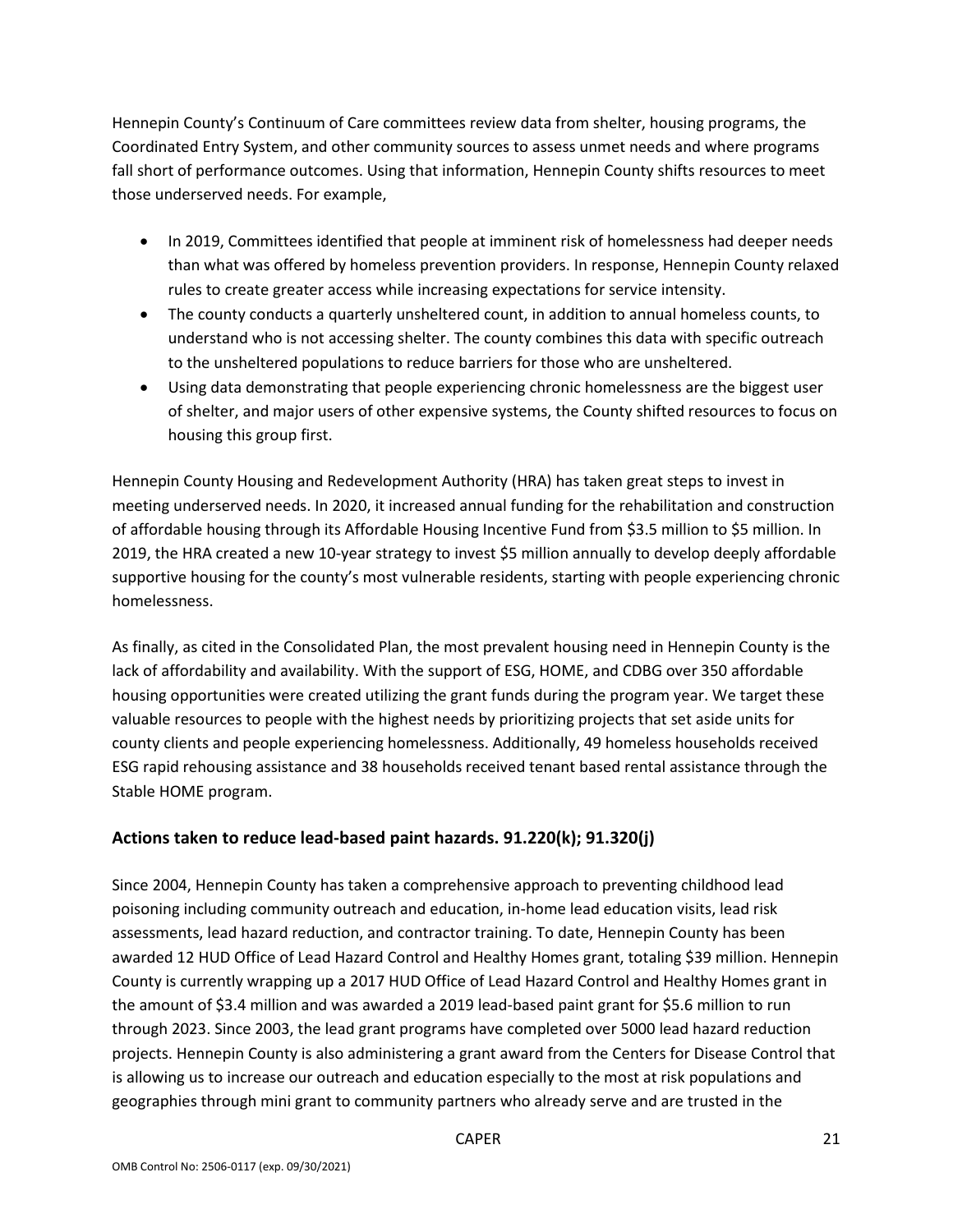targeted populations and geographies. These grants demonstrate Hennepin County's continued efforts to provide affordable and safe housing to its residents while working toward the goal of eliminating childhood lead poisoning. The funds may be used throughout Hennepin County.

During the 2020 program year, HUD funded lead grant programs completed 118 lead hazard reductions. A typical lead reduction project includes window replacement, paint stabilization and lead dust cleaning.

Eight members of the Hennepin County Housing Division staff have received the proper training and are licensed risk assessors. Single Family Rehabilitation program guidelines have been modified to incorporate requirements pertaining to the Lead Safe Housing Rule for project planning, inspection, and monitoring. The County draws from a small group of contractors who are qualified and able to perform the lead hazard reduction work properly. The County's Community Works division has an ongoing relationship with the County's health department to assist with the rehabilitation activities when an elevated blood (EBL) level is identified in an income eligible client in a suburban community. This partnership is expanded under our CDC grant award to offer in home risk assessment to families with children who have tested above 5  $\mu$ g/dl, the current CDC reference level.

### **Actions taken to reduce the number of poverty-level families. 91.220(k); 91.320(j)**

Hennepin County assists individuals and families to access resources that help them move into selfsufficiency. Hennepin County Human Services delivers a variety of services to individuals or families that assists with basic needs or encourages client change around specific objectives. Efforts include:

- social programs (safety net services such as food support, emergency shelter and cash assistance);
- help for people who are developmentally disabled;
- services for seniors;
- services for veterans;
- behavioral and chemical health services;
- protective services for children and adults;
- child support; and
- health care through Medical Assistance.

Hennepin County workforce development efforts help alleviate poverty by improving family and individual economic opportunities that lead to a sustainable living wage. The county works with private and non-profit sectors to train and match employees; and partners with colleges, universities and training programs to develop a strong future workforce. Initiatives include:

- Workforce Activities Alignment Creation of workforce coordinator position
- Workforce Entry Program (WEP) Meeting the demand for skilled trade persons while developing the county's economic resources by providing unemployed individuals the means to earn a better living.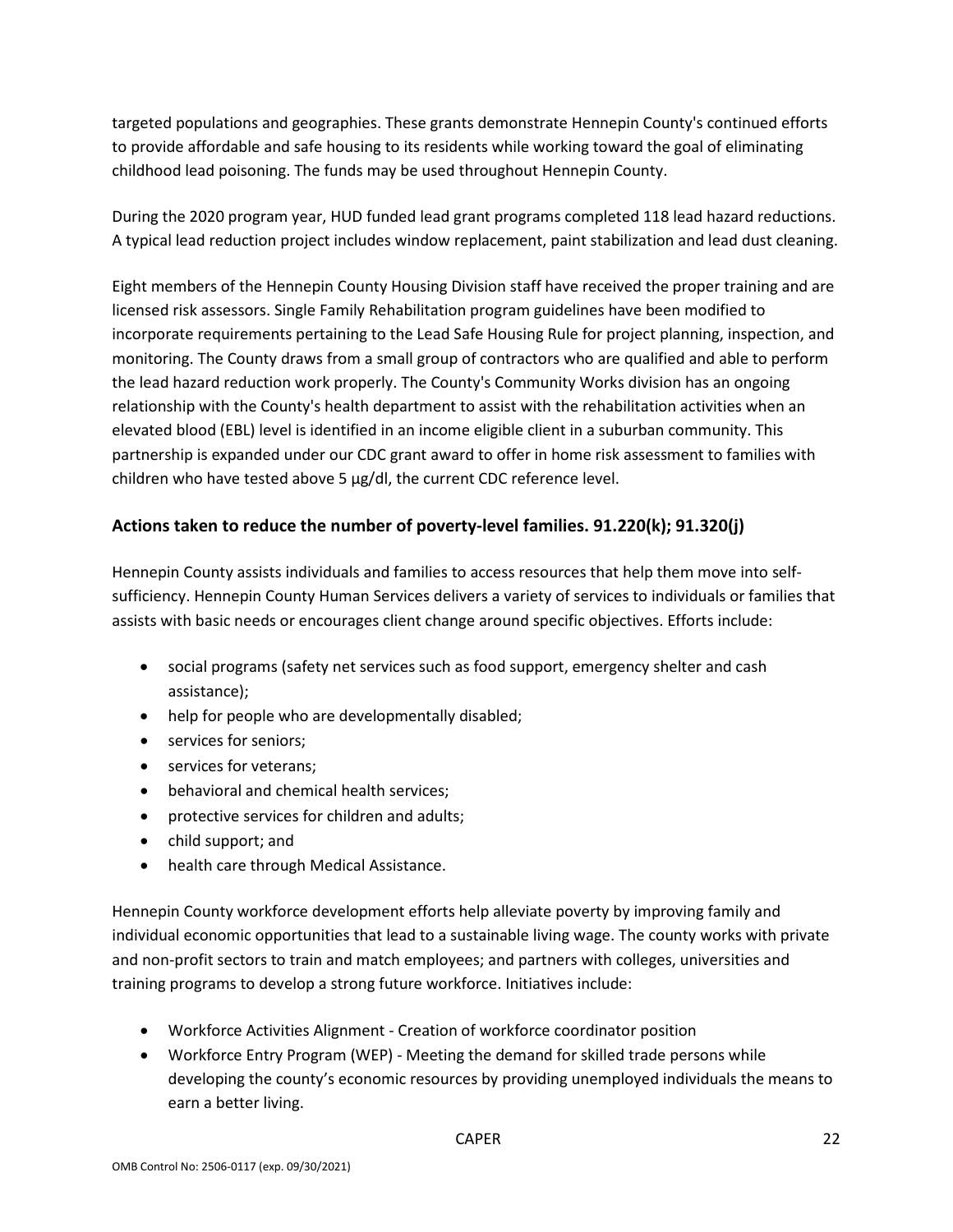- Hennepin Pathways programs -- training and paid internships for marginalized communities
- Workforce Investment Network Partnerships to create workforce opportunities for targeted communities and reducing economic disparities
- Step-Up Program High school internships at the county
- Employment Pays Program Employment supports for individuals with high behavioral health needs
- Training and employment partnerships -- with NorthPoint, Urban League, Summit OIC and others.

#### **Actions taken to develop institutional structure. 91.220(k); 91.320(j)**

Hennepin County and Minneapolis' community effort to end homelessness has been a collaborative effort driven in large part by the efforts of social service agencies and faith-based organizations who have taken the lead in providing services for those experiencing homelessness in the community. Minneapolis and Hennepin County will continue to collaborate to identify needs and coordinate implementation of the ESG funding through the City-County Office to End Homelessness and the CoC. Hennepin County will continue to refine its Coordinated Entry process, bringing together all aspects of the continuum of homeless services into a unified process.

Hennepin County's service delivery has met incredible outcomes through its coordination. Hennepin County's Coordinated Entry System has successfully reduced the number of families experiencing homelessness by nearly 40%, effectively ending chronic homelessness among families, and housed 831 chronically homeless individuals since June 2017. Those successes stemmed from strong community partnerships supporting shifts to prioritizing the most vulnerable residents. Housing for special needs has been made drastically more accessible with the advent of the Hennepin Housing Key, a centralization of real-time openings and supportive housing. Due to partnerships across the County in developing the Supportive Housing Strategy, Hennepin is poised to create 1000 new units of supportive housing for the County's priority population of residents.

Hennepin County will continue to build on the strengths of the delivery system which include a diverse and experienced base of housing, community development, and social service providers and organizations. Coordination among the state, the county, and regional and local governments has resulted in significant new policy and funding.

Several concrete steps are already working to overcome our gaps. The County's Supportive Housing Strategy has already awarded funding for housing for people with severe substance use disorders. The County has worked with the Metropolitan Urban Indian Directors (MUID) to better understand needs, and has directed federal, state, and local funds to launch several new culturally relevant homeless prevention, outreach, and permanent supportive housing programs for Native Americans. The CoC has decided to discontinue use of the biased vulnerability assessment. A liaison between Housing Stability and the Adult Behavioral Health division bridges the gap in service provision and resource knowledge.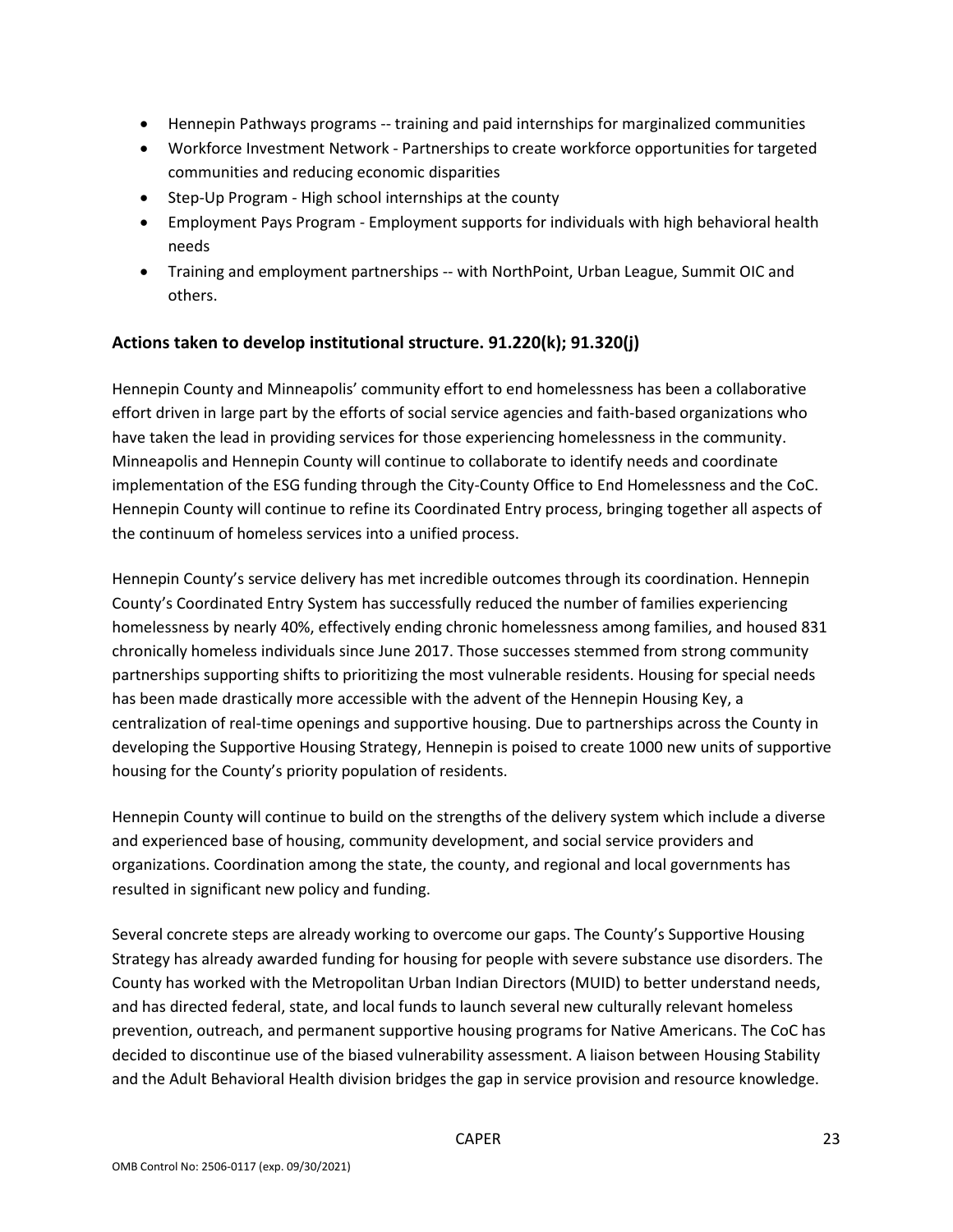### **Actions taken to enhance coordination between public and private housing and social service agencies. 91.220(k); 91.320(j)**

Coordination among the state, the county, and regional and local governments has resulted in significant planning initiatives and working policy groups, such as the Hennepin County and City of Minneapolis Commission to End Homelessness.

Another result of this coordination has been the consolidated request for proposal (RFP) issued by public and private funders statewide, including Hennepin County. Annually, the county issues its Coordinated Request for Proposals (CRFP) that includes funding from the county's Affordable Housing Incentive Fund (AHIF), Transit Oriented Development (TOD), and HOME funds. There is also purposful coordination with staff who manage the Housing Support (formerly Group Residential Housing), and federal funding from the Continuum of Care program.

### **Identify actions taken to overcome the effects of any impediments identified in the jurisdictions analysis of impediments to fair housing choice. 91.520(a)**

Hennepin County represents the Consortium to the Fair Housing Implementation Council, or FHIC, which was established in 2002 to affirmatively further fair housing throughout the Twin Cities metropolitan region. In 2019, Hennepin County worked with the FHIC to complete a 2020 Analysis of Impediments to Fair Housing to be published in Program Year 2020. Hennepin County participated on the FHIC and worked with regional partners to provide a robust Analysis of Impediments with actionable recommendations.

Further, Hennepin County continues to work with Mid Minnesota Legal Aid to conduct 60 paired tests in suburban Hennepin County to identify any differential treatment of apartment applicants based on protected classes. The report on Mid Minnesota Legal Aid's paired fair housing testing was planned to be published in the program year of 2020. This contract was temporarily stalled because of the pandemic.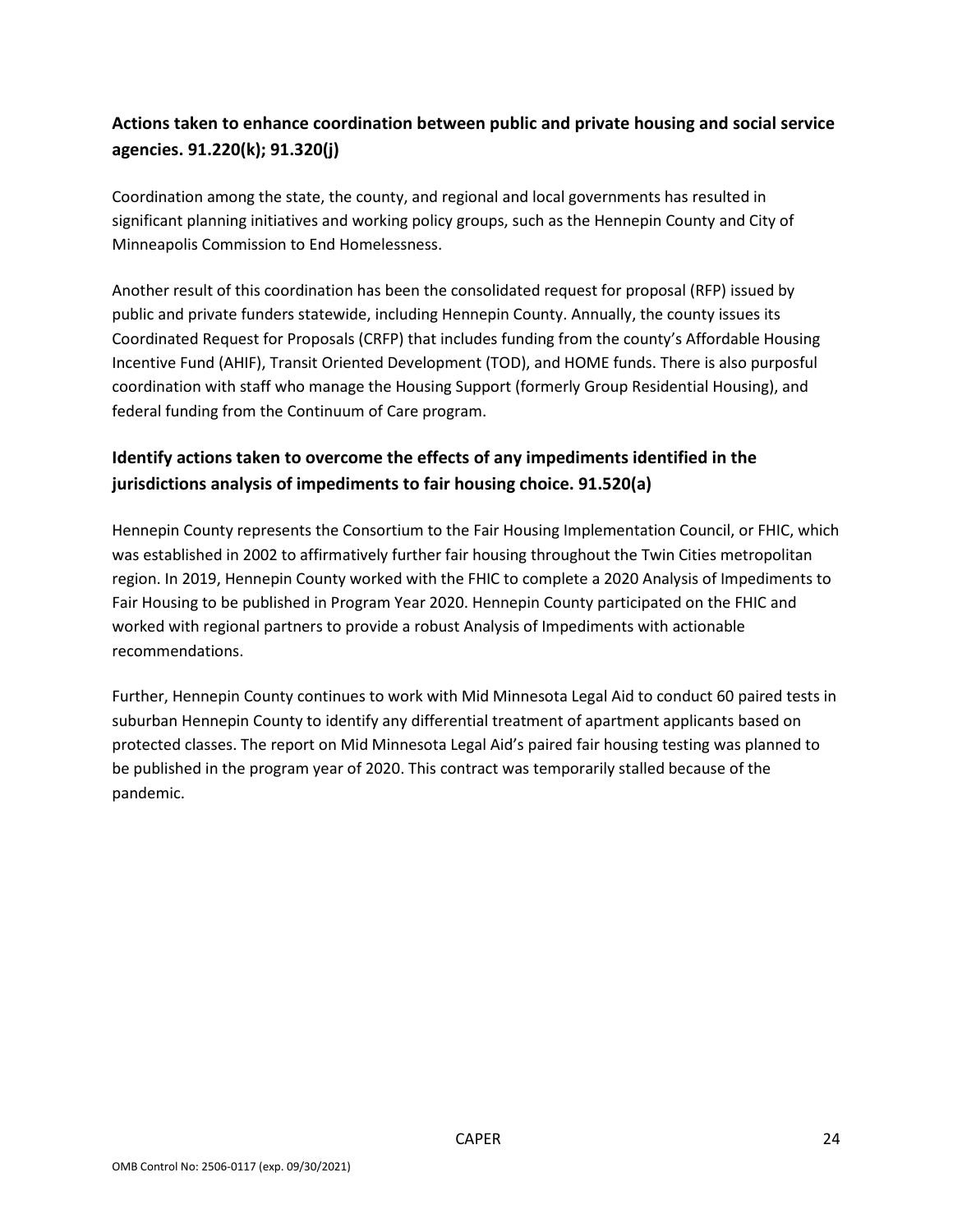### **CR-40 - Monitoring 91.220 and 91.230**

**Describe the standards and procedures used to monitor activities carried out in furtherance of the plan and used to ensure long-term compliance with requirements of the programs involved, including minority business outreach and the comprehensive planning requirements**

Hennepin County's monitoring standards and procedures fulfill the requirements and intent of the CDBG and HOME programs by taking actions to monitor performance in meeting goals and objectives set forth in its Five-Year Consolidated Plan, Action Plan, and written agreements.

The county ensures ongoing partner *(subrecipients, third-party subrecipient, recipients, and developers*) compliance with rules, regulations, and the timely expenditure of funds in several ways:

- Execute signed agreements with the developers or subrecipients that include a scope of work and applicable Federal requirements.
- Provide training and technical assistance on an on-going basis, at the request of the partner, or as needed by discretion of County staff.
- Ensure that all applicable federal compliance requirements have been met and performance outcomes are appropriately documented before reimbursement.
- Complete on-site and/or remote monitoring for every activity and program. During the HOME Period of Affordability for rental units, the county directly monitors, or contracts with an experienced agency to monitor, compliance and provide technical assistance.
- Review insurance certificates and county records of owner-occupied units annually. In the event of a discrepancy, a letter is sent to the owner requesting verification and/or an explanation.

HOME Tenant- Based Rental Assistance (Stable HOME program) is administered by a subrecipient administrator, the Housing Authority for the City of St. Louis Park. County staff reviews files and documents periodically.

ESG Program monitoring is performed by the County's Human Service & Public Health Department. Subgrantee requirements are spelled out in a subrecipient funding agreement. The agreement identifies program reporting and payment requirements including specific services to be provided, required documentation, monthly reporting of client case records, and other requirements of the ESG program and County agreements.

The county actively encourages participation by minority and women-owned businesses for recipients and subrecipients which procure goods and services. The county ensures that subrecipient contract opportunities are incorporated into bid solicitations, requests for proposals, and subrecipient contracts. HOME recipients are requested to follow the Consortium's Policy and Procedures. The Consortium's policy requires direct notification of the Association of Women Contractors and the local chapter of the National Minority Contractors Association (NAMC). It also requires that developers search the CERT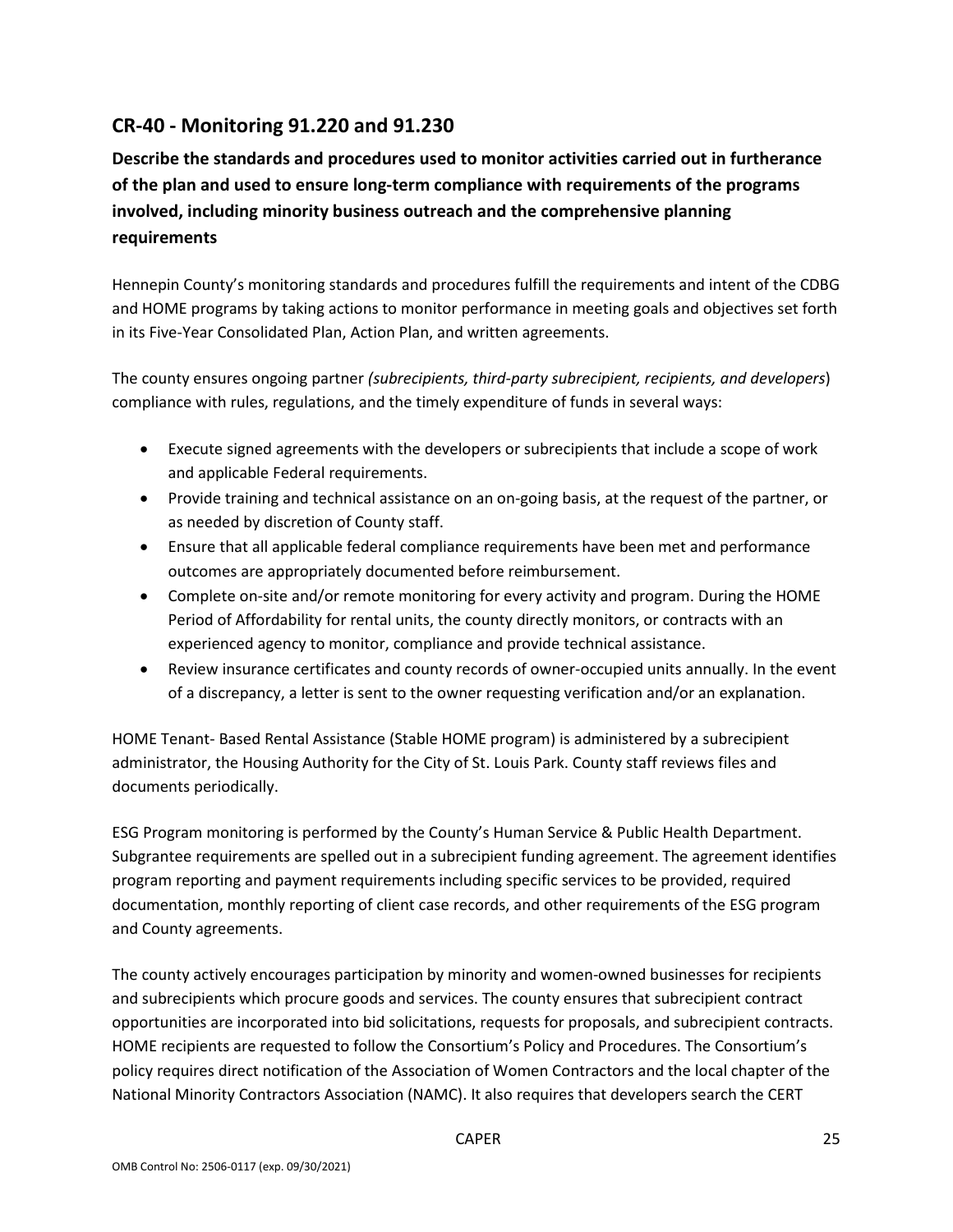Program directory to do more targeted outreach which is submitted to staff for review and comment.

Rehab clients are supplied with Section 3 lists of contractors and are connected to NAMC. To make registration and access to opportunities more streamlined in the metropolitan area, the County is engaging in a regional Section 3 collaborative. In an effort to work with and stramlinre processes, Hennepin County, if requested, does allow devlopers to follow the use of Minnesota Housings outreach processes and procedures.

#### **Citizen Participation Plan 91.105(d); 91.115(d)**

### **Describe the efforts to provide citizens with reasonable notice and an opportunity to comment on performance reports**.

Hennepin County supports and encourages the participation of citizens, community groups, and other interested agencies in both the development and the evaluation of the Five-Year Consolidated Plan's (Plan) programs and activities. The citizen participation process is designed to encourage all residents, including non- English-speaking and Black, Indigenous, and people of color to participate. In recent years, the County's Housing Development and Finance team has hired three staff in key positions who speak commonly spoken languages besides English.

In the development of the Plan, the county sought feedback from area community-based organizations and agencies, obtaining input from target populations through surveys and meetings. The Consortium looked to the Public Housing Agencies (PHAs) within the jurisdiction for coordination with public housing residents. Additionally, the Plan was developed in conjunction with Hennepin County's Health and Human Services Department, including the Office to End Homelessness. The Continuum of Care and the Office to End Homelessness hold monthly and biannual meetings to gather information from services agencies and individuals.

Because of the COVID-19 pandemic, we will not able to have the draft CAPER available at regional libraries. However, we are posting it on our website from September 8-22, 2021. Translation of the CAPER was/is available upon request. Hennepin County will be held a public hearing on September 21, 2021 at 1:30, virtually via TEAMS. Notice of the public hearing and public comment period was published in Finance and Commerce, sent via e-gov delivery to interested parties, distributed to cities for social media, and listed on the Hennepin County Board and Housing and Economic Development web pages. The public hearing will be streamed on the web with closed caption.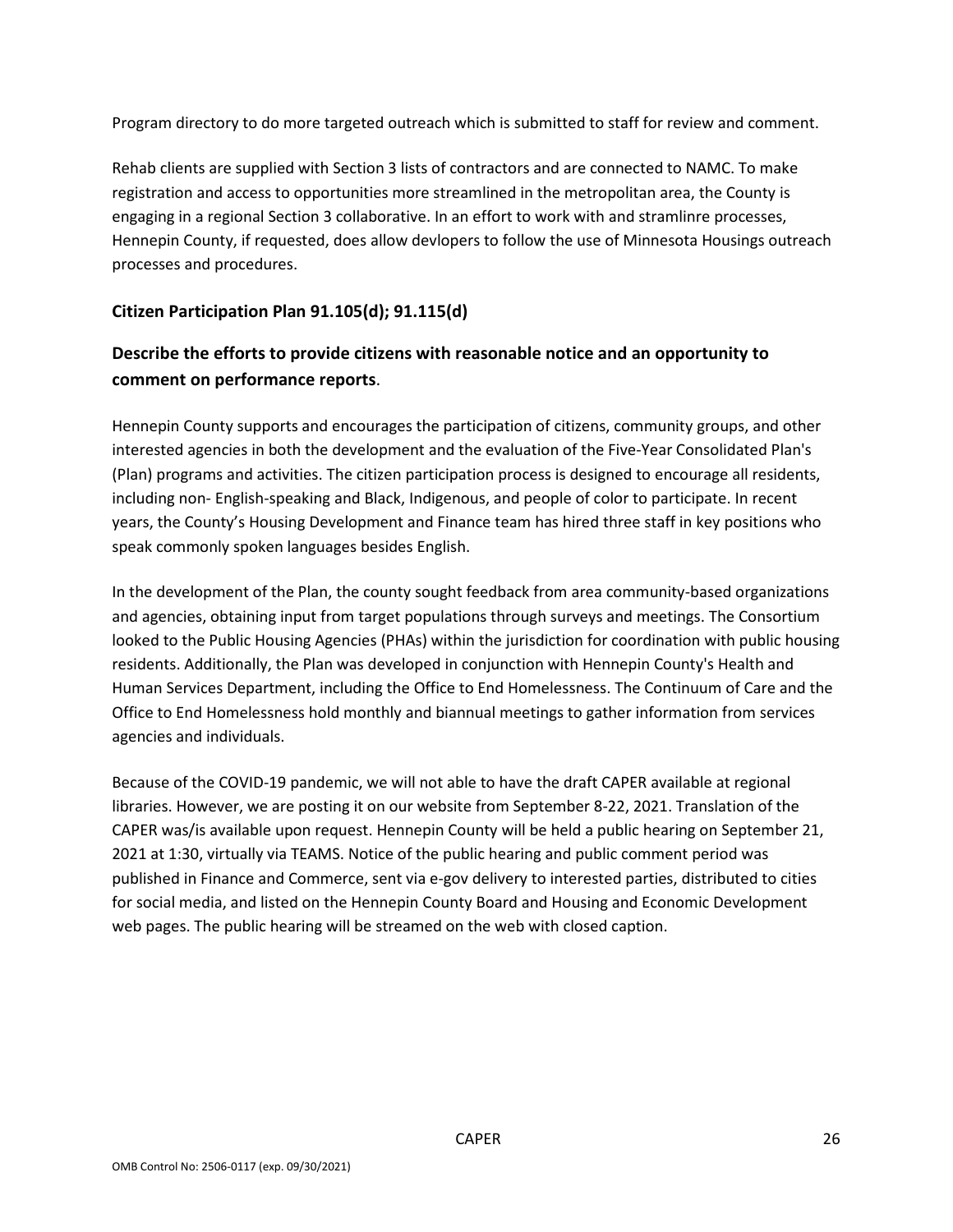### **CR-45 - CDBG 91.520(c)**

### **Specify the nature of, and reasons for, any changes in the jurisdiction's program objectives and indications of how the jurisdiction would change its programs as a result of its experiences.**

We made some modifcations to forms in response to COVID to make it easier for public services to gather info if they could not see people in person.

### **Does this Jurisdiction have any open Brownfields Economic Development Initiative (BEDI) grants?**

No

### **[BEDI grantees] Describe accomplishments and program outcomes during the last year.**

Not applicable.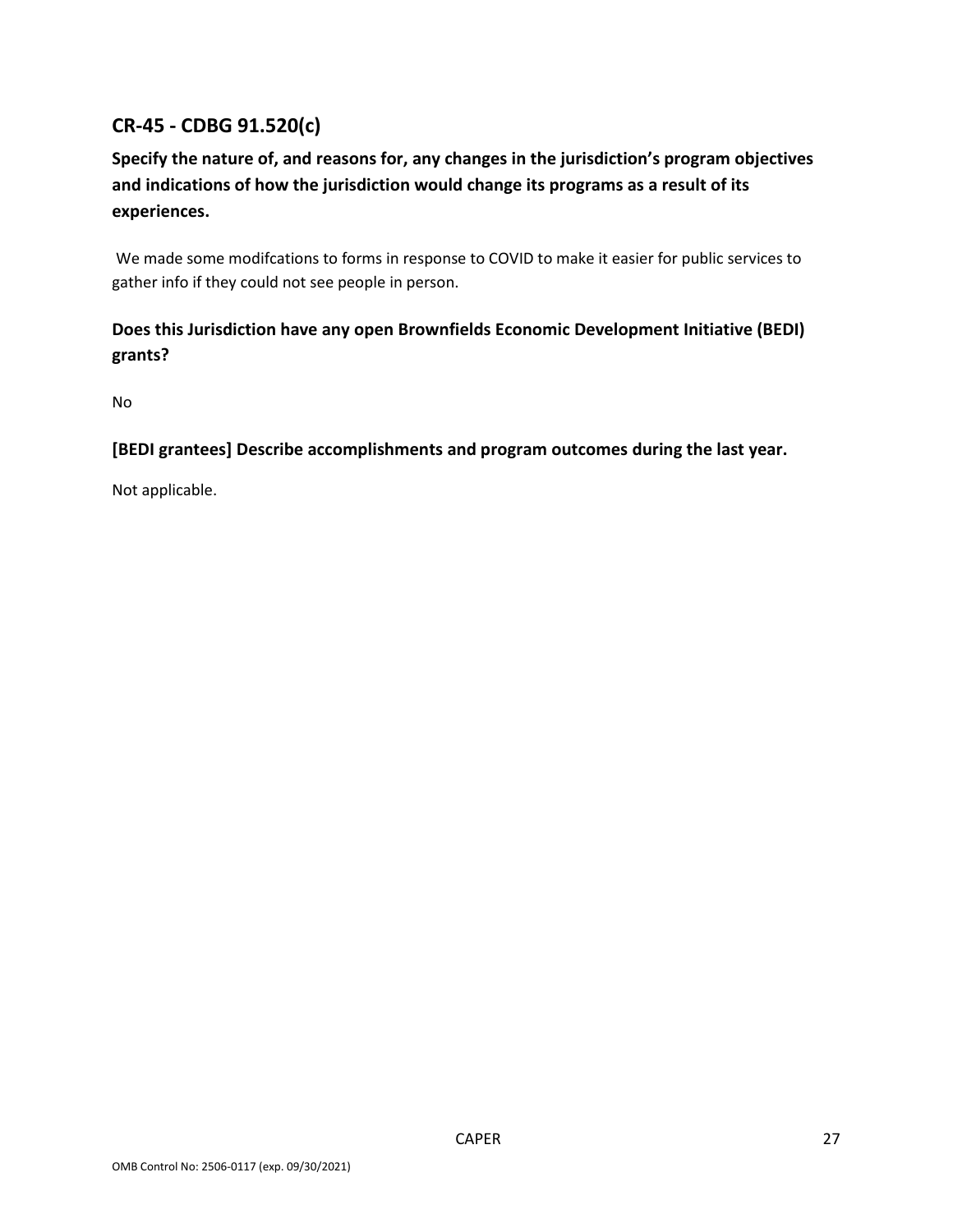### **CR-50 - HOME 91.520(d)**

### **Include the results of on-site inspections of affordable rental housing assisted under the program to determine compliance with housing codes and other applicable regulations**

Please list those projects that should have been inspected on-site this program year based upon the schedule in §92.504(d). Indicate which of these were inspected and a summary of issues that were detected during the inspection. For those that were not inspected, please indicate the reason and how you will remedy the situation.

Due to Covid and waivers provided by HUD no on site inspections were completed. The list of projects is attached.

### **Provide an assessment of the jurisdiction's affirmative marketing actions for HOME units. 92.351(b)**

All HOME fund recipients are required to develop affirmative marketing plans that comply with the Hennepin County Consortium's Affirmative Marketing Policy. Each affirmative marketing plan is reviewed prior to finance closing and then when complete compared to the actual project marketing.

For homeownership projects, the Consortium encourages projects to include properties on the Multiple Listing Service (MLS) as one part of the strategy for marketing properties to the widest possible group of potential buyers. Documentation of the marketing is retained for each homeownership property. At a minimum, the developers are holding information sessions and have information on their websites.

Rental projects are monitored at completion and annually for compliance with the affirmative marketing plan. In addition, all funded rental housing projects are encouraged to list units with Housing Link, the metro-wide clearinghouse for affordable housing units. HousingLink's website is easy for households to use and free for the owners to list properties. Staff also reports completed projects to HousingLink so that HousingLink can follow-up with the building owners.

### **Refer to IDIS reports to describe the amount and use of program income for projects, including the number of projects and owner and tenant characteristics**

Beginning in 2016, Program Income is receipted and held our PI account in IDIS and added into the next Action Plan.

### **Describe other actions taken to foster and maintain affordable housing. 91.220(k) (STATES ONLY: Including the coordination of LIHTC with the development of affordable housing). 91.320(j)**

One of the ways in which Hennepin County fosters affordable housing is through the attraction of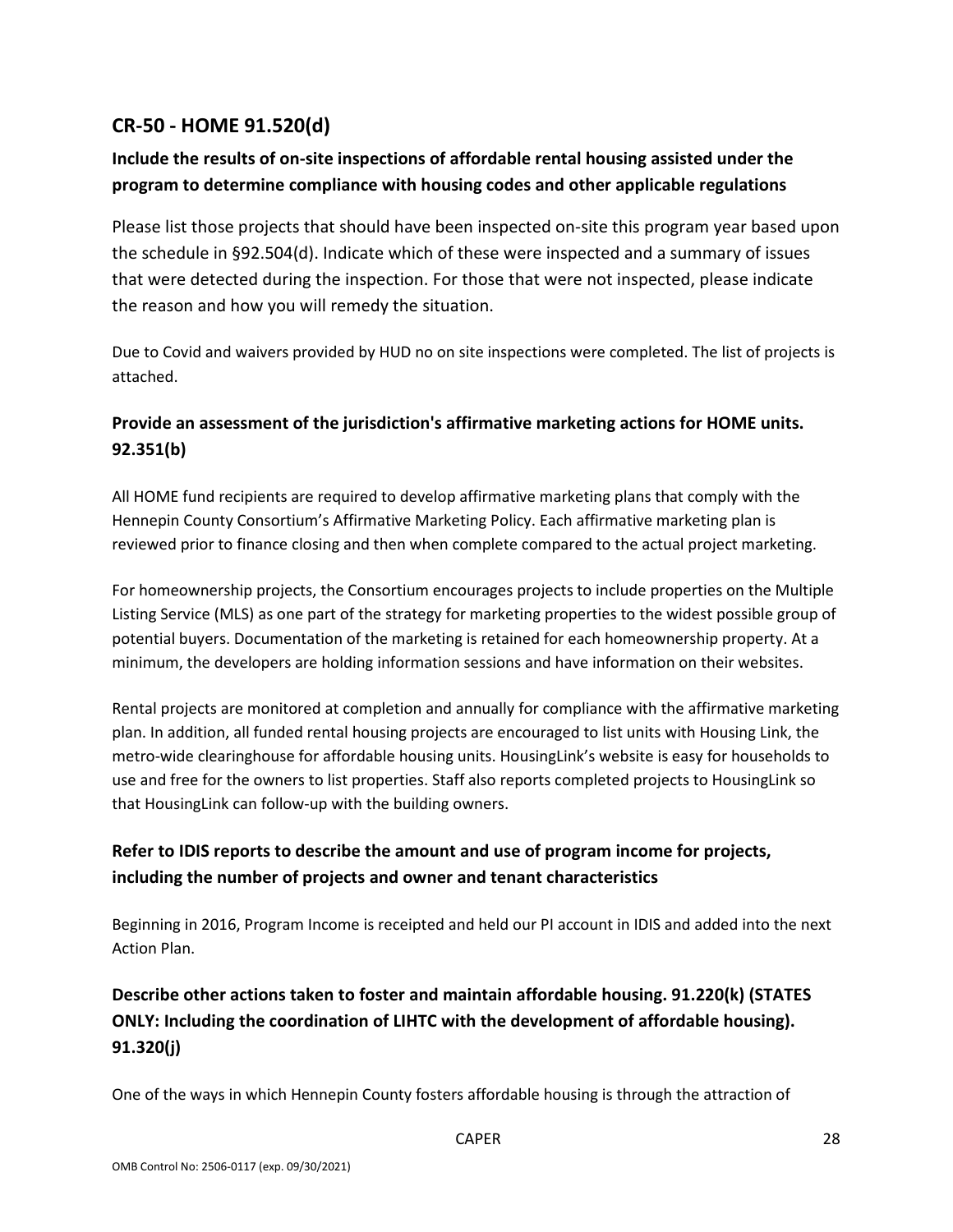private capital. The HOME recipients secure funds from area financial institutions and foundations. Rental projects funded with tax credits bring in private sector finds in the form of investor equity to purchase the credits. The HOME rental projects leverage federal and nonfederal fund, with the majority of the funds coming from LIHTC, a HUD first mortgage or private mortgages, like the projects underway and complete this year.

Additionally, Hennepin County staff provides technical assistance to non-profits, small cities and developers to help promote additional affordable housing opportunities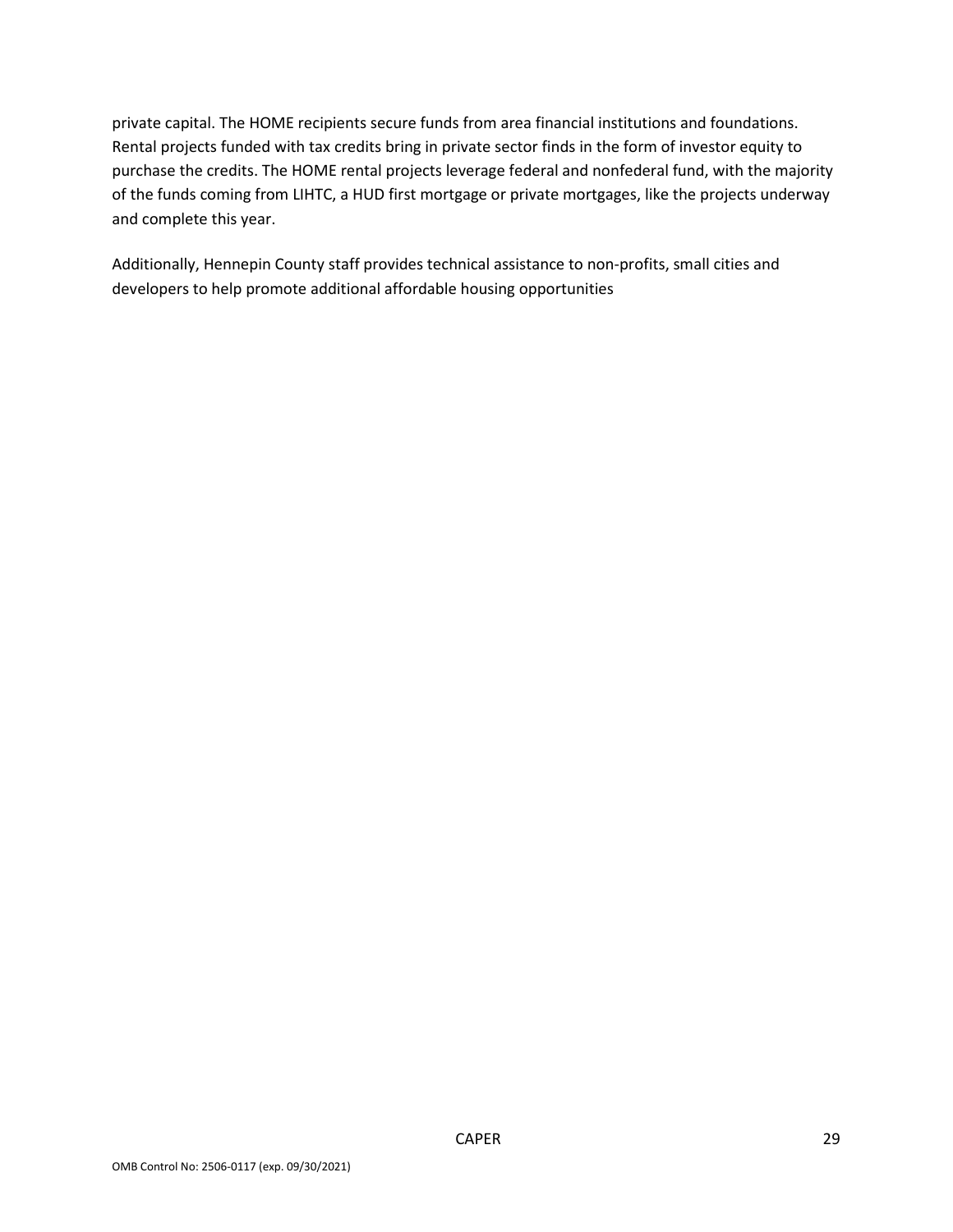## **CR-60 - ESG 91.520(g) (ESG Recipients only)**

### **ESG Supplement to the CAPER in** *e-snaps*

### **For Paperwork Reduction Act**

| 1. Recipient Information-All Recipients Complete |                                 |
|--------------------------------------------------|---------------------------------|
| <b>Basic Grant Information</b>                   |                                 |
| <b>Recipient Name</b>                            | <b>HENNEPIN COUNTY</b>          |
| <b>Organizational DUNS Number</b>                | 140042941                       |
| <b>EIN/TIN Number</b>                            | 416005801                       |
| <b>Indentify the Field Office</b>                | <b>MINNEAPOLIS</b>              |
| Identify CoC(s) in which the recipient or        | Minneapolis/Hennepin County CoC |
| subrecipient(s) will provide ESG<br>assistance   |                                 |
|                                                  |                                 |
| <b>ESG Contact Name</b>                          |                                 |
| <b>Prefix</b>                                    | Ms                              |
| <b>First Name</b>                                | Melisa                          |
| <b>Middle Name</b>                               | 0                               |
| <b>Last Name</b>                                 | <b>Illies</b>                   |
| <b>Suffix</b>                                    | 0                               |
| <b>Title</b>                                     | Program Analysis Supervisor     |
|                                                  |                                 |
| <b>ESG Contact Address</b>                       |                                 |
| <b>Street Address 1</b>                          | 701 4th Avenue S                |
| <b>Street Address 2</b>                          | Suite 400                       |
| City                                             | Minneapolis                     |
| <b>State</b>                                     | <b>MN</b>                       |
| <b>ZIP Code</b>                                  | 55415-                          |
| <b>Phone Number</b>                              | 6123482020                      |
| <b>Extension</b>                                 | 0                               |
| <b>Fax Number</b>                                | 6123482920                      |
| <b>Email Address</b>                             | melisa.illies@hennepin.us       |
| <b>ESG Secondary Contact</b>                     |                                 |
| <b>Prefix</b>                                    |                                 |
| <b>First Name</b>                                |                                 |
| Last Name                                        |                                 |
| <b>Suffix</b>                                    |                                 |
| <b>Title</b>                                     |                                 |
| <b>Phone Number</b>                              |                                 |
| <b>Extension</b>                                 |                                 |
| <b>Email Address</b>                             |                                 |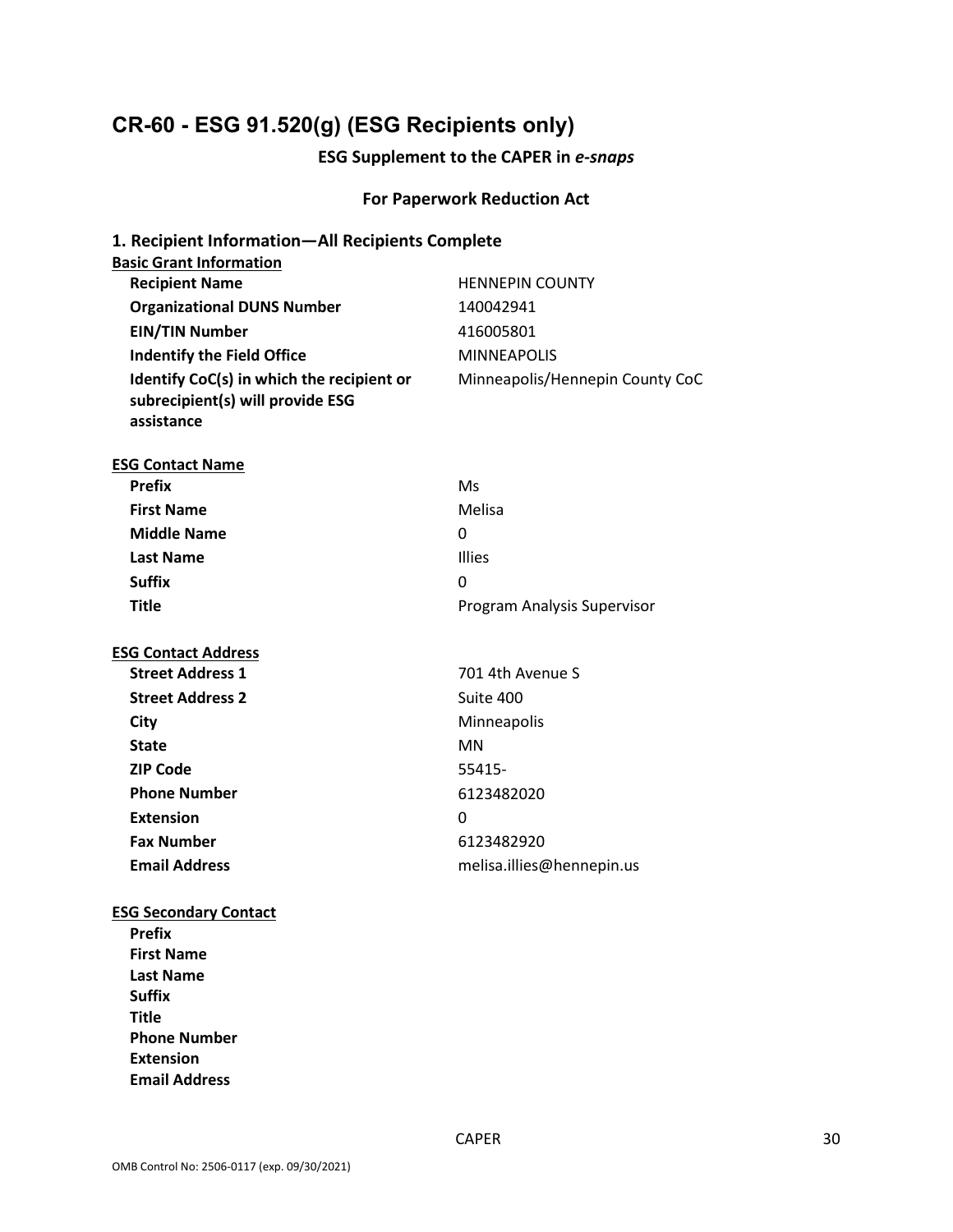#### **2. Reporting Period—All Recipients Complete**

| Program Year Start Date      | 07/01/2020 |
|------------------------------|------------|
| <b>Program Year End Date</b> | 06/30/2021 |

#### **3a. Subrecipient Form – Complete one form for each subrecipient**

**Subrecipient or Contractor Name:** SIMPSON HOUSING SERVICES **City:** Minneapolis **State:** MN **Zip Code:** 55404, 2347 **DUNS Number:** 783848922 **Is subrecipient a victim services provider:** N **Subrecipient Organization Type:** Other Non-Profit Organization **ESG Subgrant or Contract Award Amount:** 95102

**Subrecipient or Contractor Name:** Matrix Housing Services **City:** Minneapolis **State:** MN **Zip Code:** 55408, 2460 **DUNS Number:** 080023343 **Is subrecipient a victim services provider:** N **Subrecipient Organization Type:** Other Non-Profit Organization **ESG Subgrant or Contract Award Amount:** 119821

**Subrecipient or Contractor Name:** Institute for Community Alliances (ICA) **City:** Minneapolis **State:** MN **Zip Code:** 55404, 2157 **DUNS Number:** 046826826 **Is subrecipient a victim services provider:** N **Subrecipient Organization Type:** Other Non-Profit Organization **ESG Subgrant or Contract Award Amount:** 5590.53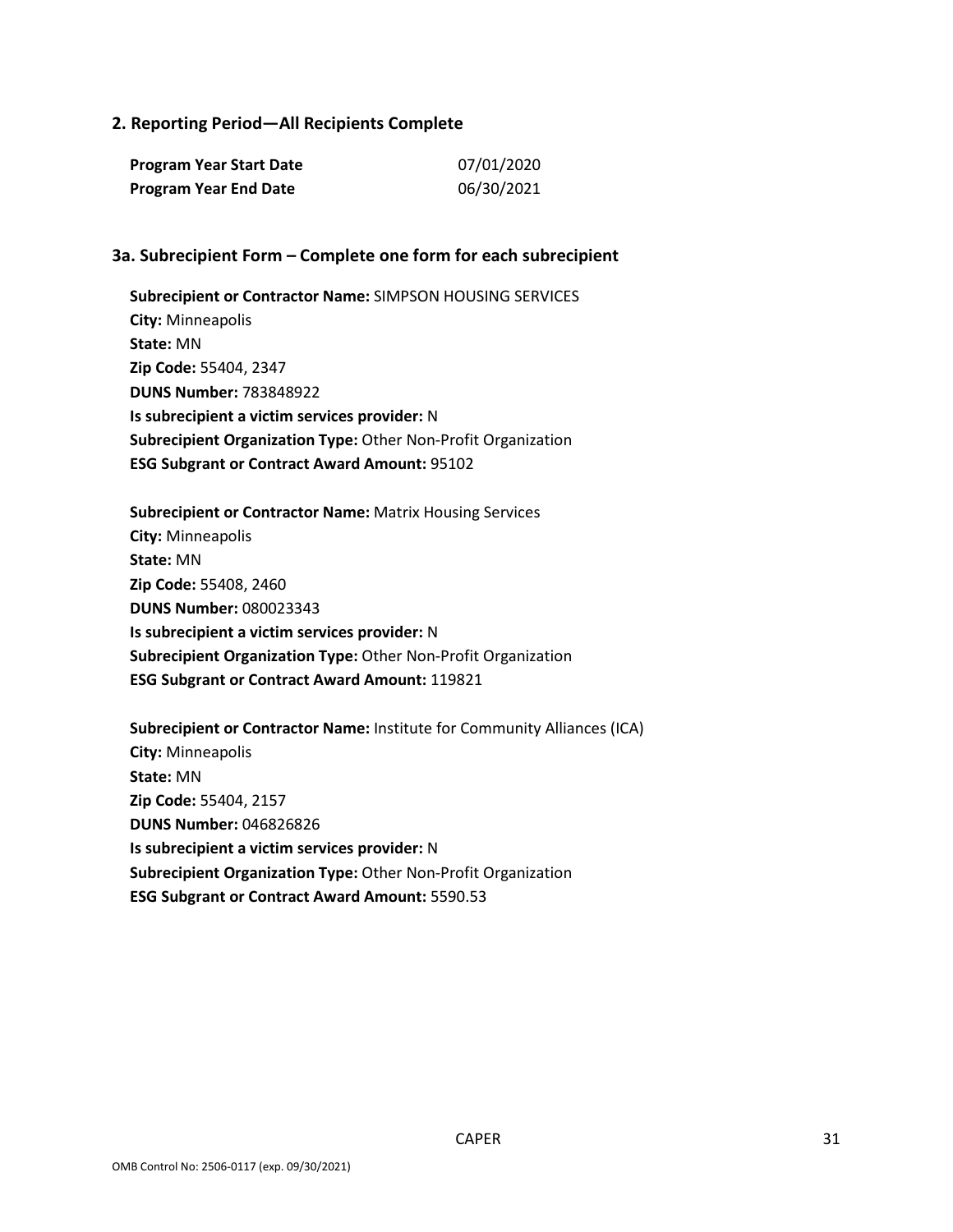### **CR-65 - Persons Assisted**

### **4. Persons Served**

### **4a. Complete for Homelessness Prevention Activities**

| <b>Number of Persons in</b><br><b>Households</b> | <b>Total</b> |
|--------------------------------------------------|--------------|
| Adults                                           |              |
| Children                                         |              |
| Don't Know/Refused/Other                         |              |
| Missing Information                              |              |
| Total                                            |              |

**Table 16 – Household Information for Homeless Prevention Activities**

### **4b. Complete for Rapid Re-Housing Activities**

| <b>Number of Persons in</b> | <b>Total</b> |
|-----------------------------|--------------|
| <b>Households</b>           |              |
| Adults                      | 63           |
| Children                    |              |
| Don't Know/Refused/Other    |              |
| <b>Missing Information</b>  |              |
| Total                       |              |

**Table 17 – Household Information for Rapid Re-Housing Activities**

#### **4c. Complete for Shelter**

| <b>Number of Persons in</b> | <b>Total</b> |
|-----------------------------|--------------|
| <b>Households</b>           |              |
| Adults                      |              |
| Children                    |              |
| Don't Know/Refused/Other    |              |
| <b>Missing Information</b>  |              |
| Total                       |              |

**Table 18 – Shelter Information**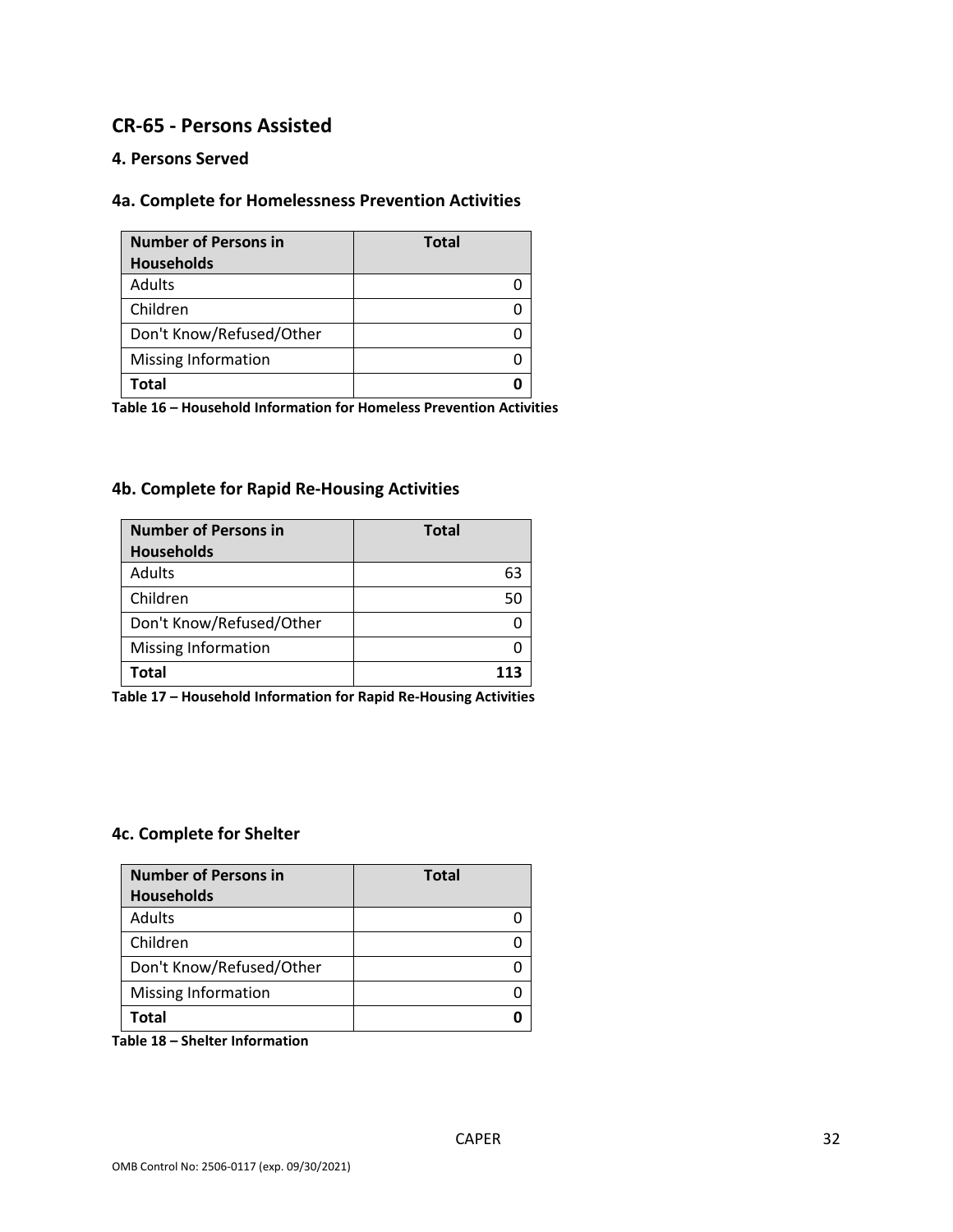#### **4d. Street Outreach**

| <b>Number of Persons in</b> | <b>Total</b> |
|-----------------------------|--------------|
| <b>Households</b>           |              |
| Adults                      |              |
| Children                    |              |
| Don't Know/Refused/Other    |              |
| <b>Missing Information</b>  |              |
| <b>Total</b>                |              |

**Table 19 – Household Information for Street Outreach** 

#### **4e. Totals for all Persons Served with ESG**

| <b>Number of Persons in</b> | <b>Total</b> |
|-----------------------------|--------------|
| <b>Households</b>           |              |
| Adults                      | 63           |
| Children                    | 50           |
| Don't Know/Refused/Other    |              |
| <b>Missing Information</b>  |              |
| Total                       |              |

**Table 20 – Household Information for Persons Served with ESG**

### **5. Gender—Complete for All Activities**

|                            | <b>Total</b> |
|----------------------------|--------------|
| Male                       | 59           |
| Female                     | 54           |
| Transgender                |              |
| Don't Know/Refused/Other   |              |
| <b>Missing Information</b> |              |
| Total                      | 113          |

**Table 21 – Gender Information**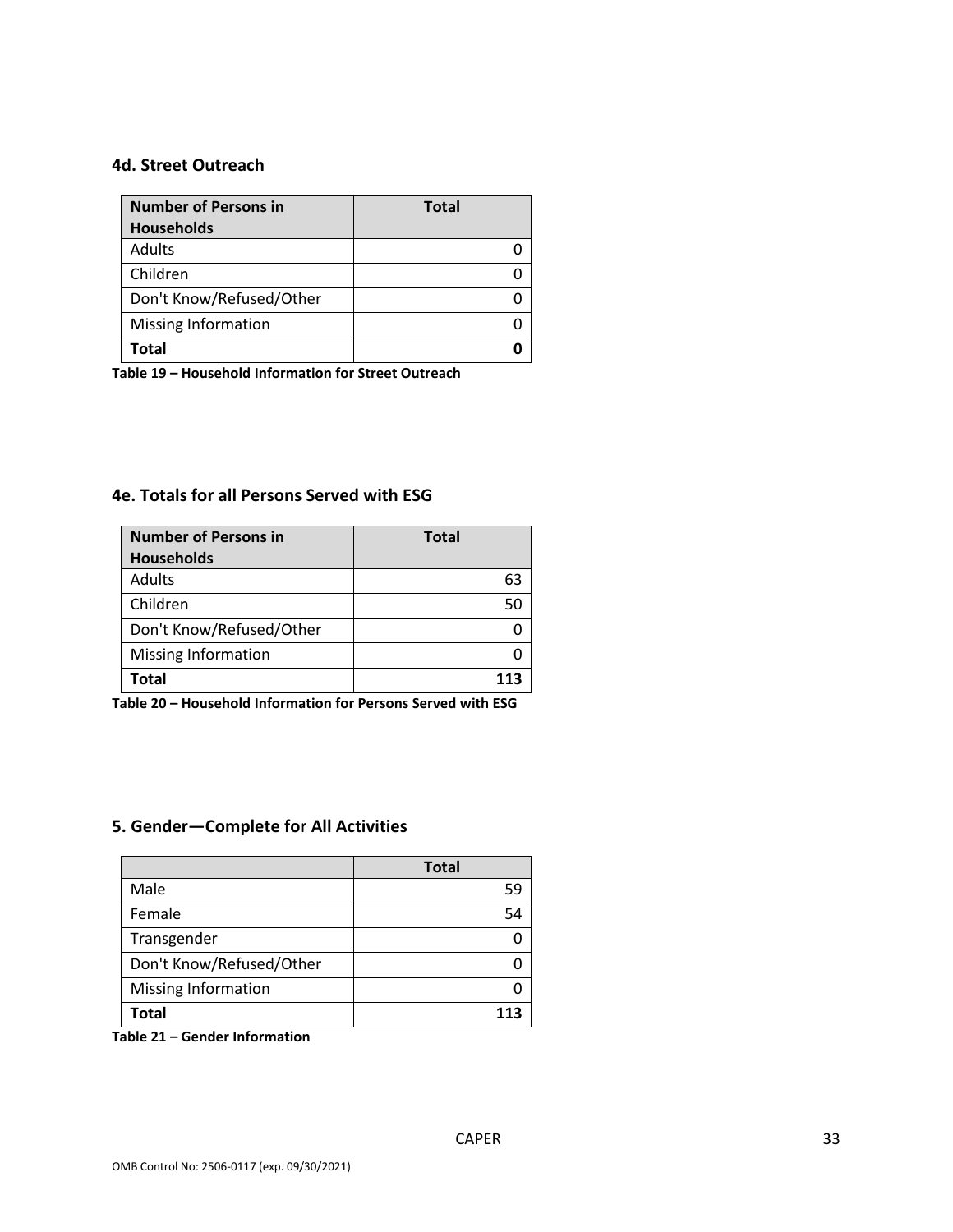### **6. Age—Complete for All Activities**

|                          | <b>Total</b> |
|--------------------------|--------------|
| Under 18                 | 50           |
| 18-24                    | 2            |
| 25 and over              | h            |
| Don't Know/Refused/Other |              |
| Missing Information      |              |
| Total                    |              |

**Table 22 – Age Information**

### **7. Special Populations Served—Complete for All Activities**

| Subpopulation                     | <b>Total</b>   | <b>Total</b><br><b>Persons</b><br>Served-<br><b>Prevention</b> | <b>Total</b><br><b>Persons</b><br>Served-<br><b>RRH</b> | <b>Total</b><br><b>Persons</b><br>Served in<br><b>Emergency</b><br><b>Shelters</b> |
|-----------------------------------|----------------|----------------------------------------------------------------|---------------------------------------------------------|------------------------------------------------------------------------------------|
| Veterans                          | 3              | $\Omega$                                                       | 3                                                       | $\Omega$                                                                           |
| <b>Victims of Domestic</b>        |                |                                                                |                                                         |                                                                                    |
| Violence                          | 32             | 0                                                              | 32                                                      | 0                                                                                  |
| Elderly                           | $\overline{2}$ | 0                                                              | $\overline{2}$                                          | 0                                                                                  |
| HIV/AIDS                          | $\overline{0}$ | $\Omega$                                                       | 0                                                       | 0                                                                                  |
| Chronically                       |                |                                                                |                                                         |                                                                                    |
| Homeless                          | 34             | 0                                                              | 34                                                      | 0                                                                                  |
| <b>Persons with Disabilities:</b> |                |                                                                |                                                         |                                                                                    |
| Severely Mentally                 |                |                                                                |                                                         |                                                                                    |
| III                               | 28             | 0                                                              | 28                                                      | 0                                                                                  |
| <b>Chronic Substance</b>          |                |                                                                |                                                         |                                                                                    |
| Abuse                             | 4              | 0                                                              | 4                                                       | 0                                                                                  |
| <b>Other Disability</b>           | 18             | 0                                                              | 18                                                      | 0                                                                                  |
| Total                             |                |                                                                |                                                         |                                                                                    |
| (Unduplicated if                  |                |                                                                |                                                         |                                                                                    |
| possible)                         | 51             | 0                                                              | 0                                                       | 0                                                                                  |

#### **Number of Persons in Households**

**Table 23 – Special Population Served**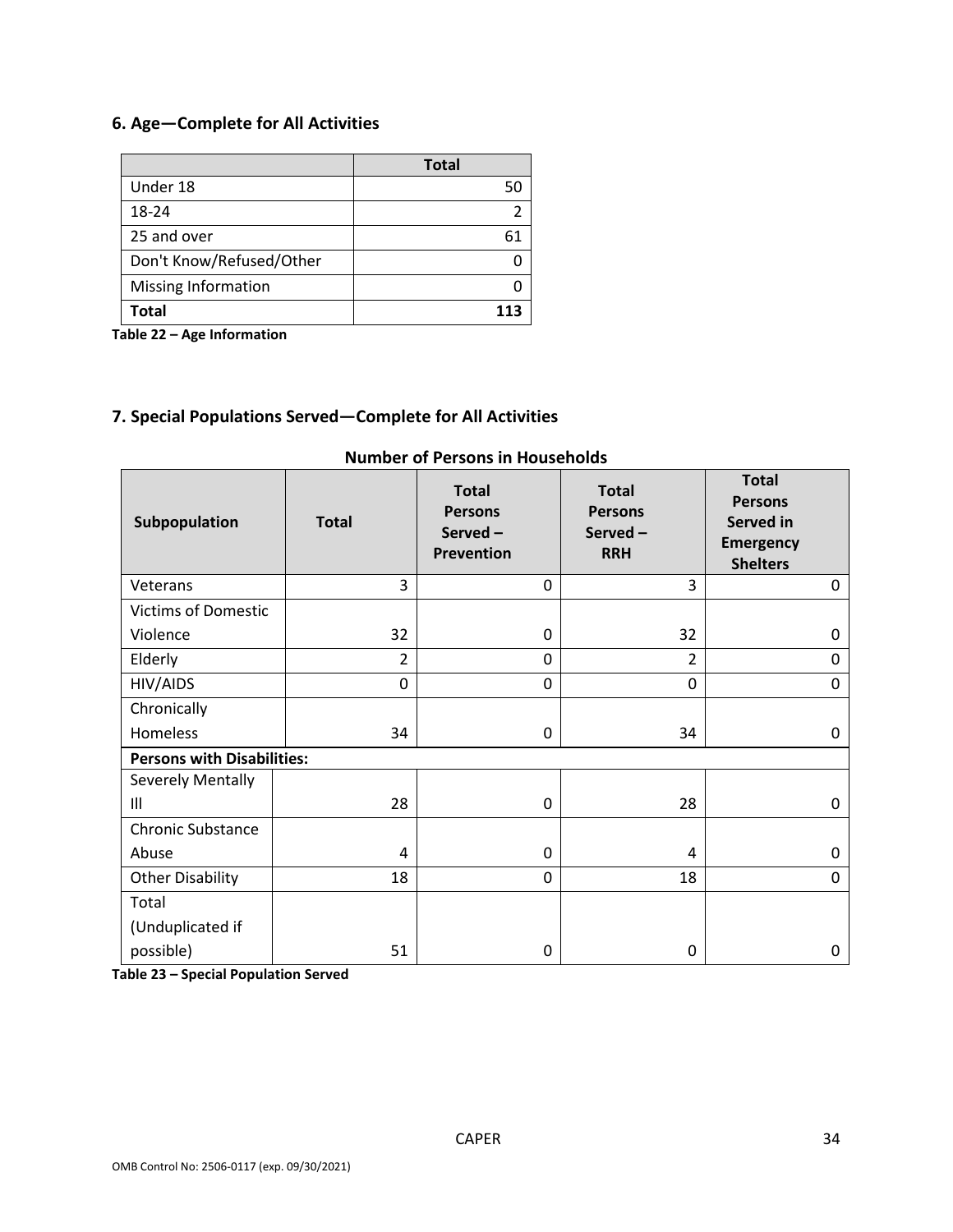### **CR-70 – ESG 91.520(g) - Assistance Provided and Outcomes**

### **10. Shelter Utilization**

| Number of New Units - Rehabbed       |              |
|--------------------------------------|--------------|
| Number of New Units - Conversion     |              |
| Total Number of bed-nights available |              |
| Total Number of bed-nights provided  |              |
| <b>Capacity Utilization</b>          | <u>በ በበ%</u> |

**Table 24 – Shelter Capacity**

### **11. Project Outcomes Data measured under the performance standards developed in consultation with the CoC(s)**

Only rapid rehousing was funded serving 61 households.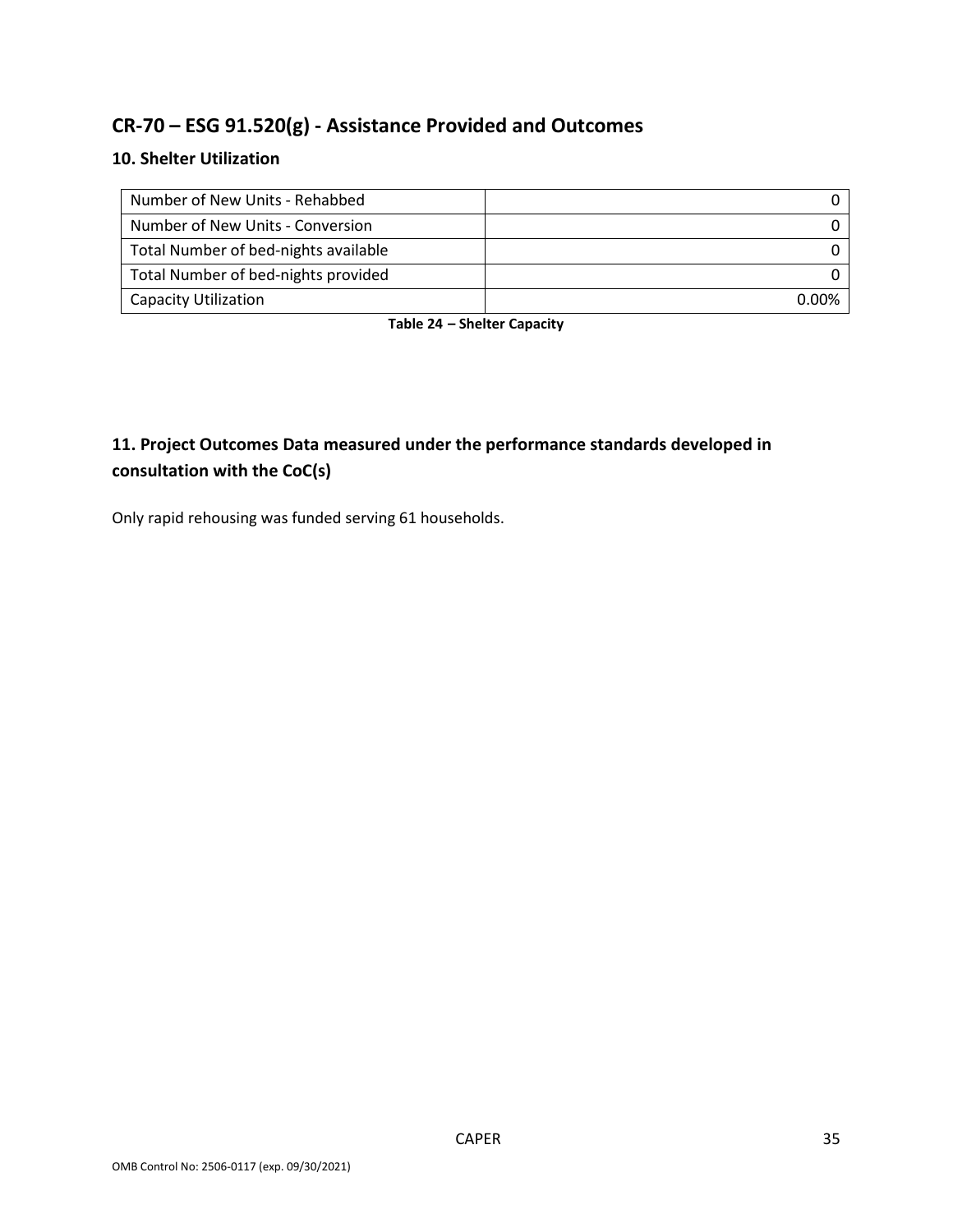### **CR-75 – Expenditures**

### **11. Expenditures**

### **11a. ESG Expenditures for Homelessness Prevention**

|                                                      | <b>Dollar Amount of Expenditures in Program Year</b> |      |      |
|------------------------------------------------------|------------------------------------------------------|------|------|
|                                                      | 2018                                                 | 2019 | 2020 |
| <b>Expenditures for Rental Assistance</b>            | O                                                    | 0    |      |
| Expenditures for Housing Relocation and              |                                                      |      |      |
| <b>Stabilization Services - Financial Assistance</b> | 0                                                    | 0    |      |
| Expenditures for Housing Relocation &                |                                                      |      |      |
| <b>Stabilization Services - Services</b>             | <sup>0</sup>                                         | Ω    |      |
| Expenditures for Homeless Prevention under           |                                                      |      |      |
| <b>Emergency Shelter Grants Program</b>              | 0                                                    | 0    |      |
| <b>Subtotal Homelessness Prevention</b>              |                                                      | 0    |      |

**Table 25 – ESG Expenditures for Homelessness Prevention**

### **11b. ESG Expenditures for Rapid Re-Housing**

|                                                      | <b>Dollar Amount of Expenditures in Program Year</b> |         |         |
|------------------------------------------------------|------------------------------------------------------|---------|---------|
|                                                      | 2018                                                 | 2019    | 2020    |
| <b>Expenditures for Rental Assistance</b>            | 204,519                                              | 264,006 | 214,923 |
| Expenditures for Housing Relocation and              |                                                      |         |         |
| <b>Stabilization Services - Financial Assistance</b> | 0                                                    | 0       |         |
| Expenditures for Housing Relocation &                |                                                      |         |         |
| <b>Stabilization Services - Services</b>             | 0                                                    | 0       |         |
| Expenditures for Homeless Assistance under           |                                                      |         |         |
| <b>Emergency Shelter Grants Program</b>              | 0                                                    | 0       |         |
| <b>Subtotal Rapid Re-Housing</b>                     | 204,519                                              | 264,006 | 214,923 |

**Table 26 – ESG Expenditures for Rapid Re-Housing**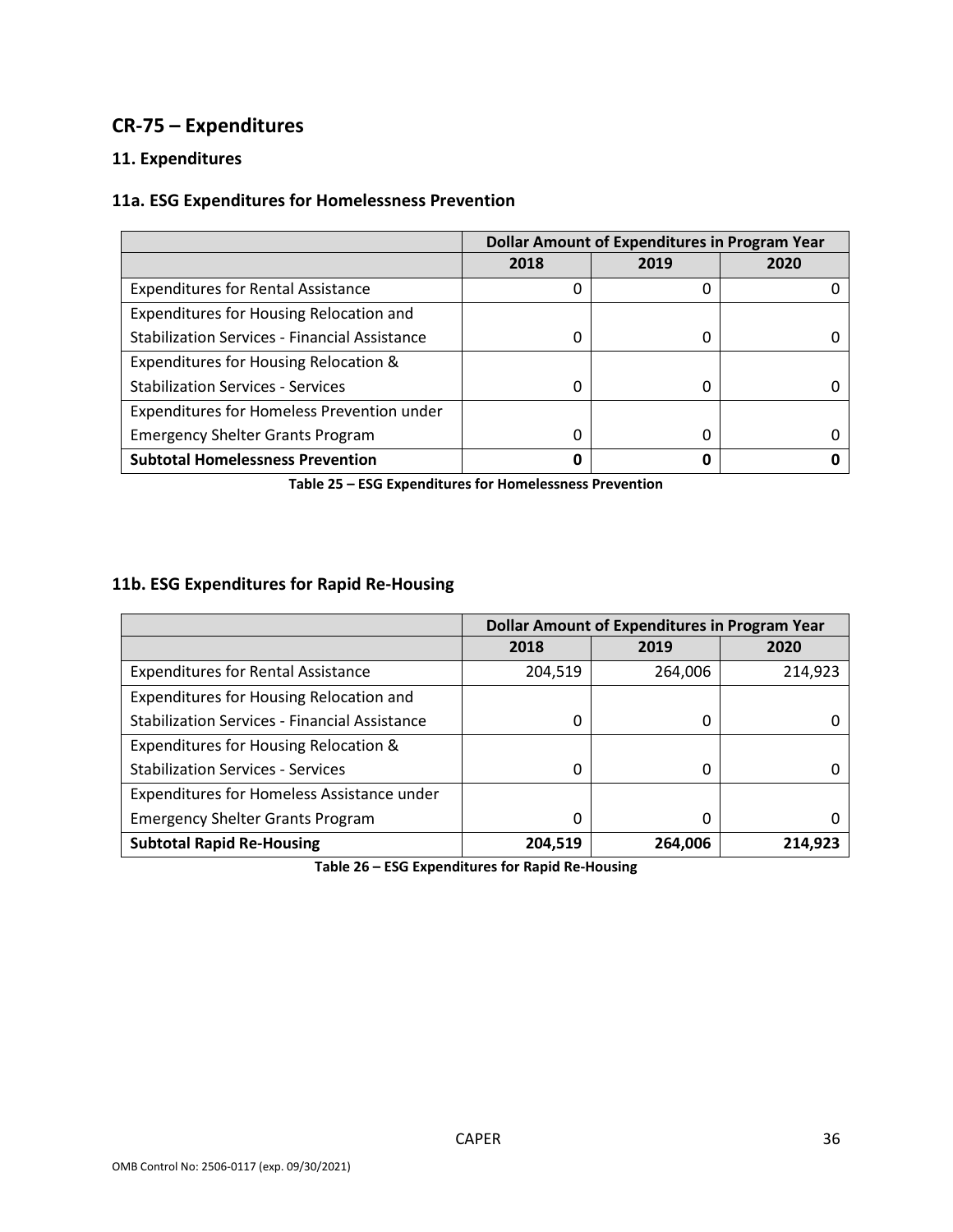### **11c. ESG Expenditures for Emergency Shelter**

|                           | <b>Dollar Amount of Expenditures in Program Year</b> |      |      |
|---------------------------|------------------------------------------------------|------|------|
|                           | 2018                                                 | 2019 | 2020 |
| <b>Essential Services</b> |                                                      |      |      |
| Operations                |                                                      |      |      |
| Renovation                |                                                      | 0    |      |
| Major Rehab               |                                                      | O    |      |
| Conversion                |                                                      |      |      |
| Subtotal                  |                                                      |      |      |

**Table 27 – ESG Expenditures for Emergency Shelter**

### **11d. Other Grant Expenditures**

|                        | Dollar Amount of Expenditures in Program Year |      |       |
|------------------------|-----------------------------------------------|------|-------|
|                        | 2018                                          | 2019 | 2020  |
| <b>Street Outreach</b> |                                               |      |       |
| <b>HMIS</b>            | 4.544                                         |      | 5,591 |
| Administration         |                                               |      |       |

**Table 28 - Other Grant Expenditures**

#### **11e. Total ESG Grant Funds**

| <b>Total ESG Funds</b><br>Expended | 2018    | 2019    | 2020    |  |  |
|------------------------------------|---------|---------|---------|--|--|
|                                    | 209,063 | 264,006 | 220,514 |  |  |
| _ _ _ _ . _ _ _<br>$\sim$ $\sim$   |         |         |         |  |  |

**Table 29 - Total ESG Funds Expended**

#### **11f. Match Source**

|                            | 2018    | 2019    | 2020    |
|----------------------------|---------|---------|---------|
| Other Non-ESG HUD Funds    | 0       | 0       |         |
| <b>Other Federal Funds</b> | 0       | 0       |         |
| <b>State Government</b>    |         | 0       | 221,000 |
| <b>Local Government</b>    | 210,000 | 265,000 |         |
| <b>Private Funds</b>       | 0       | 0       |         |
| Other                      | 0       | 0       |         |
| Fees                       | 0       | 0       |         |
| Program Income             | O       | 0       |         |
| <b>Total Match Amount</b>  | 210,000 | 265,000 | 221,000 |

**Table 30 - Other Funds Expended on Eligible ESG Activities**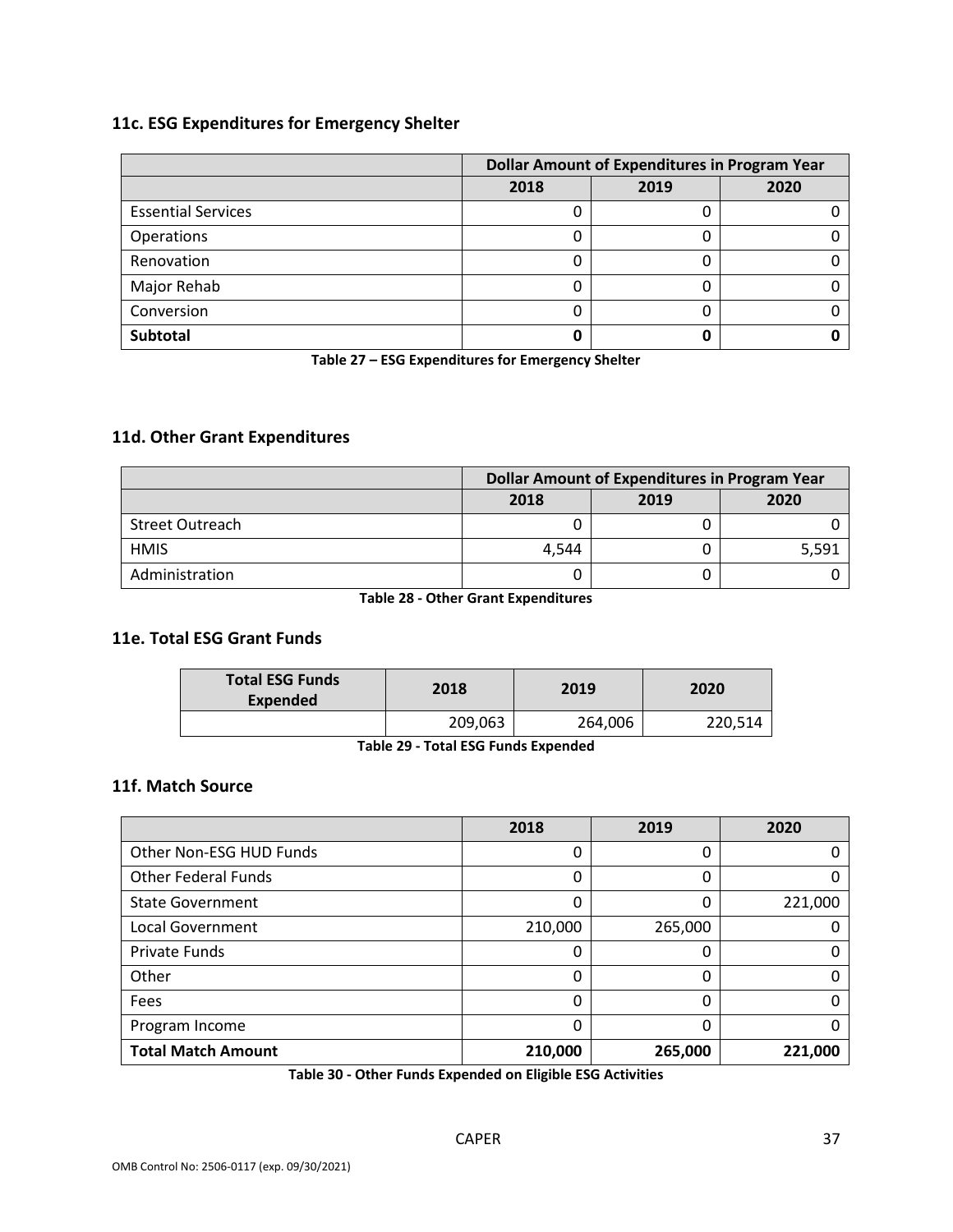### **11g. Total**

| <b>Total Amount of Funds</b><br><b>Expended on ESG</b><br><b>Activities</b> | 2018    | 2019    | 2020    |
|-----------------------------------------------------------------------------|---------|---------|---------|
|                                                                             | 419,063 | 529,006 | 441,514 |

**Table 31 - Total Amount of Funds Expended on ESG Activities**